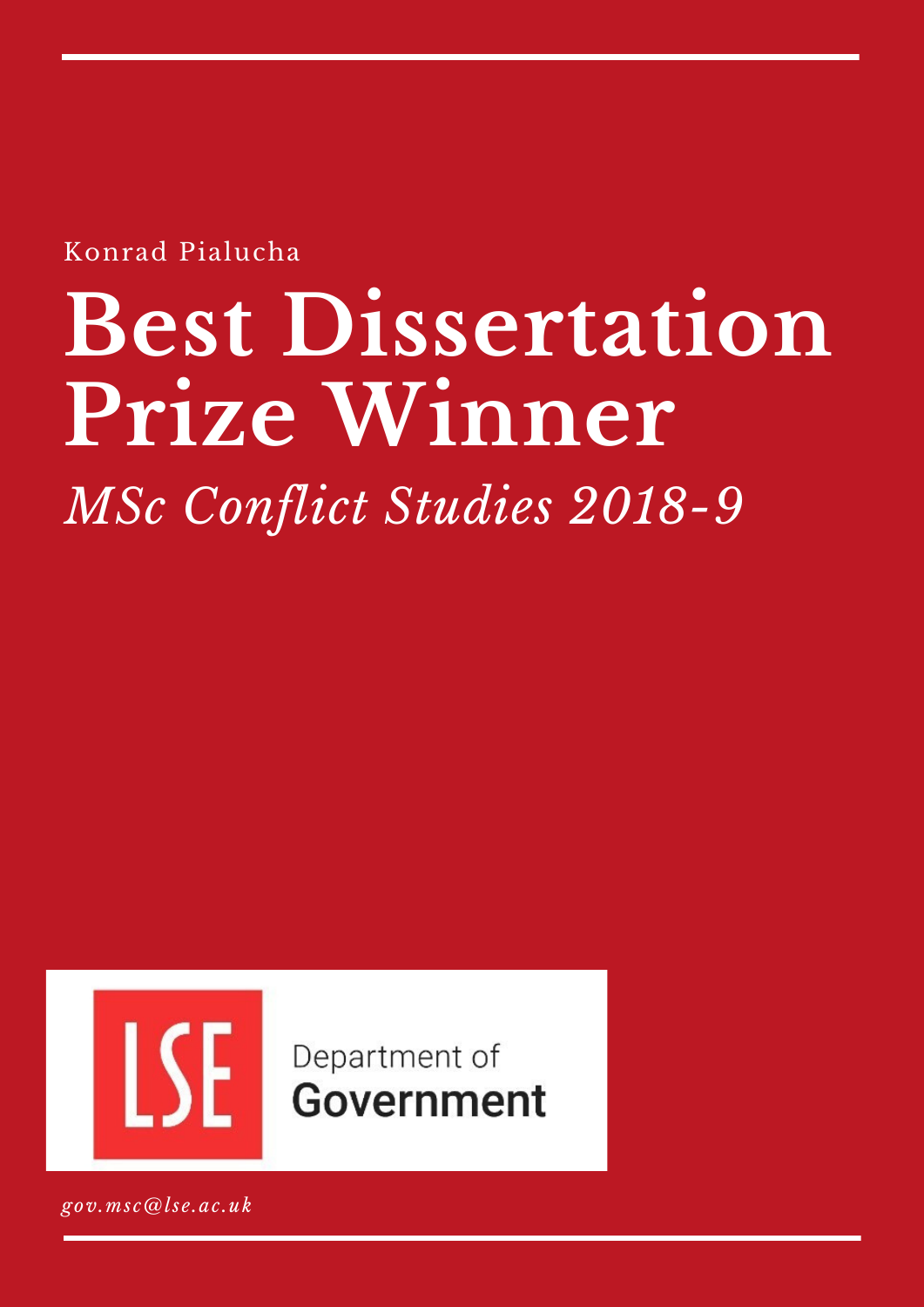## **Rebel Strength and Post-Agreement Conflict: a Disaggregated Analysis**

A dissertation submitted to the Department of Government, The London School of Economics and Political Science, in part completion of the requirements for the **MSc in Conflict Studies**.

August 2019

Word count: 9936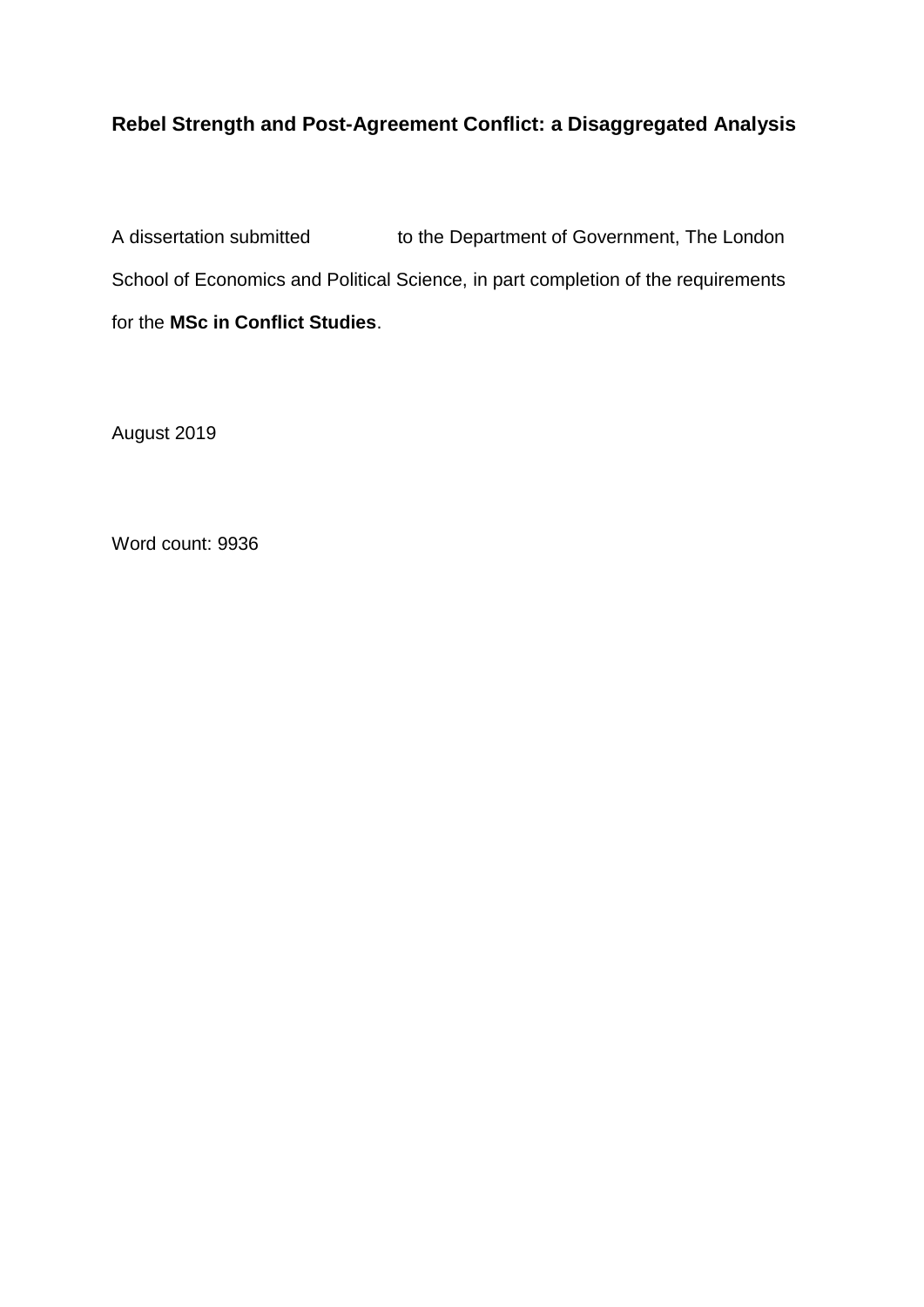## **Table of Contents**

- 1: Abstract 3 2: Introduction – 4 3: Rebel Strength – 7 Disaggregated Mechanisms – 11 4: Research Design – 18 Data Composition and Structure – 18 Dependent Variable – 20 Independent Variables – 21 Control Variables – 22 Statistical Technique – 24 5: Results and Analysis – 26 The NRA and Fatah – 32 6: Conclusion – 38
- References 41
- Appendix 47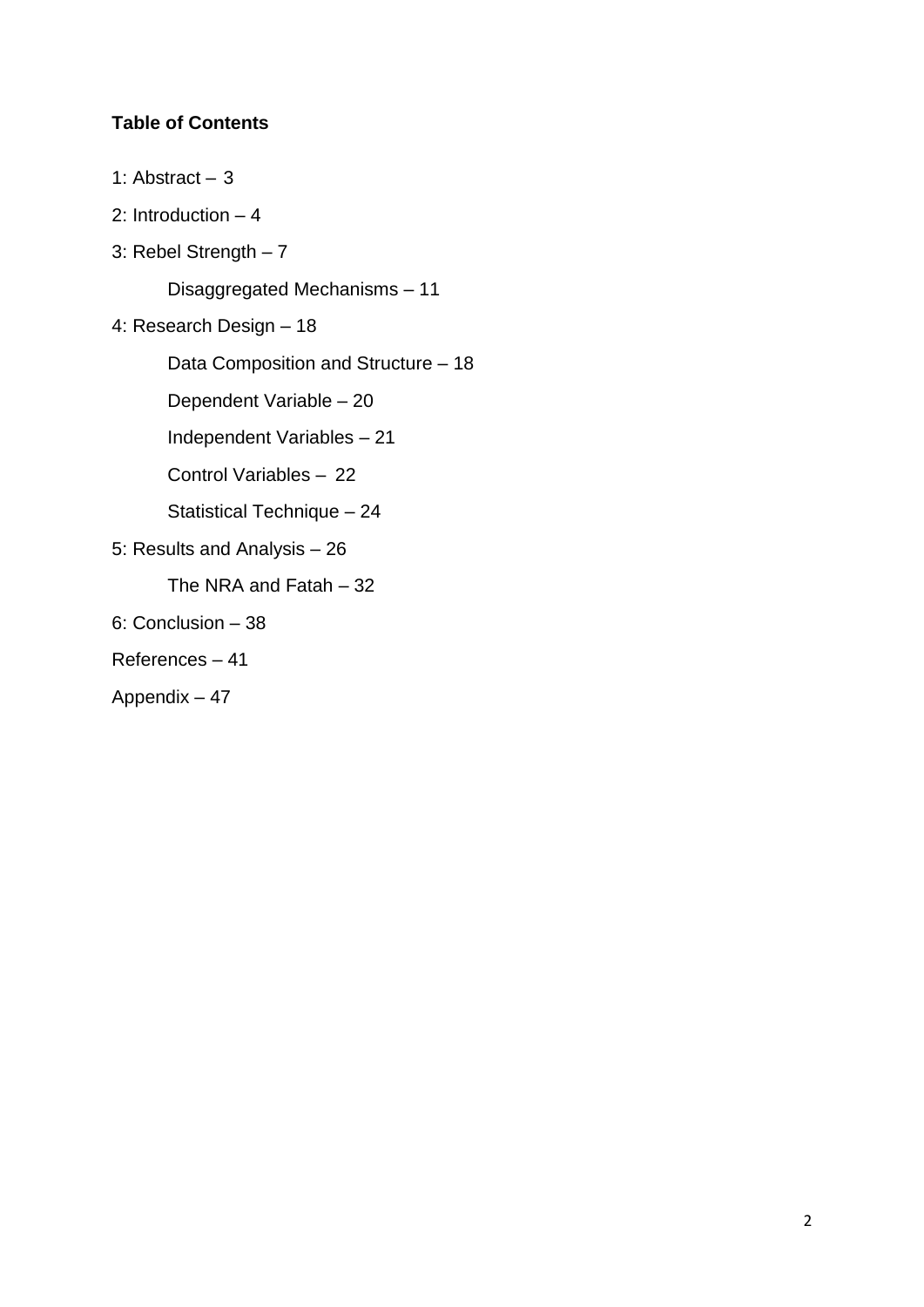#### **1: Abstract**

*Peace agreements vary dramatically in their outcomes, with some failing almost immediately and others marking the beginning of a long stable peace. This study seeks to explain these differences by focusing on the military strength of rebel groups. Through a capability based spoiling perspective, it is hypothesised that postagreement conflict risk is positively associated with rebel strength. Quantitative duration analysis utilising Cox proportional hazards modelling is employed to test the hypothesis. The results of the empirical evaluation thoroughly support the prediction. Furthermore, examination of disaggregated levels of rebel strength reveals that rebel ability to procure arms is the mechanism through which rebel strength heightens post-agreement conflict risk. The cases of the Ugandan NRA and Fatah of the Israeli-Palestinian crisis serve to illustrate the explanatory capacity of the finding. Avenues for future research, policy implications and limitations of the study are discussed.*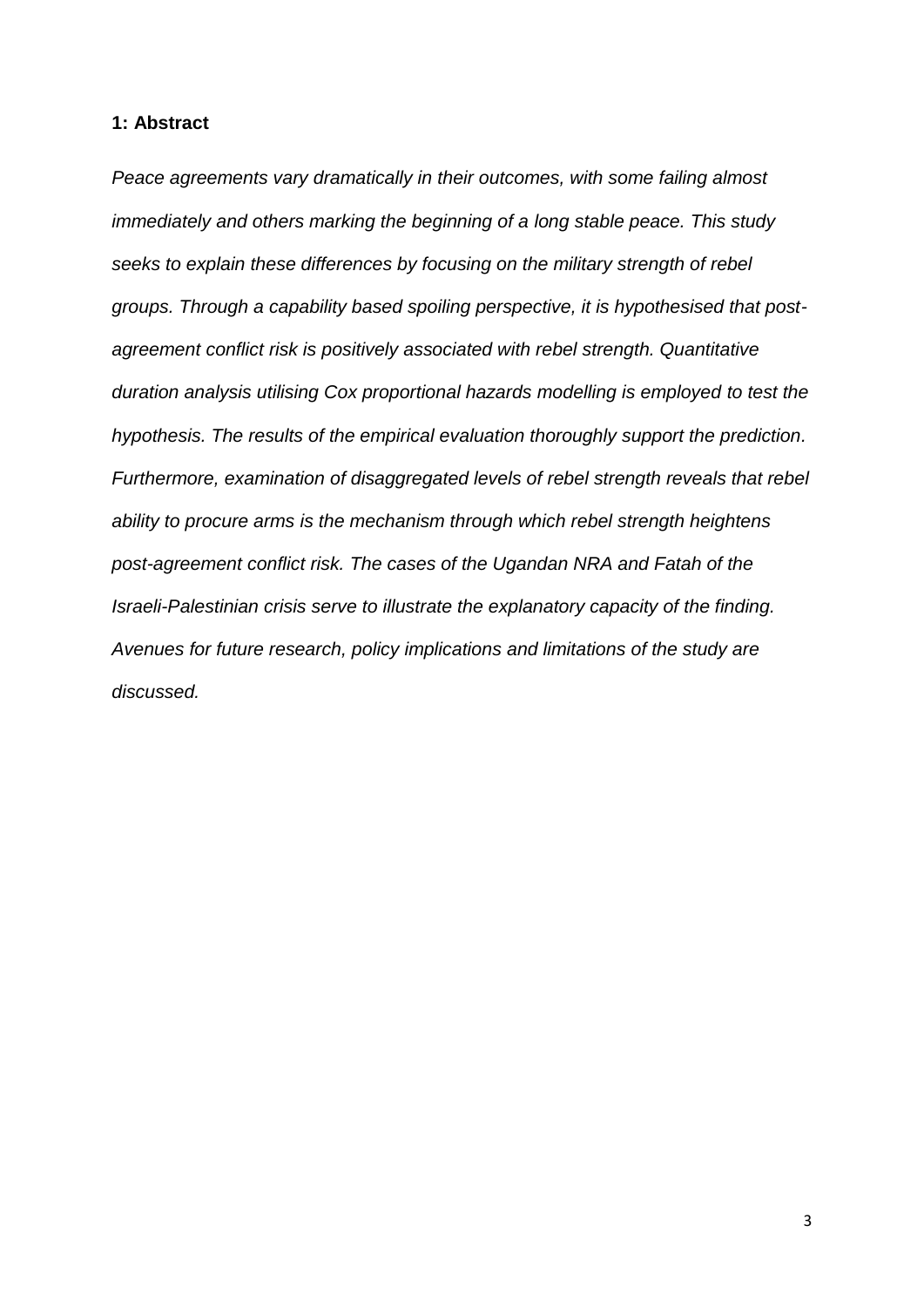#### **2: Introduction**

Peace agreements are a puzzle. Through signing a settlement, the belligerents of a conflict formally affirm that they are willing to give negotiated peace a chance. The primary objective of any peace agreement is to produce a stable negative peace. The success of any settlement must, at least initially, be judged on whether armed conflict has recrudesced. A glance at the history of peace agreement outcomes reveals substantial variation on this basic criterion. Some peace agreements signed after intrastate conflict have produced exceptionally durable peace, whereas others collapse in a matter of months. The Agreement for Firm and Lasting Peace between the URNG and the government of Guatemala ended a 36-year civil war and has stood for two decades, whereas the Islamabad Accord between the Afghan government and the Hezb-i-Islami broke down almost immediately. Similarly, the Good Friday Agreement brought a paradigmatically stable negative peace to Northern Ireland, while the Oslo Accords of the Israeli-Palestinian conflict imploded, culminating in the brutal Second Intifada. Thus, a natural question to ask is what explains such wild inconsistency in peace agreement success and failure?

Scholars of political science have tackled this question from a variety of angles. Badran (2014) assesses the quality of peace agreements and finds that settlements with a high number of procedural and structural measures are less likely to suffer conflict recurrence. Focusing on implementation Joshi, Quinn and Regan (2015) show that settlement signatories are more likely to return to fighting if the terms of a peace agreement are poorly implemented. Furthermore, Hartzell and Hoddie (2003) explain that agreements which accommodate power sharing are associated with a smaller likelihood of post-settlement peace failure. A classic perspective focuses on credible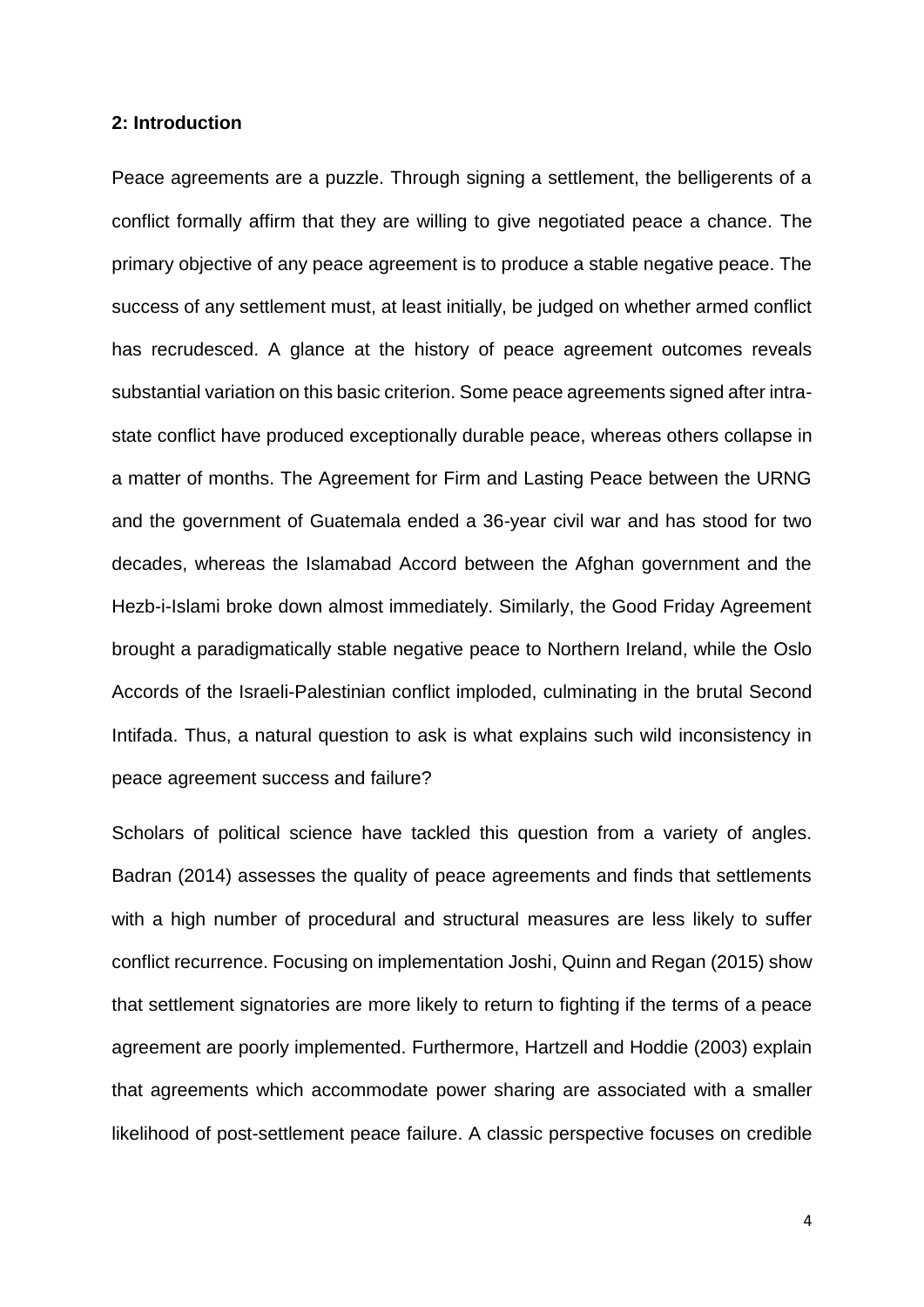commitment and accordingly stresses the importance of third-party mediation for a successful agreement (Walter, 1997).

An approach which has received markedly less attention in assessing determinants of peace agreement failure focuses on the strength of actors. More broadly, actor strength has been linked with both peace and conflict. For example, authors writing about conflict termination explain that military victory produces surprisingly stable peace since the losing side is militarily nullified (Licklider, 1995). Without a sufficient organisational structure, an opposition that has suffered total military defeat will experience substantial difficulty in restarting the conflict (Wagner, 1993). This results in a scenario where what is left of the losing side's support base must tolerate the reality of defeat, regardless of their dissatisfaction. Additionally, the work of Buhaug, Cederman and Rød (2008) show that the size of politically excluded minority groups is a factor that predicts whether that group will take to violence to alter the status quo. Such findings are reminiscent of the old Thucydidean adage that the strong do what they can and the weak suffer what they must. Thus, actor strength is likely to be an important factor in understanding post-settlement dynamics of internal armed conflict recurrence due to its relationship with the broader concepts of peace and conflict.

This study seeks to quantitatively assess the relationship between actor strength and the likelihood of peace agreement failure. Walter (2004) observes that rebel groups as opposed to governments are almost always the instigators of internal armed conflicts and in turn define the parameters of violence. Indeed, any internal armed conflict represents a threat to a state government's monopoly over coercion, with peace agreements being a vehicle for its re-establishment. The onus to take to the battlefield in a post-agreement scenario therefore rests on rebel groups. Hence, this study shall focus on variations of rebel strength and its relation to post-agreement conflict risk.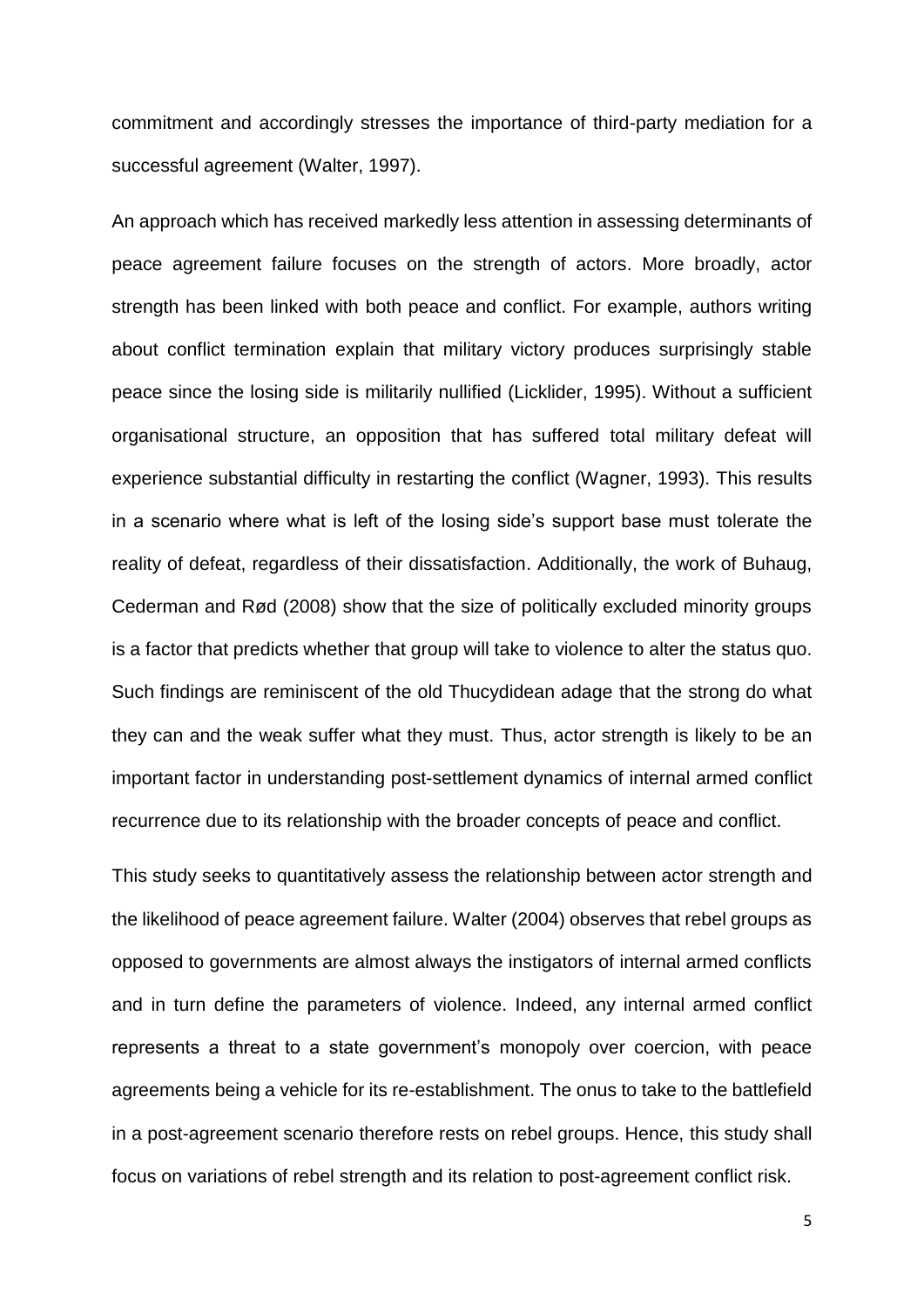An additional objective of this study is to disaggregate rebel strength into its components. This allows for examination of specific causal mechanisms that govern the relationship between rebel strength conflict recurrence, in turn affording more sophisticated understanding of the issues. Rebel strength has been disaggregated in qualitative studies to great effect. In a study of African insurgencies, Young (1996) puts forwards explanations centred on military strength for why some rebels succeeded and others failed in their ambitions. He emphasises the multi-dimensional nature of rebel military capabilities, exemplifying the need for disaggregation of this composite concept. Furthermore, Jo's (2015) research on rebel compliance disaggregates rebel strength to assess how the different sub-mechanisms affect rebel behaviour. She is able to achieve a granularity in her explanations that would difficult to achieve by treating rebel strength as a broad aggregated concept. Quantitative analysis involving disaggregated rebel strength has now been made possible due to advancements in the quality of available data, namely the Non-State Actors in Armed Conflict Dataset (Cunningham, Gleditsch and Salehyan 2013).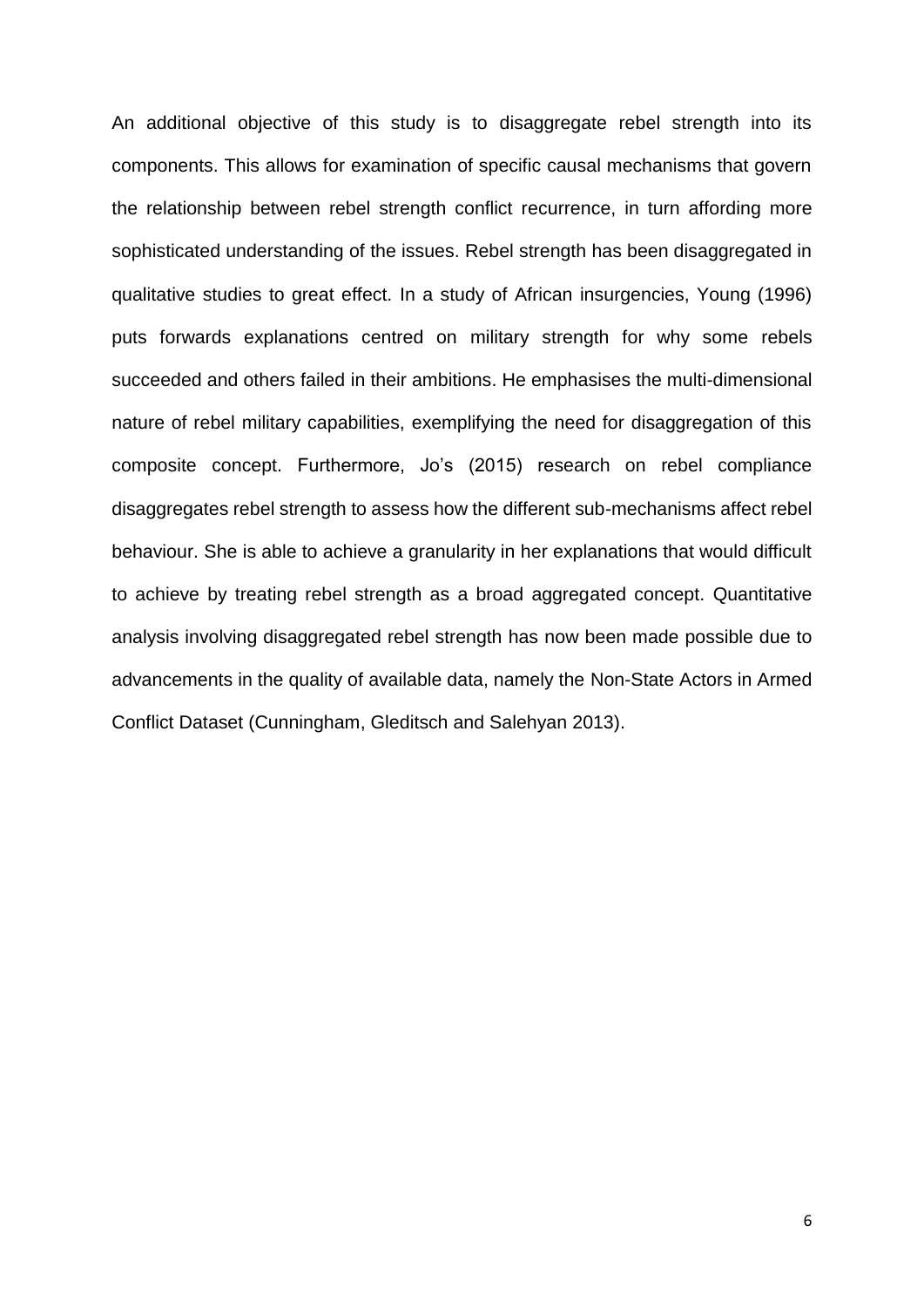#### **3: Rebel Strength**

Since rebel strength is the primary aspect of this study, it is imperative to define the term. All rebel groups are of a certain level of strength, which refers to military capability affecting capacity to fight a conflict (Nilsson, 2010). Strength can vary dramatically between rebel groups, ranging from sophisticated fully-fledged organisations capable of conventional warfare to comparatively humble bands of guerrilla fighters. The notion of rebel strength is a composite one, with multiple mechanisms being the determinants of overall strength. Crucially, rebel strength must be conceptualised as relative rather than absolute: a rebel group which is weak in absolute terms may pose serious threat to a weak government while a comparably sized rebel group would be a trivial foe to a much more powerful state (Buhaug, 2010). Conceiving of rebel strength in a relativistic fashion is analogous to traditional international relations theory which understands state capacity as a function of interstate power distribution (Art, 1980).

One approach that has been popular in conflict studies literature that seeks to relate rebel strength and peace in the post-settlement context is that of ripeness. Ripeness theory posits that peace agreements are signed and the peace they produce is stable when conditions are optimal or 'ripe'. Ripeness is related to the existence of a mutually hurting stalemate, whereby neither side of a conflict can emerge victorious but at the same time continued fighting incurs continuous damage for both sides. Consequently, the belligerents are forced into a situation where a peace agreement and subsequent peace is jointly beneficial, since further hostilities are doomed to be mutually detrimental (Zartman, 2000). The theory of ripeness and the mutually hurting stalemate therefore implies that parity between belligerents in terms of strength is needed for a stable peace. The necessary rough power parity for a mutually hurting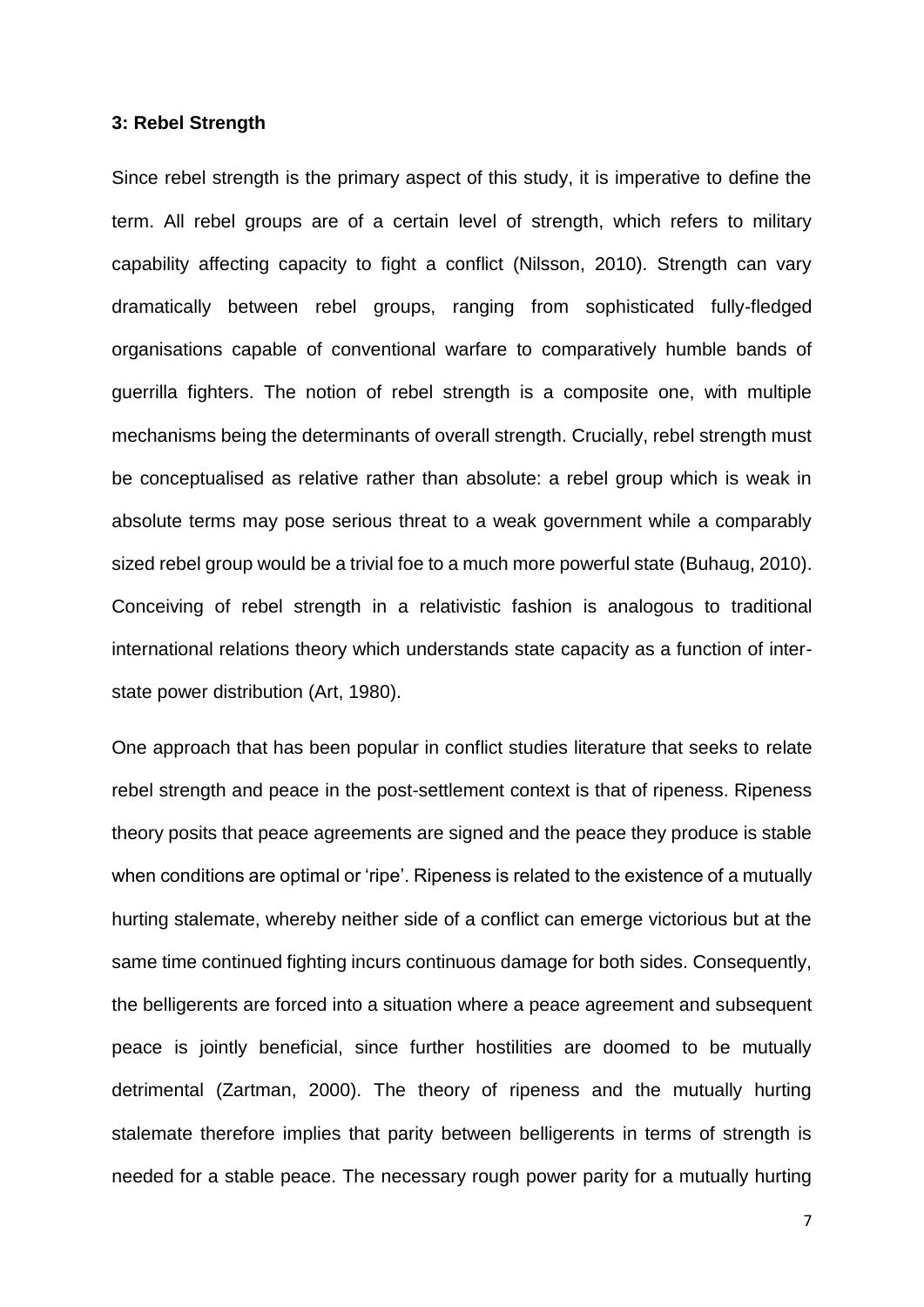stalemate to materialise is depicted by Zartman as a scenario where 'the upper hand slips and the lower hand rises, both parties moving towards equality' (2000, p.228).

The simplicity and accessibility of ripeness perhaps accounts for its popularity as identified by Duursma (2014), who explains that ripeness features heavily in peace process strategy literature aimed at practitioners of conflict resolution. However, despite the ease and theoretical elegance of the concept, scholarly work has found it to be fraught with problems. Some of the strongest criticism comes from Kleiboer (1994) who persuasively argues that ripeness and the mutually hurting stalemate have weak analytical and practical uses. Schrodt, Yimaz and Gerner (2003) attempt to quantitatively assess the explanatory power of ripeness and the mutually hurting stalemate with respect to peace processes of the Balkans, Middle East and West Africa. However, despite numerous operationalisations of the mutually hurting stalemate, they struggle to find evidence of ripeness' relationship with peace. Additionally, O'Kane (2006) critiques ripeness through qualitative methods, assessing the Northern Irish peace process. He explains that in the Northern Irish case, ripeness as characterised by Zartman (2000) has feeble predictive capacity. The failure of ripeness to explain the success of the Northern Irish peace process is especially pertinent due the weakness of the IRA relative to the British government. The absence of what Zartman (2000) construes as requisite parity between the parties did not prevent the Northern Irish case from being a celebrated success of conflict resolution techniques: since the signing of the Good Friday Agreement, the region has enjoyed a remarkably firm negative peace (Gilligan and Tonge, 2019).

Ripeness falls short of being a way to adequately grasp the relationship between rebel strength and post-agreement peace. A different approach is a capability based spoiling perspective. The issue is thus viewed in terms of bargaining, which is understood as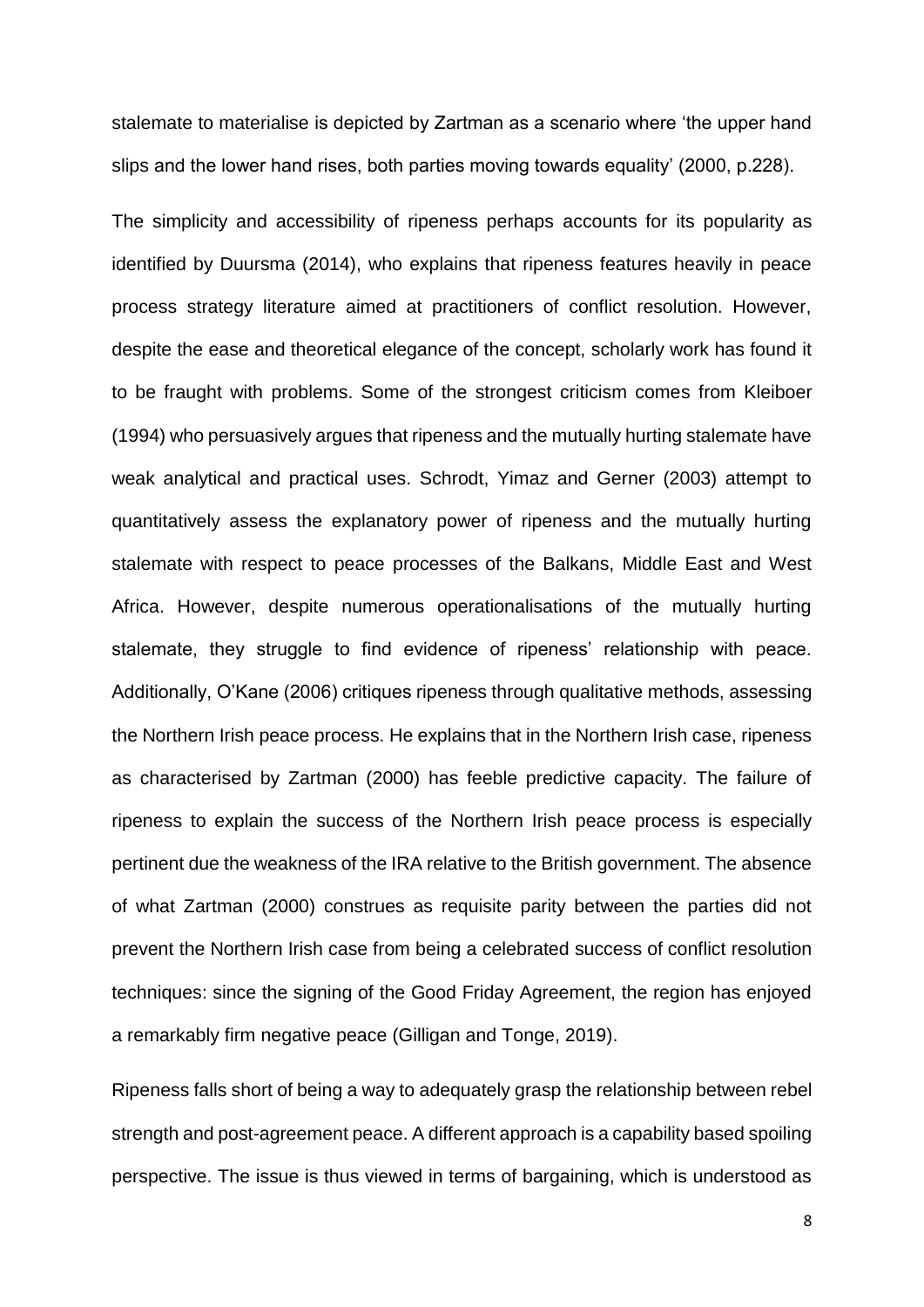a process where the parties determine how to divide the benefits of joint action. Hence, it would appear natural that a rebel group and a government would be inclined to sign a peace agreement in order to enjoy the rewards of collaboration since fighting is costly and laden with risk to either side (Powell, 2002). However, given that all parties are rational and seeking to maximise their share of benefits from joint action, ambitions of the individual actors may be obstacles to durable peace. A rebel group may spoil an agreement if it can unilaterally pursue a stronger position than one offered through the settlement. This could be expected in a situation where there is a significant discrepancy between the provisions of an agreement and the actual balance of power between a rebel group and a government, to the detriment of the rebels. Rebel disillusionment and disappointment with a peace process is also likely to play a role in a motivating a rebel group to restart armed hostilities. Under such circumstances, the opportunity structure would be such that a rebel group could be incentivised to unilaterally alter the status quo to their advantage by returning to the battlefield (Greenhill and Major, 2007).

A rebel group may be inclined to violently spoil an agreement but the viability of pursuing this option will vary based on the strength of the rebel group. The reason for this is simple: in the context of conflict recurrence, the stronger a rebel group is relative to the government, the greater the likelihood of military victory and the lower the probability of annihilation. A rebel group that is relatively weaker than a government and has signed a peace agreement following some unrest is thus likely to calculate that returning to the battlefield is particularly costly and unlikely to yield favourable results. Accordingly, Werner (1999) argues that belligerents falling into this profile will tend to abide by any peace agreement they are offered and additionally will accept any revisions to it as opposed engaging in spoiling behaviour. This accordant with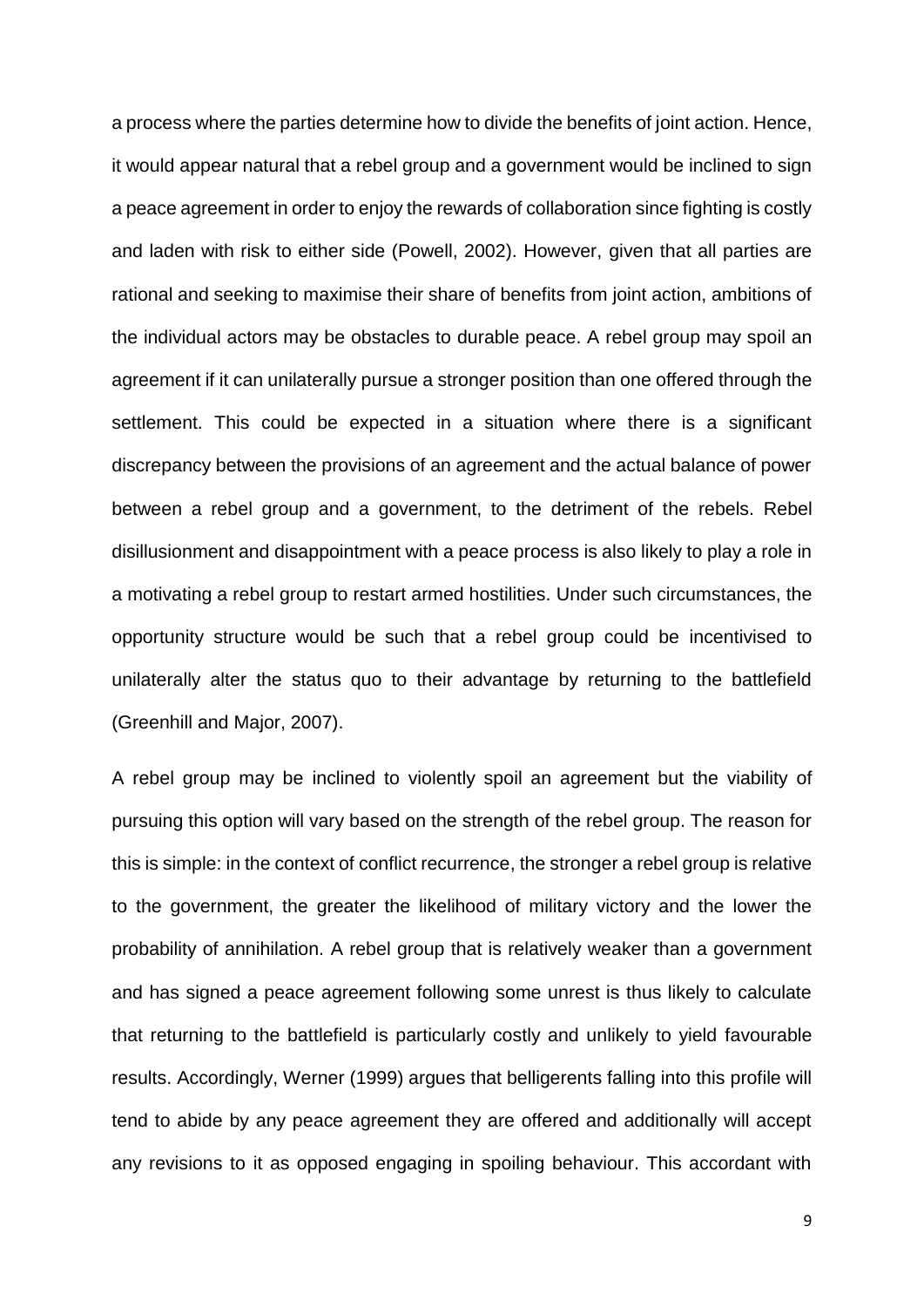Horowitz's (1985, p.241) formulation that factions 'with a keen sense of weakness are easily convinced' and that 'their only hope of resisting domination lies in some form of separation'. By contrast, although uncommon, a rebel group which is relatively stronger than a government has comparatively few reasons to abide by any peace agreement and as a result is very likely to return the battlefield after signing a settlement. Rebel groups of this sort can directly challenge the state government through conventional warfare. Any further armed contest will likely result in greater concessions from the government at a minimum or even outright victory (Clayton, 2013).

Such reasoning is consistent with Clausewitz's (1982) observation that the more restricted an actor's strength, the more restricted its immediate objectives must be. On this point, writers of classical Communist insurgency theory such as Mao (1961) emphasise that rebel groups should determine the viability of pursuing their goals based on their capabilities relative to the state government. The viability of violently spoiling a peace agreement is thus proportional to the relative strength of the rebel group in question. This means that a positive relationship between relative rebel strength and the risk of post-agreement conflict recurrence is expected. Hence, the hypothesis to be evaluated in this study is as follows:

*The greater the relative strength of a rebel group, the greater the risk of postagreement conflict recurrence.*

It is useful to clarify on the point of relative rebel parity, which ripeness theory treats as a distinct analytical category with accompanying unique predictions about outcomes. The capability based spoiling perspective presented here treats parity as a middle point on a spectrum. Relatively weak rebel groups characterised by low post-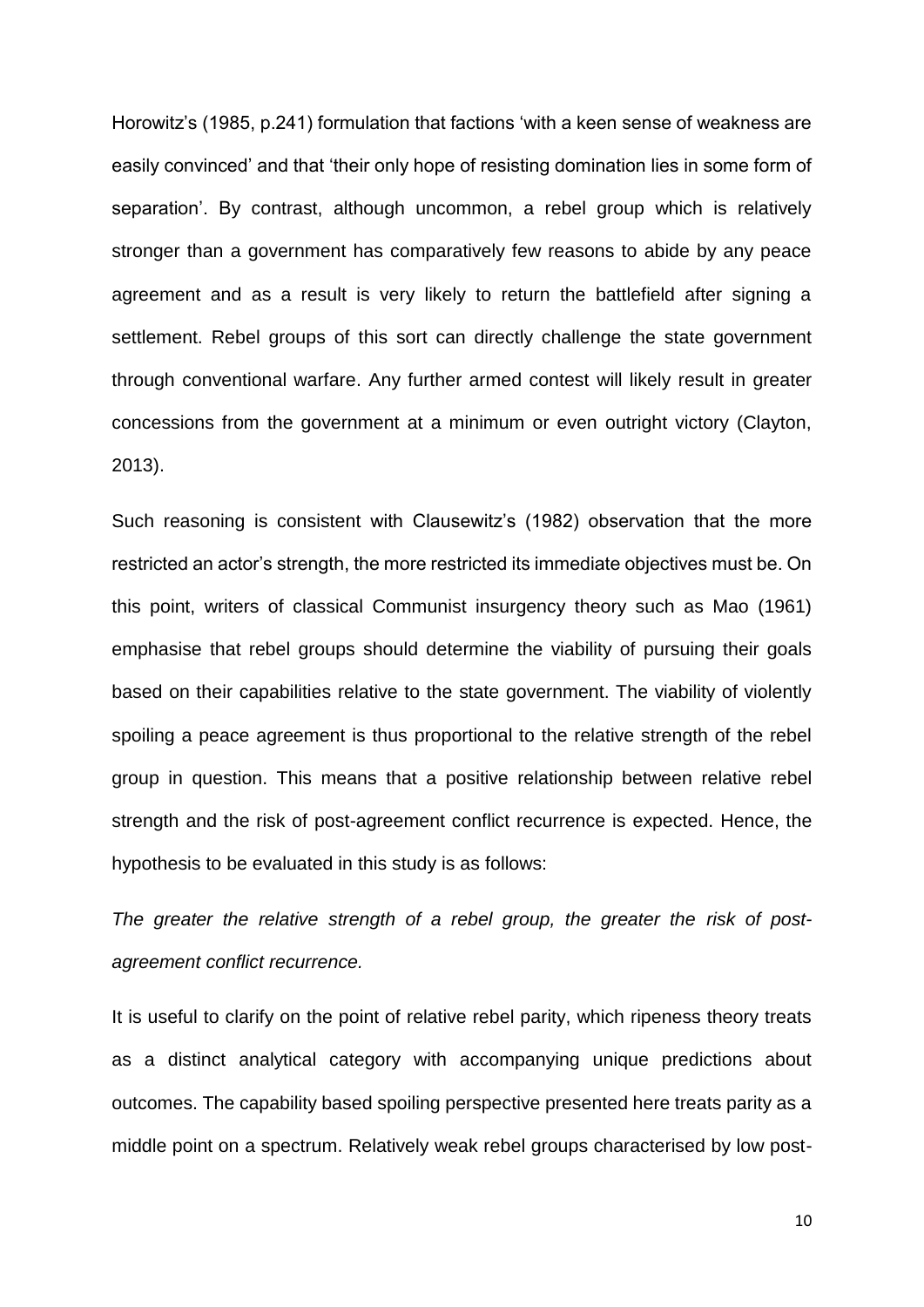agreement conflict recurrence risk constitute one extreme and relatively strong rebel groups characterised by high post-agreement conflict risk comprise the other. Accordingly, the risk of post-agreement conflict recurrence for a rebel group of relative parity falls between relatively weaker rebel groups and relatively stronger rebel groups.

#### Disaggregated Mechanisms

An additional objective of this study is to disaggregate rebel strength and to examine how the hypothesis presented above works through specific mechanisms. This study understands those components identified by Cunningham et al. (2013) as facets of overall rebel strength. To this end, a rebel group's ability to procure arms, ability to mobilise popular support and fighting proficiency are considered as the elements which comprise overall rebel strength.

Considering the ability of a rebel group to procure arms is crucial when examining the relationship between rebel strength and post-agreement conflict risk. While some select rebel groups may have access to cutting edge weaponry, others may find it problematic to obtain even the most basic light arms. This variation should have a direct effect on a rebel group's strength. Typically, rebel groups are weaker than the government they are in contention with. One of the main factors which makes this asymmetry a commonality is that government forces enjoy access to sophisticated weaponry, courtesy of the international arms market (Krause, 1995). For a rebel group to even stand a chance in military confrontation with state forces, they must make a 'quantum leap' in both the quantity and quality of their arms (Nepali and Subba, 2005, p.106). Another point to consider is the fungibility of weapons for a rebel actor. Sawyer, Cunningham and Reed (2017) argue that weapons, especially small arms, are highly fungible since they can be easily traded by rebels to secure various other resources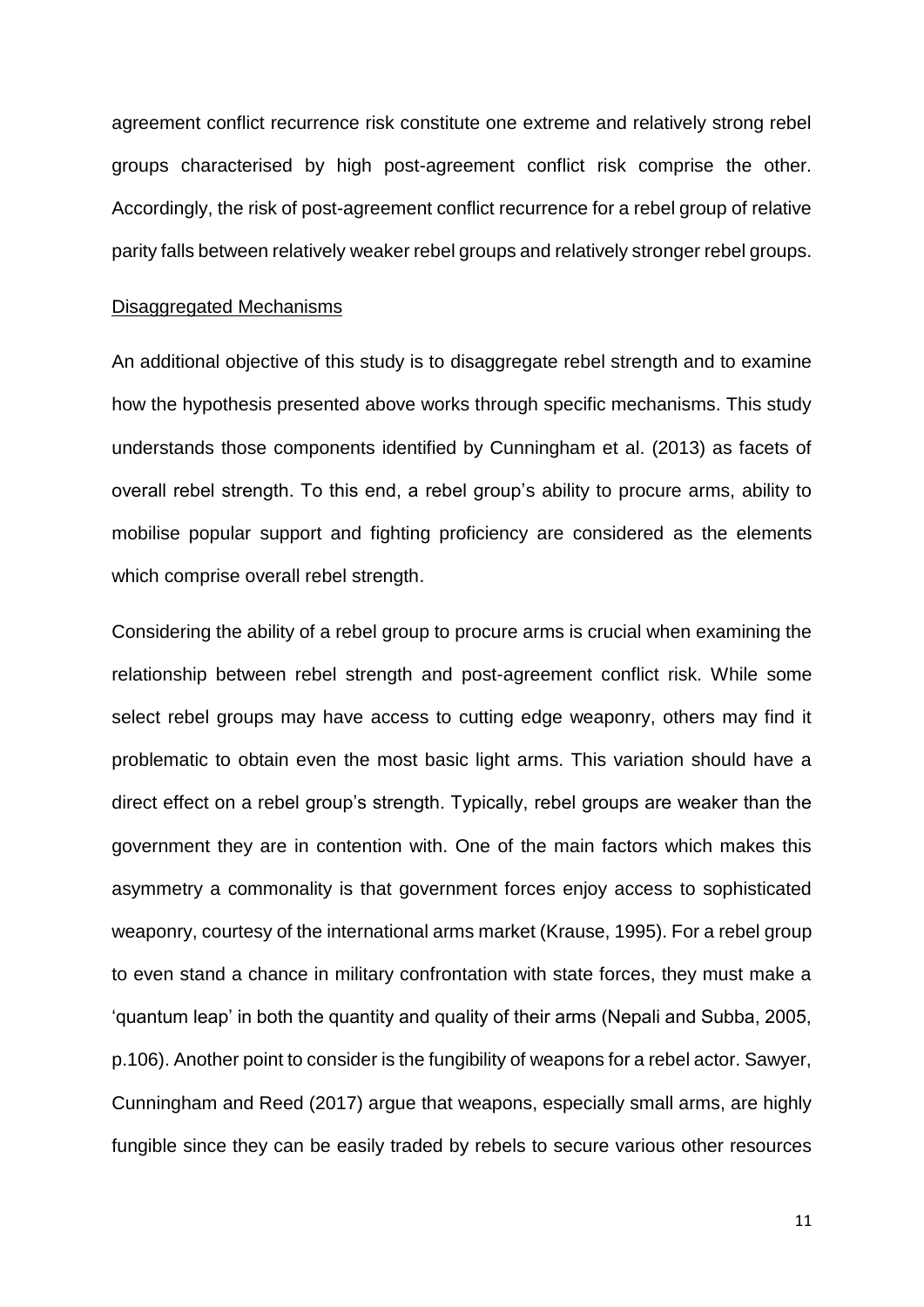that are crucial for the continued operation of the group. On this point, they invoke the example of Côte d'Ivoire's The Forces Novelles, who have exchanged arms for food. They also describe that rebel groups in Liberia have traded guns across the Côte d'Ivoire border for motorbikes. A rebel group having a higher capacity to procure arms is therefore not only more adept at challenging the government militarily, but it also endows the rebels with a type of item which under dire circumstances can be traded for other supplies that help sustain insurgent activities.

Rebel groups can procure arms through a variety of ways, from either internal or external sources. Externally speaking, whether the rebel group is supported by an external patron is associated with arms procurement abilities. A case in point is RENAMO's backing from South Africa's apartheid government. Emerson (2013) emphasises that Pretoria's direct support throughout the 1980s was the crucial ingredient that transformed RENAMO into a serious military threat to Frelimo. In one 1996 interview, leader of RENAMO Dhlakama highlighted that the South Africans were an indispensable source of small arms for the organisation. Beyond simply directly providing a rebel group with armaments, an external supporter can help in other less obvious ways. For example, very few rebel groups are able to take advantage of the international arms market, with access being reserved for only the most well organised groups such as the Palestinian PLA or the Sri Lankan LTTE (Jackson, 2010). External support from an internationally legitimate government can provide a veneer of legality for a rebel group to access this source and be of assistance with logistical quandaries such as how to ensure safeguards over delivery. Furthermore, whether a rebel group is capable of taking advantage of smuggling networks will have a significant effect on arms procurement from external sources. One technique prevalent in Africa is smuggling small arms along coasts and rivers. In the Horn of Africa, smugglers that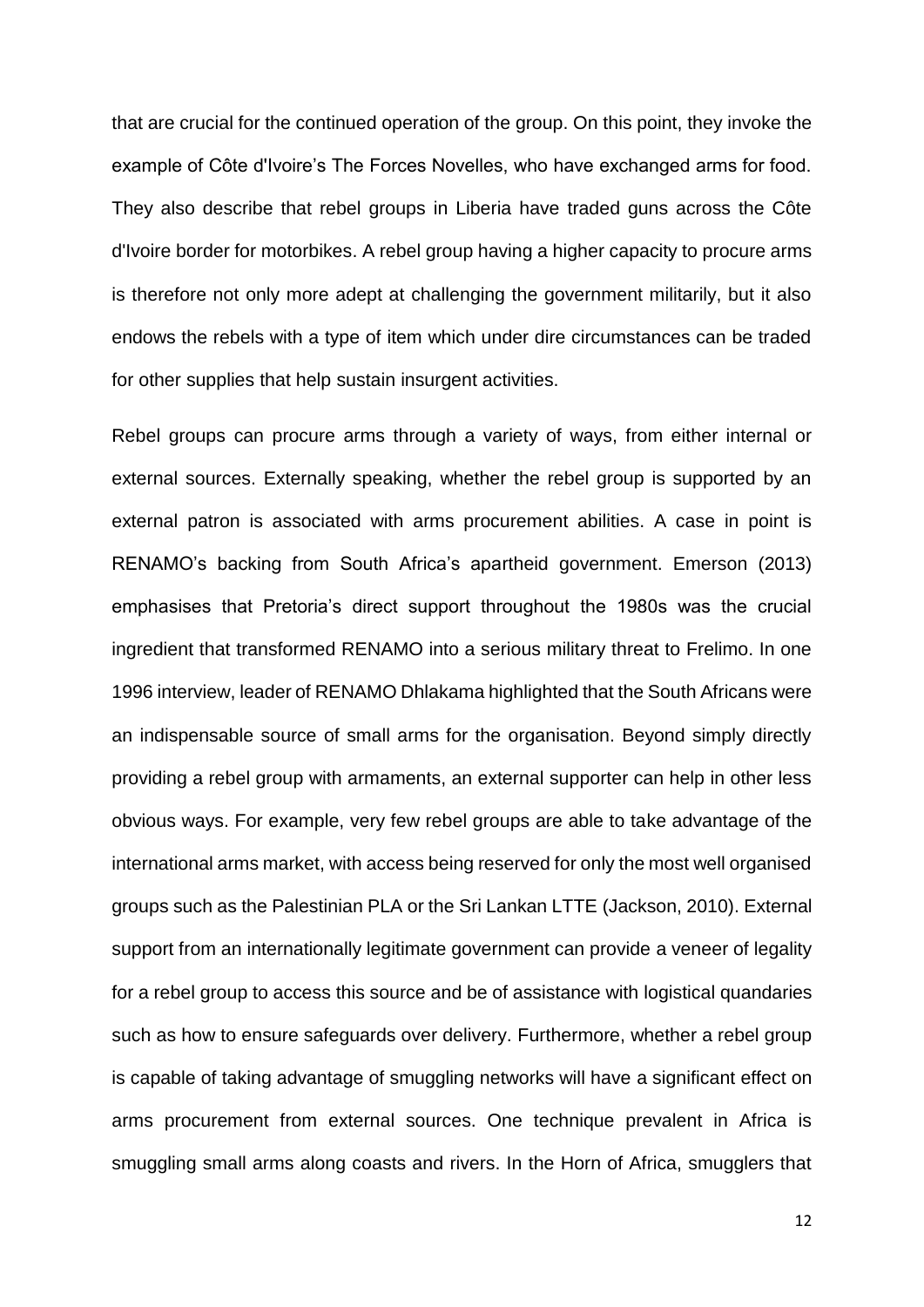operate in the Gulf of Aden use specially designed wooden vessels with large hulls to shift large quantities of rifles from Yemen into the hands of Somalia's warlords (Schroeder and Lamb, 2006).

Rebel arms procurement occurs more commonly internally, with the most typical source being leakage from a government's arsenal. This is made possible due to factors such as disorganisation, weakness or collapse of the state. Marsh (2007) explains that the most significant determinant of arms availability for rebel groups is the ability of state forces to defend their weapons stockpiles. Rebels acquiring weaponry in this manner are transformed in terms of their military strength by obtaining types and quantities of arms that in other circumstances would be too difficult to transport or too expensive to purchase (Sislin and Pearson, 2001). For example, the Malian MPA began rebellious activity in the early 90s armed exceptionally poorly, reflected in a heroic mythology that the group began their insurgency armed with nothing more than knives (Humphreys and ag Mohamed, 2003). As the conflict evolved, they were able to obtain increasing amounts of weapons from unsecured government stockpiles, eventually allowing them to challenge government forces in direct confrontations. The availability of weapons from the Malian state's leaking arsenal vastly increased the MPA's strength as a rebel organisation (Bevan, 2005). Another example is that of the Chechen rebels in their plight against the Russian government. The Chechens were able to initially arm themselves from weapons caches that had been left over from the jumbled departure of Soviet units following the collapse of the USSR. The Chechen forces were able to resupply themselves with more weapons, ammunition and even transport vehicles from Russian stockpiles. Perhaps due to complacency, Russian forces were completely unprepared to ensure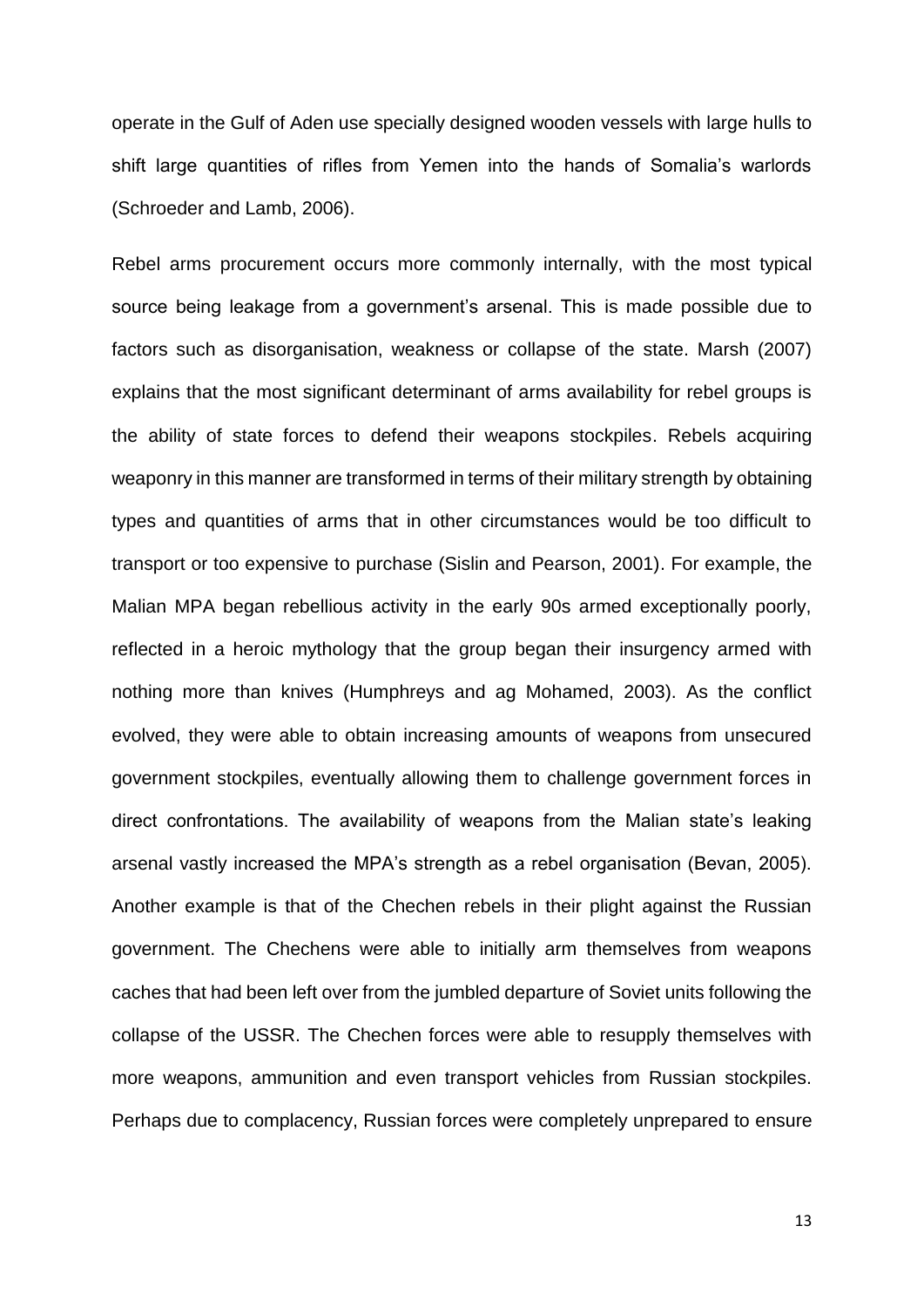the security of their weapon depots from the opportunistic Chechens (Dilegge and Konynenburg, 2002).

Rebel ability to mobilise popular support is another facet of overall rebel strength which may influence post-agreement conflict risk. A requisite for a rebel group initiating and sustaining any insurgent operations is a continuous stream of new recruits. There is significant variation on this factor, since some rebel organisations appeal to a small cohort of the wider population whereas others will be able to entice a comparably large segment of society (Olzak, 2006). The ability of a rebel group to mobilise support has a direct impact on the number of fighters that the group can mobilise against the state government. Weinstein (2005) proposes that rebel groups have a mixture of economic and social endowments which ultimately determine their ability to mobilise popular support. He explains that rebel groups which are high on both types of endowment have the greatest capacity for obtaining new recruits whereas those which are low on both dimensions will face the most arduous task of attracting support for their cause.

Economic endowments refer to material supplies which can be utilised to satisfy the logistic requisites of organising insurgent action. They allow a rebel leadership to attract potential recruits through short term rewards. For some rebel groups, they are able to reap the economic benefits of taxing a local populace, a generous external patron, extracting and selling natural resources or conducting some sort of profitable criminal enterprise (Weinstein, 2005). Such economic resources can be mobilised and transformed by the rebel group into incentives for prospective members to join their ranks (Le Billon, 2001). For example, RENAMO was fortunate to be well supplied by the Rhodesian government. All new recruits joining the group were given shelter, clothing, food, weaponry and even regular salaries. These material incentives greatly catalysed the rapid growth of RENAMO (Vines, 2013).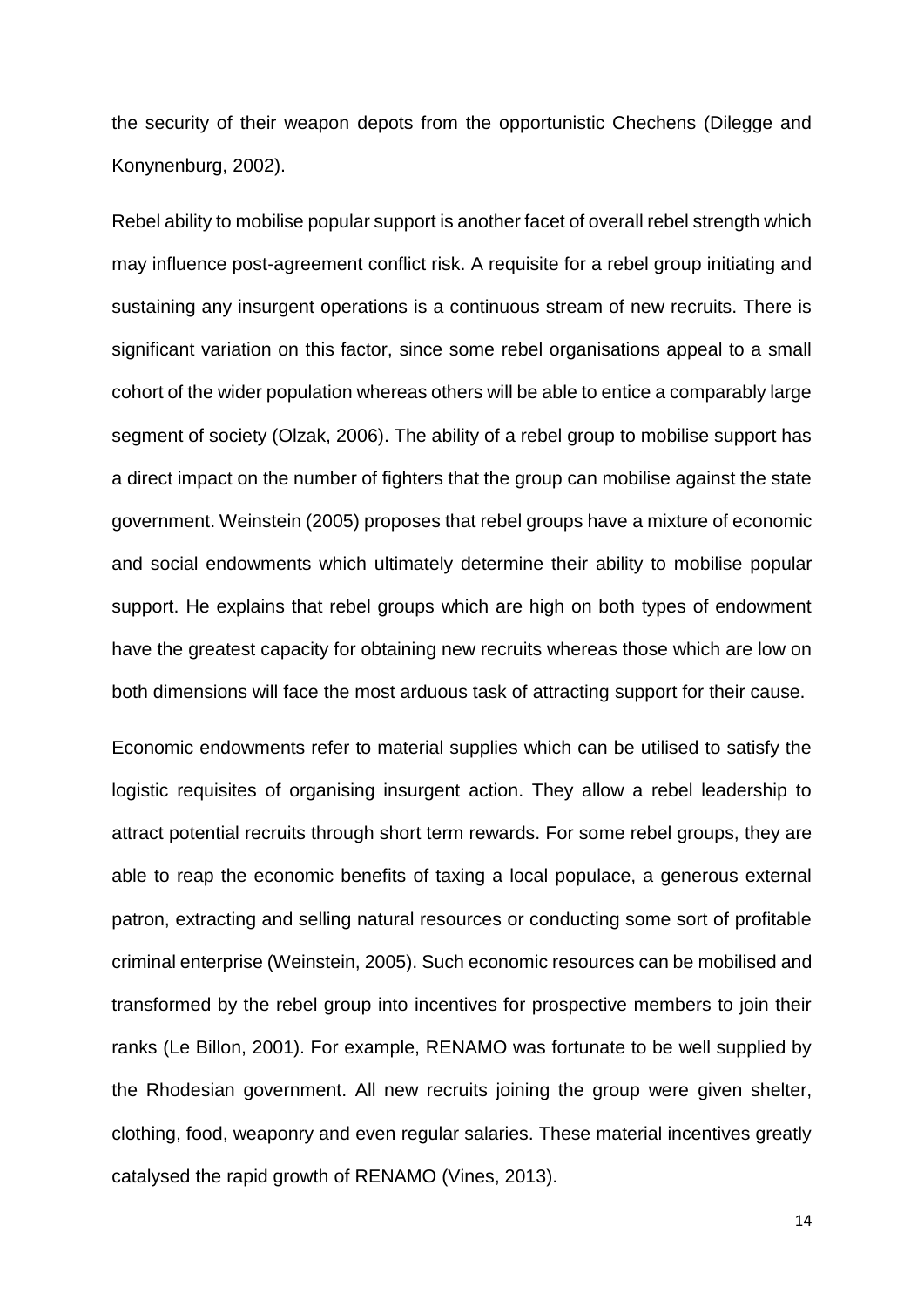Social endowments include factors such as behavioural norms, common belief systems, shared expectations and communal trust. These may derive from shared religion, ethnicity or cultural identity. As Weinstein (2005) explains, social endowments provide for a generalized reciprocity among group members. This allows rebel leaders to make promises of future material rewards once the state government has been overthrown. These pledges have a certain level of credibility based on the social endowments of the group. This technique for procuring popular support is especially useful for rebel groups who are low on economic endowments. An illustrating case is the EPLF of Eritrea, who pursued ambitions of autarky. The EPLF found itself in a position where the only way to muster popular support was to make many promises about what an EPLF victory would bestow on its membership, made possible by the group's large social endowment (Woldemikael, 1991).

The third component of rebel strength to be considered in this study is the fighting proficiency of the rebel group. The membership of a rebel group may exhibit substantial variation in terms of how effective they are at fighting. Some rebel groups have fighters that perform more strongly than one would expect based purely on their numbers. Millet, Murray and Watman (1986, p.37) define fighting proficiency as 'the process by which armed forces convert resources into fighting power'. Two determinants of rebel fighting proficiency are how well trained the rebels are and how adaptable they are in their choice of tactics.

Some rebel groups may be able to obtain sophisticated military hardware to fuel their rebellious efforts. However, often such weaponry remains unused due to lack of training and knowhow. For example, the Sudanese SPLA was able to capture tanks and armoured personnel carriers on many occasions, yet they largely remained idle since the group lacked the knowledge and skills to operate such vehicles.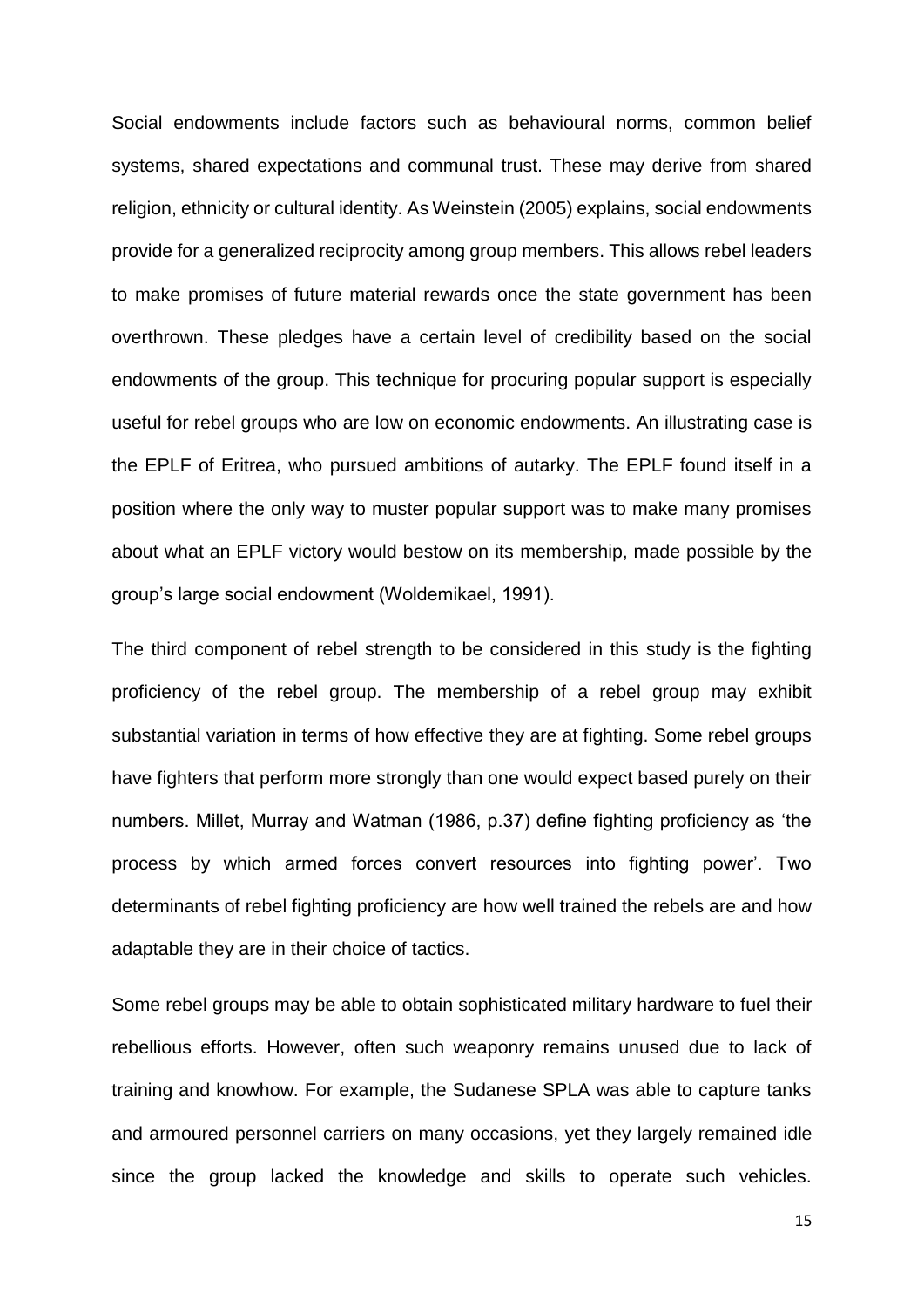Mozambique's RENAMO experienced similar difficulties and employed nothing larger than motorbikes for transportation despite capturing heavily armoured vehicles on many occasions (Young, 1996). In both cases, if SPLA and RENAMO fighters were trained such that they had the expertise to operate sophisticated military hardware, it would have increased the overall threat these organisations posed when challenging government forces.

Rebel fighters must also be able to adjust to changing circumstances in order to be more effective in conflict. One example is how many rebel groups incorporate improvised explosive devices (IEDs) into their playbooks. For example, Boko Haram have utilised IEDs extensively throughout their insurgency. Initially, the group was raiding convoys of the Niger army through direct firefights, often resulting in heavy casualties. In order to adapt, Boko Haram expanded their tactics to include IEDs which would be placed at the roadside, substantially reducing the risk associated with attacking an enemy convoy (Onuoha, 2014). As the insurgency developed, so too did the complexity of the IEDs which were initially triggered with a wired connection but then became remotely controlled by a wireless signal. Ways of camouflaging the IEDs to make them virtually undetectable also substantially improved over time. Developing methods of this sort has a requisite of technical skill since the rebels must construct and program the devices themselves. A degree of innovation is also necessary to create new tactics that do not succumb to the drawbacks of the old ones.

Ability to procure arms, ability to mobilise popular support and fighting proficiency all influence the relative rebel strength of a rebel group. A particular rebel group may be moderate in one of these dimensions and low in the other two whereas for a different rebel group, the opposite may be the case. These two hypothetical rebel groups may simply be categorised as 'weaker' in terms of an aggregated, overall index of relative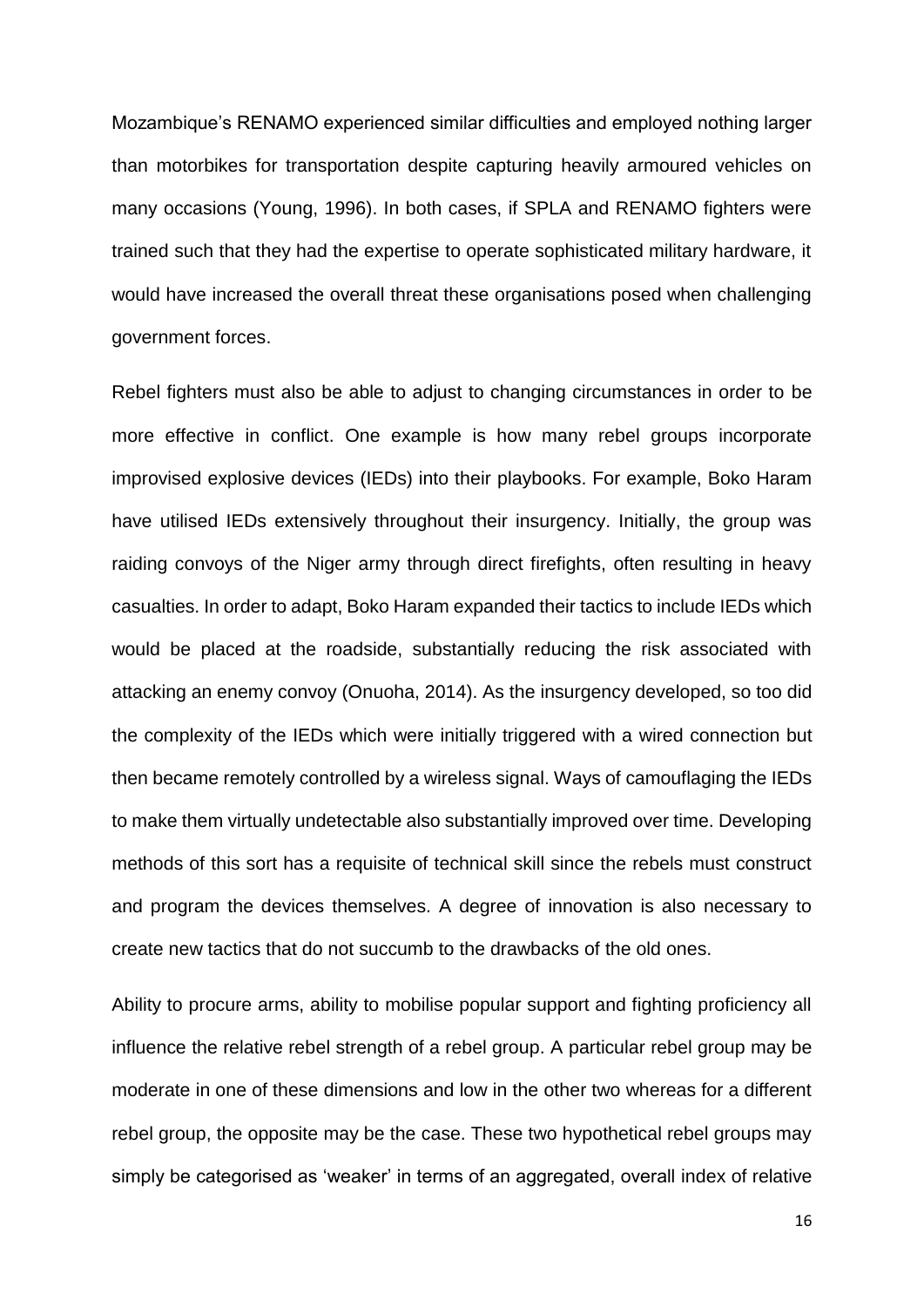rebel strength. By disaggregating rebel strength and quantitatively analysing each of these three mechanisms, a more granular understanding concerning the relationship between relative rebel strength and post-agreement conflict risk can be achieved. Quantitative analysis with this kind of disaggregation is made possible with the Non-State Actors in Armed Conflict Dataset (Cunningham et al., 2013), which quantifies overall relative rebel strength in addition to these three disaggregated mechanisms for each rebel group.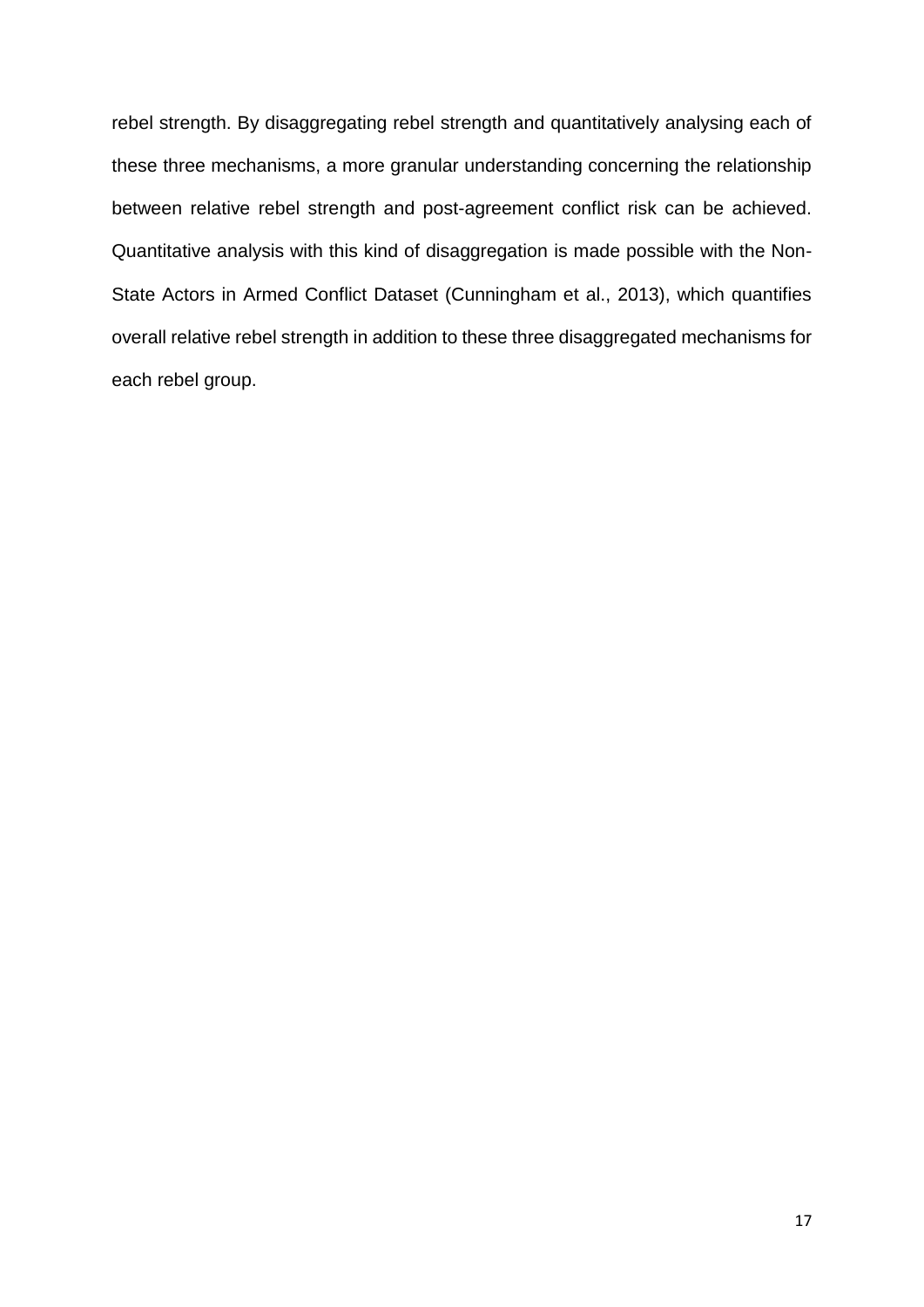#### **4: Research Design**

#### Data Composition and Structure

The data are from the Peace Research Institute Oslo (PRIO) and the Uppsala Conflict Data Program (UCDP). The dataset used in this study has been constructed through merging three datasets together, namely Nilsson's Dyadic Dataset (2008), the Non-State Actors in Armed Conflict Dataset (NSA) (Cunningham et al., 2013) and the UCDP Peace Agreement Dataset (Pettersson, Högbladh and Öberg, 2019). These three datasets are compatible with each other since they use the same identification codes for each individual internal armed conflict and dyad. Nilsson's (2008) Dyadic Dataset bears the advantage of being appropriately structured for survival analysis with time dependent independent variables.

The dataset used in this study uses post-agreement dyad year as its unit of analysis, with the observation period spanning 1989-2004. It is therefore essential to define what is meant by a dyad and also what is meant by internal armed conflict. The UCDP (2019) defines internal armed conflict as a disputed incompatibility with respect to territory, government or both. This contestation occurs between a government and a respective domestic oppositional organisation and must reach a threshold level of 25 battle-deaths within a one-year period to qualify. These internal armed conflicts are comprised of one or a multitude of dyads, whereby a dyad consists of a government and one rebel group that have engaged in hostilities also reaching the threshold of 25 battle-deaths in a one-year period. To illustrate, if a government is opposed by three rebel groups that have taken up armed violence over the same incompatibility, then the internal armed conflict consists of three dyads each relating to a unique government-rebel pairing.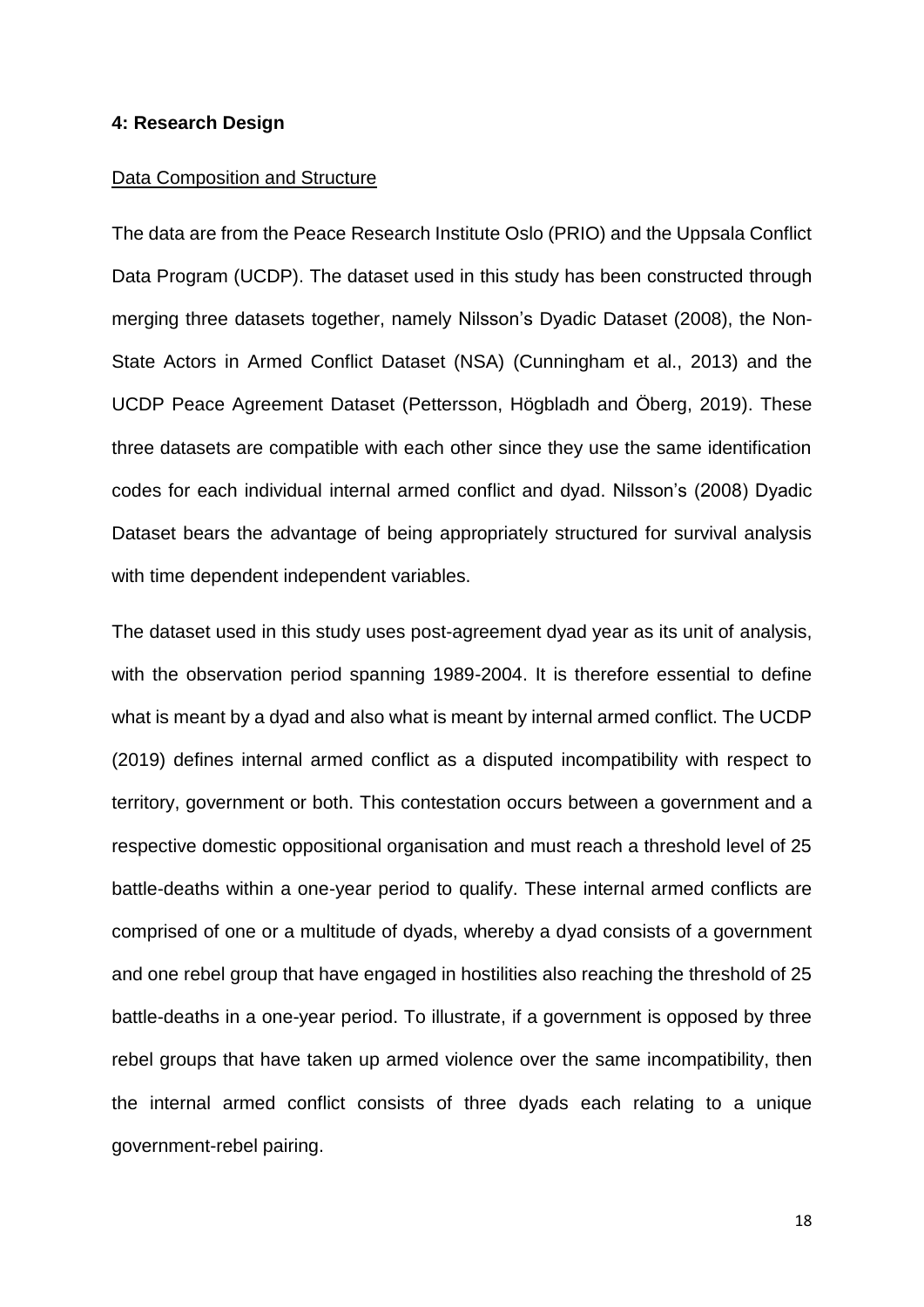The dataset includes 451 observations. A dyad is at risk of experiencing armed conflict following the signing of a peace agreement during the observation period until its end on December 31<sup>st</sup>, 2004. Dyads drop out of the risk set if they experience armed conflict after a settlement has been signed and can re-enter on the condition that a new peace agreement is reached. In many cases, dyads sign several peace agreements over the course of a conflict. Some of these are signed when the dyad is already at peace. In an effort to avoid underestimating conflict resumption risk, subsequent agreements in the context of peace are treated as replacing the one prior. The dataset is composed of 78 dyads which may or may not have engaged in internal armed conflict following peace agreement signing. Since the unit of analysis is postagreement dyad year, there are multiple observations for each dyad. For example, the Government of Israel and Fatah signed the Oslo Agreement in 1993. Following the agreement's signing, this dyad enjoyed peace until the year 2000 whereby conflict between Fatah and the Government of Israel resumed. For the Government of Israel – Fatah dyad, there are seven observations in the dataset with each one representing one post-agreement dyad year until conflict resumption, after which the dyad drops out of the risk set.

Those peace agreements which sought to partially or fully settle the incompatibility of an internal armed conflict are considered. Peace process agreements are excluded on the basis that they are simply outlines of a process to regulate incompatibility as opposed to taking direct steps to settle it. As such, peace process agreements are considered sufficiently distinct from full or partial peace agreements and are therefore omitted. Additionally, all peace agreements considered were signed by dyads that were in violent conflict prior to an agreement. This means that at a point in time, the government and rebel group that comprise the dyad exhibited the motivations and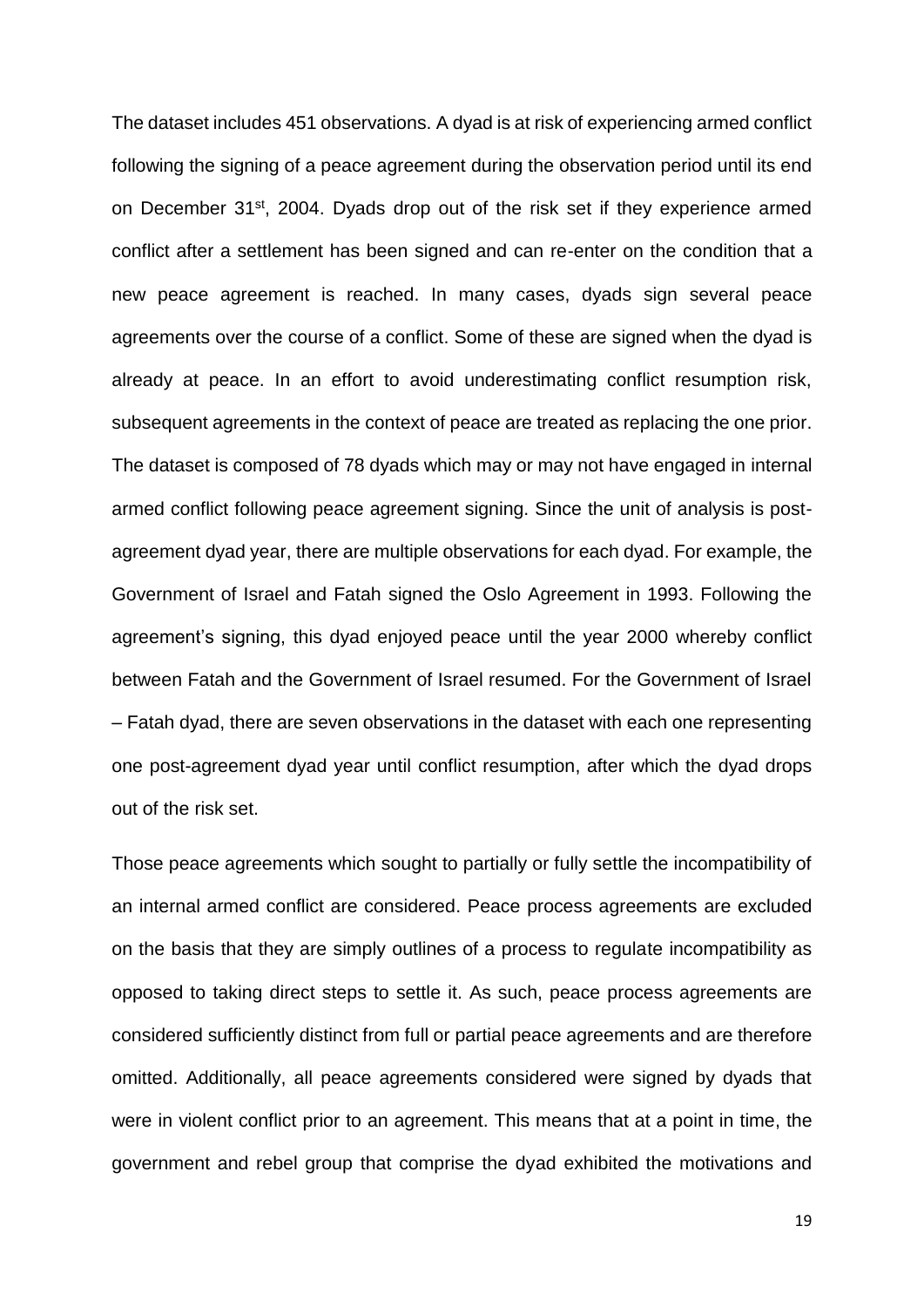means to utilise armed violence. Consequently, the dataset includes all peace agreements that were signed by one or more formerly warring dyads during the observation period of 1989-2004 which attempted to at least partially resolve the incompatibility that accompanied the respective internal armed conflict.

#### Dependent Variable

The dependent variable *'failure'* measures whether in a particular post-agreement dyad year, a government and rebel group that comprise a respective dyad engaged in armed conflict. This is coded 1 if armed conflict did occur in the relevant postagreement dyad year and 0 if it did not. In total there are 55 failures in the dataset. Post-agreement armed conflict is measured from the year after the peace agreement was signed. The data for this variable is taken from Nilsson's Dyadic Dataset who constructed her dataset using UCDP data. The necessity to measure conflict occurrence as of the year following the signing of an agreement is brought on by the limitations of the UCDP data, since the UCDP measures dyadic conflict behaviour on the level of dyad-year. With such data, the only way to be confident that postagreement conflict occurrence did in fact occur after a peace agreement is to measure for its occurrence from the year after the peace agreement has been signed. In other words, if an agreement has been signed in a particular year and the dyad which signed the agreement also engaged in violent conflict in the same year, without granularity beyond the level of dyad-year there is no way of knowing whether the violence occurred in the pre or post settlement period. The lowest amount of time between a dyad signing a peace agreement and post-settlement conflict occurrence in the dataset is accordingly one year.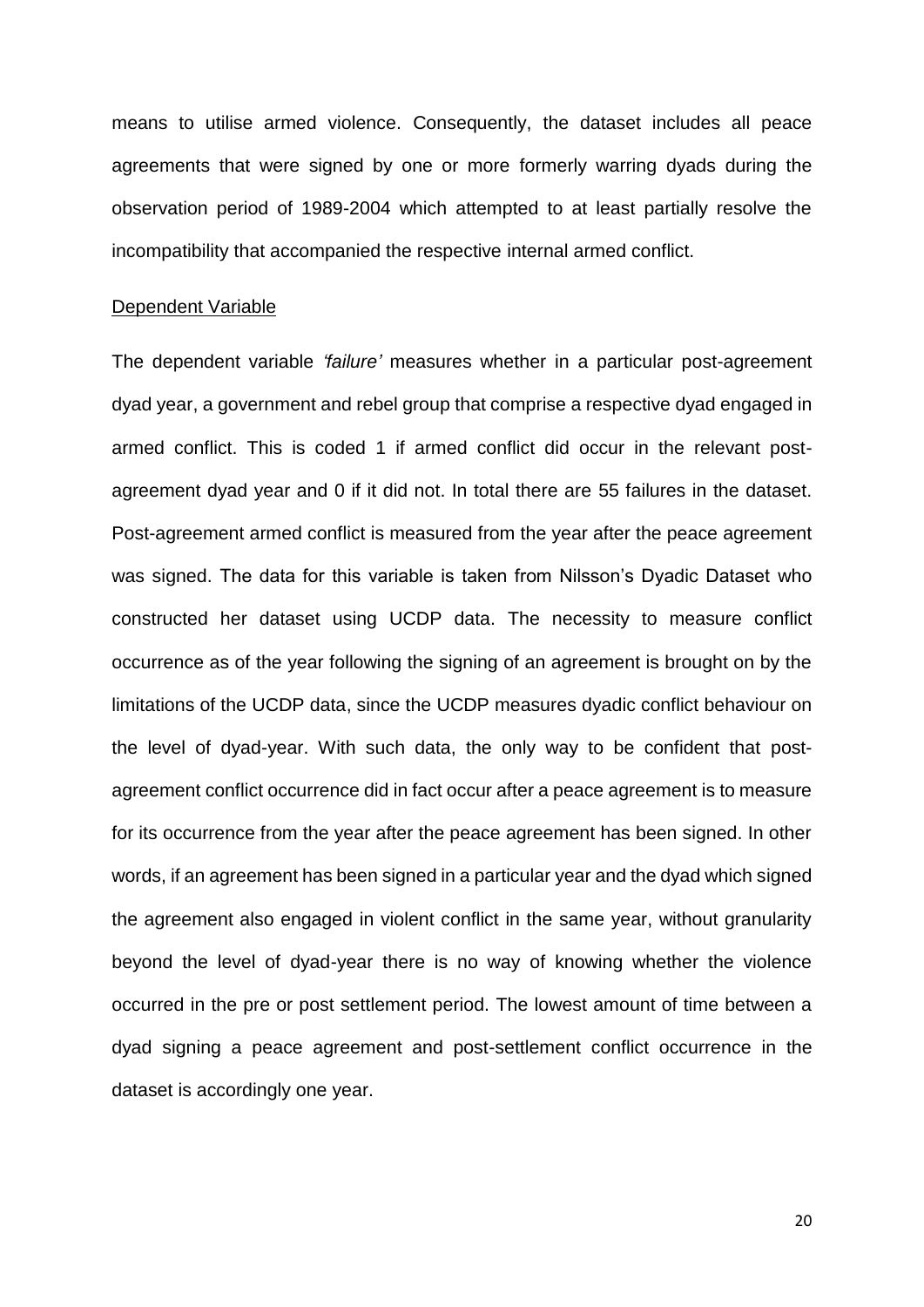#### Independent Variables

Rebel strength is the key aspect of this study. Data for all independent variables concerned with rebel strength originate from the NSA dataset. The first variable *'strength'* is an interval variable with 4 levels. It is an overall measure of rebel strength, relative to the government that rebel group is in contention with. It is coded 1 if the rebel group was much weaker than the government, 2 if the rebel group was weaker than the government, 3 if the rebel group was on parity with the government and 4 if the rebel group was stronger than the government. This independent variable is time dependent, meaning that its values are specific to a point in time. For example, between 1993 and 1997 UNITA is coded as having been on parity with the Angolan government in terms of strength whereas between 1998 and 2002 it is coded as having been weaker. Since post-agreement dyad year is the unit of observation, it is possible to account for the temporal specificity of relative rebel strength.

In addition to overall relative rebel strength, three disaggregated measures are considered. The first of these is *'strength: arms'* which is a binary variable that captures how capable the rebel group is at procuring arms relative to the government. It is coded 1 if the rebel group's arms procurement capabilities are moderate and 0 if they are low. The second is *'strength: mobilisation'* which is a binary variable that measures the ability of a rebel group to mobilise popular support relative to the government. It is coded 1 if the rebel group's mobilisation capabilities are moderate and 0 if they are low. The third is *'strength: fighting'* which captures how proficient the rebel group is at fighting, relative to the government. It is coded as 1 if the rebel group's fighting proficiency is moderate and 0 if it is low.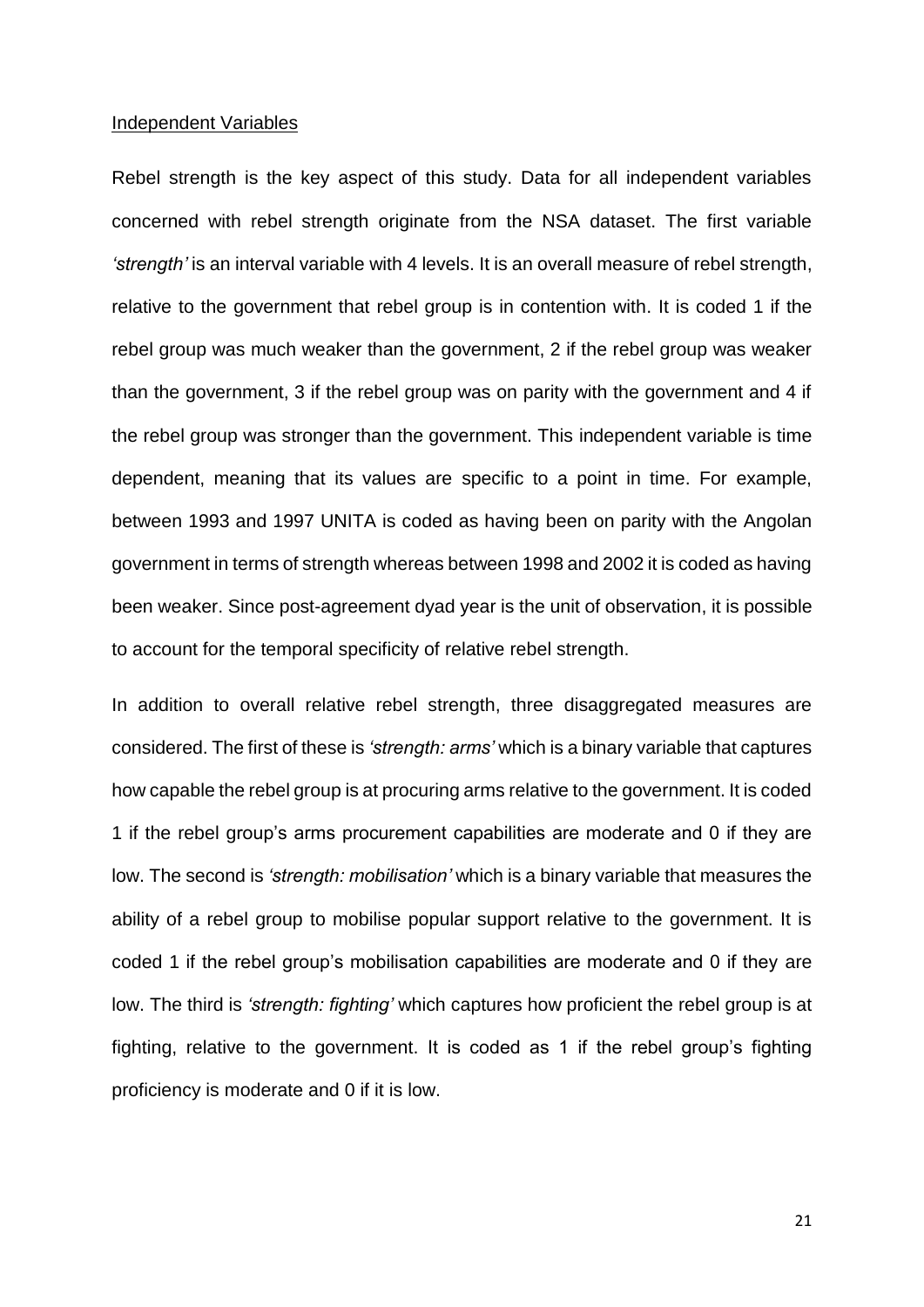For all three disaggregated indices of rebel strength, the NSA dataset also codes a third 'high' level. However, these are extremely rare in all three disaggregated variables. For the purposes of this study the high level of all three disaggregated variables has been combined with their moderate level. The number of such high observations that have been combined with the moderate level are 8, 6 and 3 for *'strength: arms'*, *'strength: mobilisation'* and *'strength: fighting'* respectively out of a total of 451 observations. As with the generic *'strength'* variable, all three disaggregated measures of relative rebel strength are time dependent.

#### Control Variables

To ascertain that the results attained are not spurious, a number of control variables are introduced to the models. The control variables used in this study are factors that have been identified by previous research to influence peace stability and could subsequently influence the dependent variable or the independent variables.

Jarstad and Nilsson (2008) as well as Buhaug, Gates and Lujala (2009) have argued that conflicts fought over territory have lower prospects for peace compared conflicts fought over control of the government. The control variable *'incompatibility'* is therefore coded 1 if the dyad was in conflict over territory and 0 if it was in conflict over government.

Research from Hartzell and Hoddie (2003) suggests that peace agreements which include provisions for power sharing institutions heighten the durability of postsettlement peace. As such, the control variable *'power sharing'* is coded 1 if a peace agreement contained a minimum of one pact that accommodated power sharing territorially, politically or militarily and 0 if it did not contain any power sharing stipulations.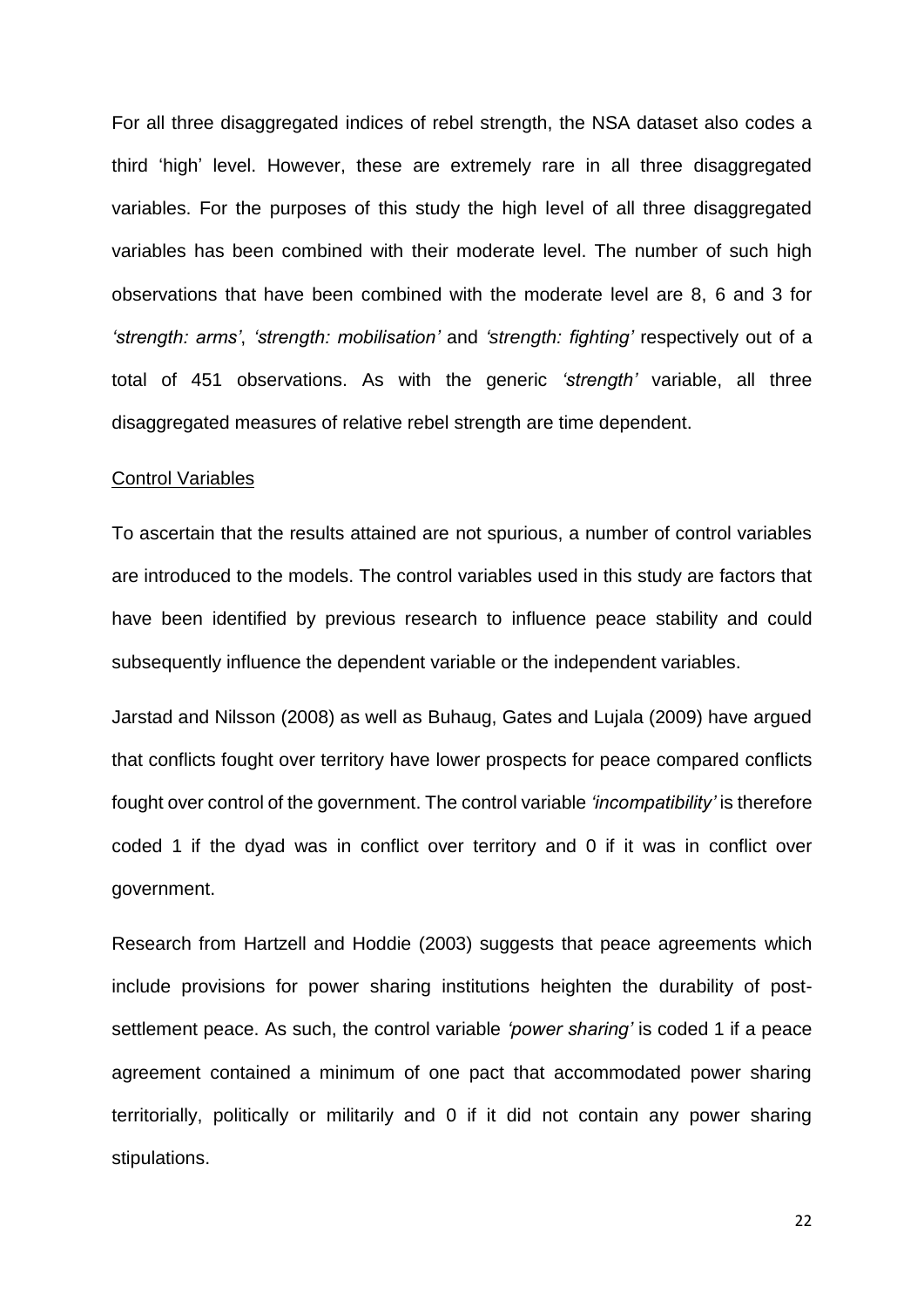Nilsson (2008) has shown that if a rebel group is excluded from a peace agreement then the risk of this rebel group engaging in armed conflict increases. Resultantly, the control variable *'excluded'* is coded 1 if in a particular year a dyad was excluded from a peace agreement that was signed by other dyads in the same conflict and coded 0 if the dyad was not excluded.

Although counter-intuitive Mason, Weingarten and Fett (1999) argue that the duration of a conflict is positively associated with the stability of post-conflict peace. The control variable *'dyad duration'* measures the number of years from when a dyad reached the threshold of 25 annual battle deaths. This may be from before the observation period begins in 1989.

Hartzell, Hoddie and Rothchild (2001) have quantitatively shown that conflicts of greater intensity have lower chances of a durable post-conflict peace. The control variable *'dyad intensity'* is coded 1 if a dyad had previously reached the level of war (more than 1000 annual battle deaths) and coded 0 otherwise.

Doyle and Sambanis (2000) explain that greater numbers of warring parties can make peace more fragile. The control variable *'number of parties'* measures the number of warring parties active in the conflict involving the respective dyad since the beginning of the observation period in 1989 up until a particular year.

Walter (1997) has famously argued that without an external guarantor, domestic actors are likely to find themselves in a credible commitment dilemma. Therefore, third party mediation could have a positive effect on post-agreement peace duration. The control variable 'mediation' is coded 1 if a peace agreement was mediated by one or more third parties and 0 if it was not.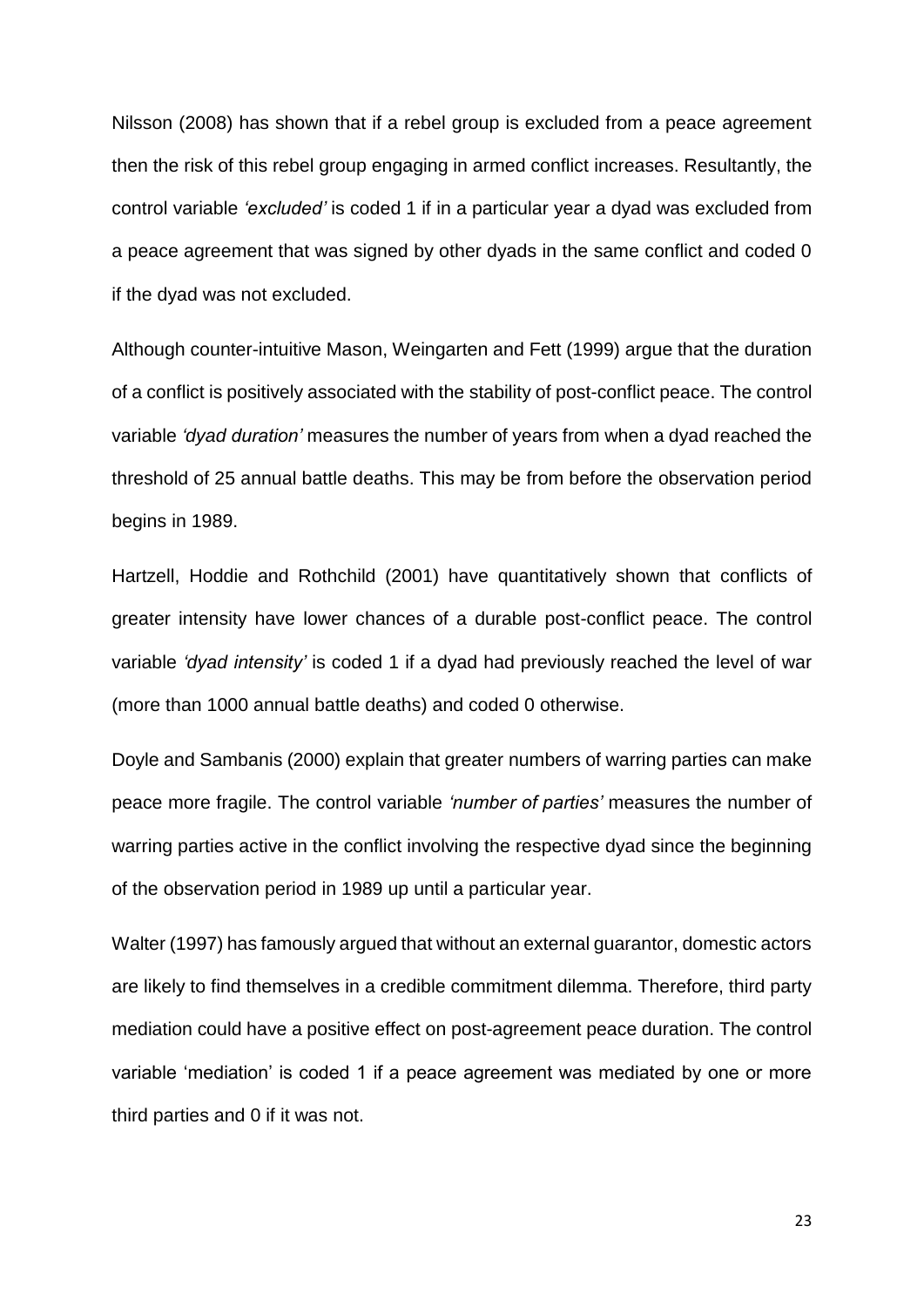Fortna (2003) contends that the quality of a peace agreement is related to the longevity of post-conflict peace. Specifically, she explains that those agreements which address the underlying incompatibility of the conflict lead to particularly durable peace. Therefore, the control variable *'agreement type'* is coded 1 for what the UCDP recognizes as full agreements, meaning those which agree to settle the whole incompatibility. It is coded 0 for what the UCDP recognizes as partial agreements, meaning those which agree to settle part of the incompatibility.

The source of data for *'incompatibility'*, *'power sharing'*, *'excluded'*, *'dyad duration'*, *'dyad intensity'* and *'number of parties'* is Nilsson's Dyadic Dataset whereas for *'mediation'* and *'agreement type'* the source of data is the UCDP Peace Agreement Dataset.

#### Statistical Technique

Interest lies in the length of time between peace agreement signing up until the point where a dyad experiences conflict recurrence. Duration analysis is carried out utilising a Cox proportional hazards model (Cox, 1972) which has the advantage of not assuming a specific parametric form for the distribution.

In some cases, dyads may experience post-agreement violence more than once. For example, between 1989 and 2004 in Liberia, the INPFL have signed numerous peace agreements with the government of Liberia. The two sides have engaged in violence with one another after more than one of these peace agreements. The risk of postagreement armed conflict therefore develops in a sequential manner. Stated differently, the risk of a dyad engaging in post-agreement armed conflict a second time does not begin until post-agreement armed conflict has already occurred once in the past and a second peace agreement has been signed. In order to be able to handle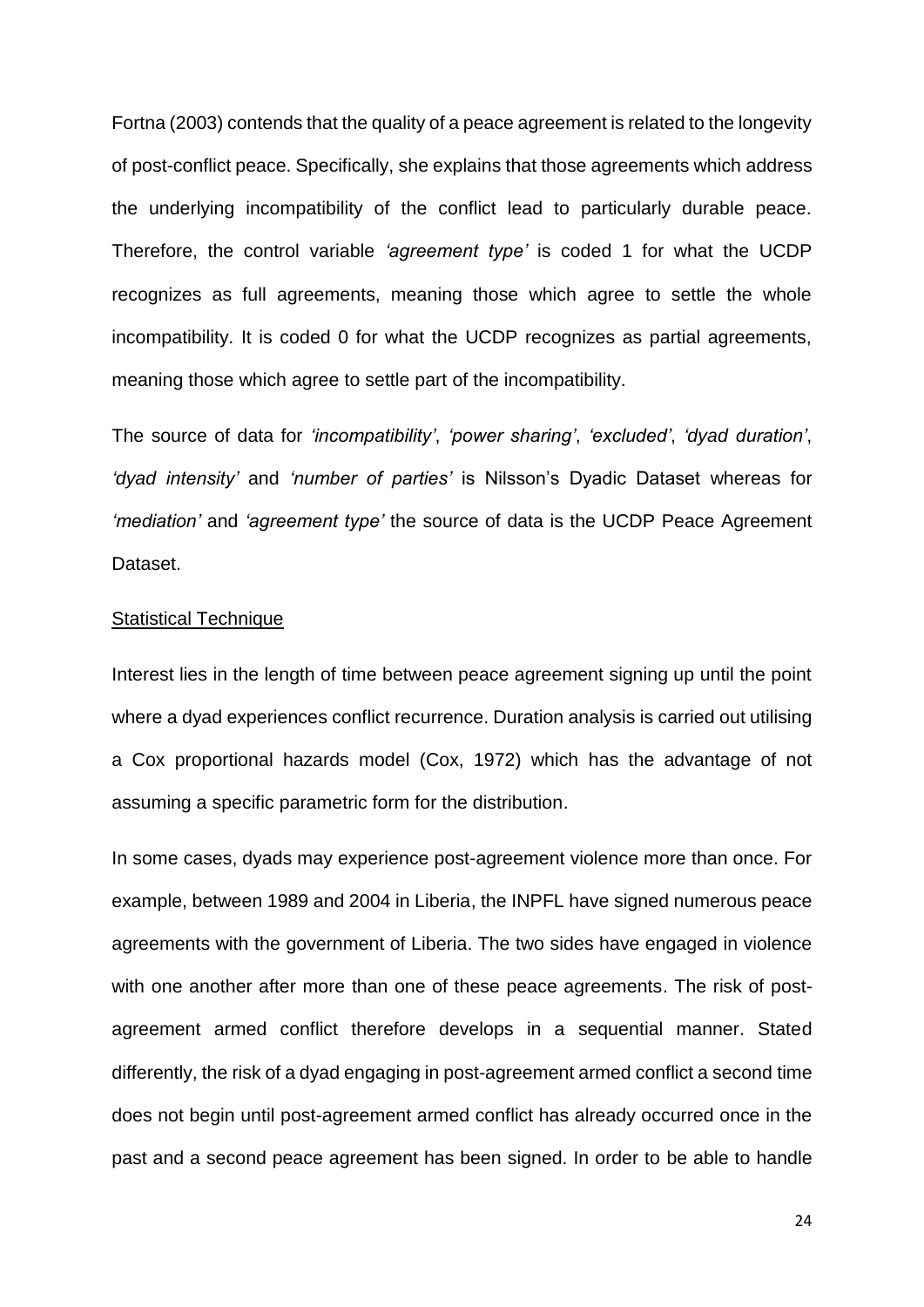such sequential repeated events, the Cox proportional hazard modelling utilised in this study clusters on dyad and stratifies on failure order. This is an approach known as a conditional time gap model, as discussed by Box-Steffensmeier and Jones (2004, pp. 158-162).

It is necessary to check that the proportional hazards assumption is satisfied to be confident of the suitability of the Cox proportional hazards model for the empirical analysis of the data. This was assessed with a Grambsch and Therneau (1994) global test as well as with the Harrel's rho (1986) for each variable, as recommended by Box-Steffensmeier and Jones (2004, p.135). These tests are based on scaled Schoenfeld residuals. Unfortunately, although none of the tests of the independent variables showed evidence of proportional hazards violation, in each of the models the global test was violated as well as with some of the tests concerning individual control variables. This problem has been addressed in a way consistent with that of Nilsson (2008, p.492) who encountered the same problem. Accordingly, the violated control variable *'excluded'* was interacted with the logarithm of time, in this case referring to dyadic peace duration, and added as a new variable to each of the models. This is also the methodological procedure recommended by Box-Steffensmeier and Jones (2004, p.136) in circumstances where proportional hazards tests are violated. None of the global and variable-specific tests then showed evidence of proportional hazards violation in any of the models. The results of these new models are nearly identical to the models without the interaction of *'excluded'* and the logarithm of time. As such, the models reported below in Table 1 are the original models without this interaction variable.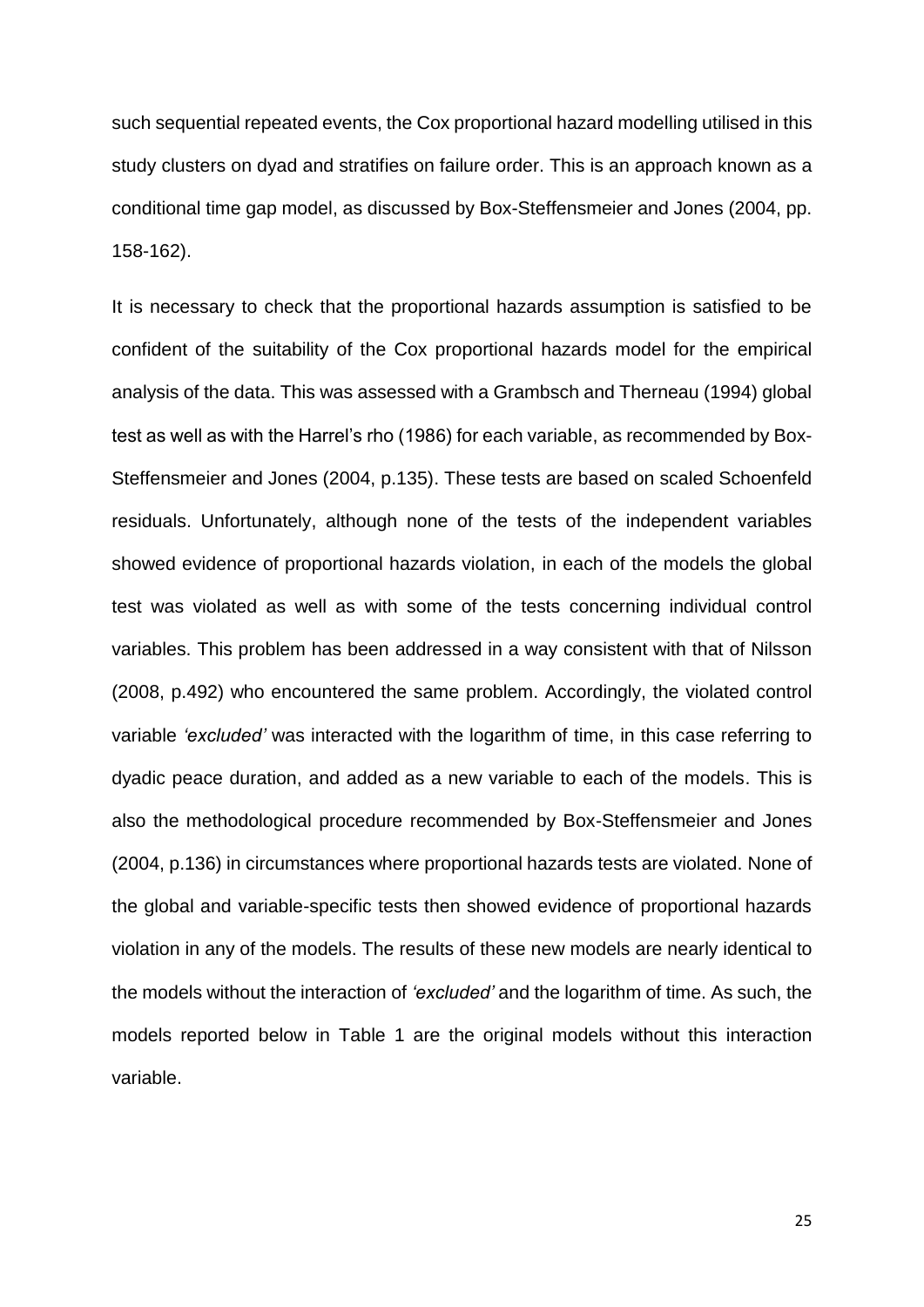#### **5: Results and Analysis**

Results from the inferential statistical analysis are presented in Table 1. For descriptive statistics, see Table 2 in the appendix. All the models report hazard ratios instead of the coefficients. A hazard ratio is defined as the exponential of the coefficient. Hazard ratios greater than 1 signify an increase in post-agreement conflict recurrence risk whereas those below 1 signify a decrease in post-agreement conflict recurrence risk. To demonstrate, a hazard ratio of 1.3 indicates that the risk of a dyad experiencing post-agreement conflict is increased by 30% when the independent variable in question increases by one unit. Alternatively, a hazard ratio of 0.5 means that the risk of a dyad experiencing post-agreement conflict is decreased by 50% when the respective independent variable increases by one unit.

The hypothesis presented prior predicts that as relative rebel strength increases, so too does the risk of post-agreement conflict. The results are consistent with this prediction, as shown in Model 1. The variable '*strength'* shows that a one unit increase in relative rebel strength increases a dyad's risk of post-agreement armed conflict recurrence by 59.6%, which is statistically significant at the 0.05 level. This finding supports the capability-based spoiling perspective presenting earlier, whereby the viability of violently spoiling an agreement with the hope of obtaining more favourable circumstances increases with relative strength. Regardless of whether they are satisfied with the terms of a peace agreement, a relatively weaker rebel group is likely to abide since a return to violence may result in further defeats at the hand of government forces. On the other hand, a relatively stronger rebel group that is dissatisfied with the provisions of an agreement has the capability to engage in violent spoiling. Violent spoiling by a relatively stronger rebel group is likely to yield greater concessions or even outright military victory.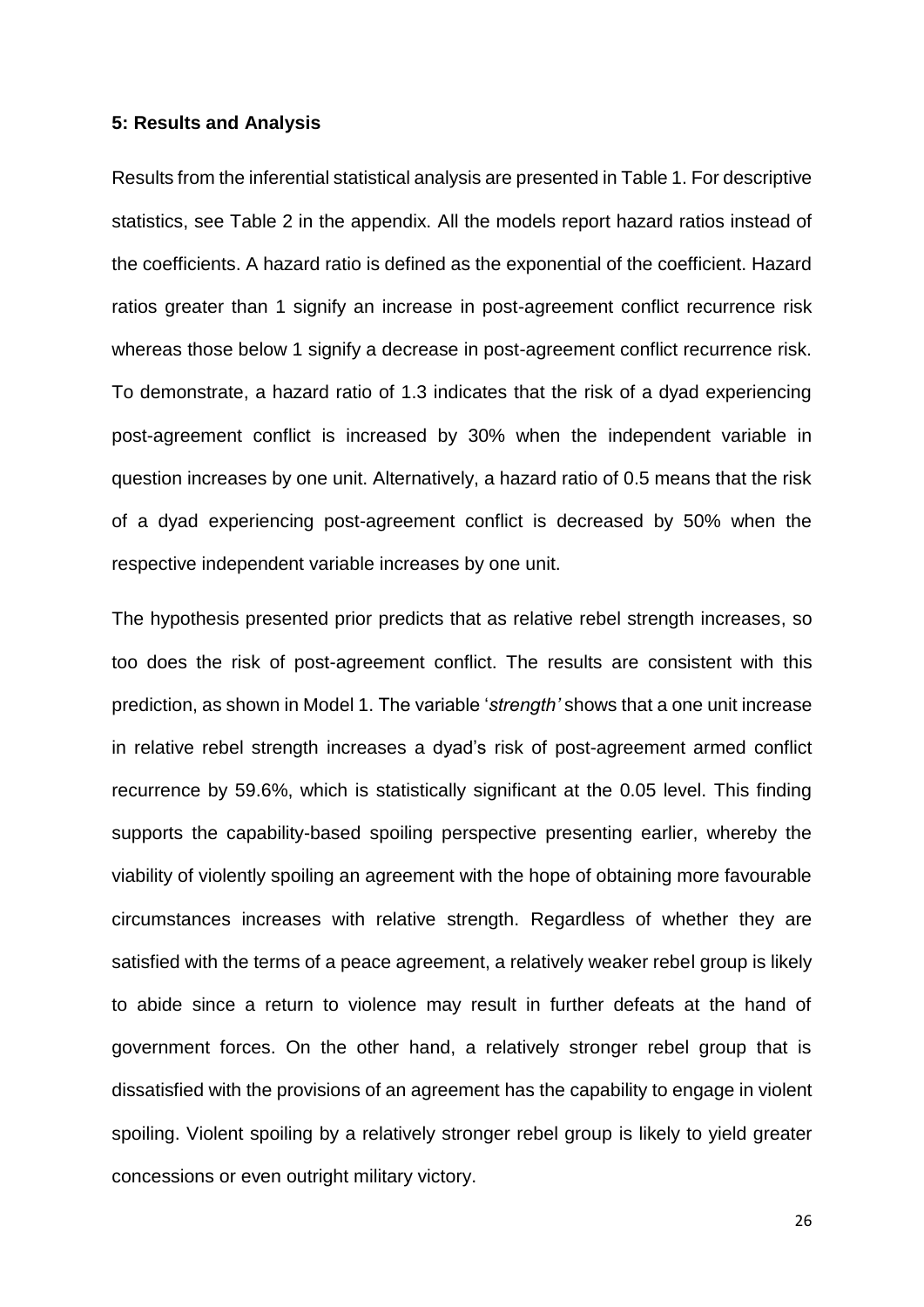|                           | Model 1            | Model 2            | Model 3          | Model 4          |
|---------------------------|--------------------|--------------------|------------------|------------------|
| Strength                  | 1.596**<br>(2.303) |                    |                  |                  |
| Strength: arms            |                    | 1.816**<br>(2.158) |                  |                  |
| Strength:<br>mobilisation |                    |                    | 0.979<br>(0.069) |                  |
| Strength: fighting        |                    |                    |                  | 1.072<br>(0.240) |
| Incompatibility           | $1.902*$           | $2.101**$          | 2.287**          | 2.255**          |
|                           | (1.714)            | (2.022)            | (2.264)          | (2.354)          |
| Power sharing             | $0.504**$          | $0.440**$          | 0.575            | 0.564            |
|                           | (1.961)            | (2.366)            | (1.568)          | (1.582)          |
| Excluded                  | 1.460              | 1.157              | 1.486            | 1.470            |
|                           | (1.023)            | (0.371)            | (1.049)          | (0.991)          |
| Dyad duration             | 0.998              | 0.998              | 0.992            | 0.993            |
|                           | (0.089)            | (0.080)            | (0.354)          | (0.321)          |
| Dyad intensity            | 0.694              | 0.677              | 0.851            | 0.826            |
|                           | (1.056)            | (1.044)            | (0.419)          | (0.495)          |
| Number of parties         | 1.132              | 1.084              | 1.013            | 1.020            |
|                           | (0.988)            | (0.640)            | (0.110)          | (0.158)          |
| Mediation                 | 1.275              | 1.403              | 1.377            | 1.373            |
|                           | (0.703)            | (0.941)            | (0.888)          | (0.882)          |
| Agreement type            | 0.843              | 0.832              | 0.721            | 0.734            |
|                           | (0.583)            | (0.663)            | (1.144)          | (1.030)          |
| Observations              | 451                | 451                | 451              | 451              |
| <b>Failures</b>           | 55                 | 55                 | 55               | 55               |
| Log likelihood            | $-177.864$         | $-178.517$         | -179.939         | -179.922         |

### **Table 1.** *Post-settlement conflict risk, rebel strength and disaggregated mechanisms.*

Models all utilise Cox proportional hazard modelling estimated with R using the 'survival' package (Therneau, 2019), with hazard ratios as opposed to coefficients being reported. Robust z statistics are given in parentheses, clustered on dyad. Two tailed testing is used.

\*\*\* p<0.01, \*\*p<0.05, \*p<0.1.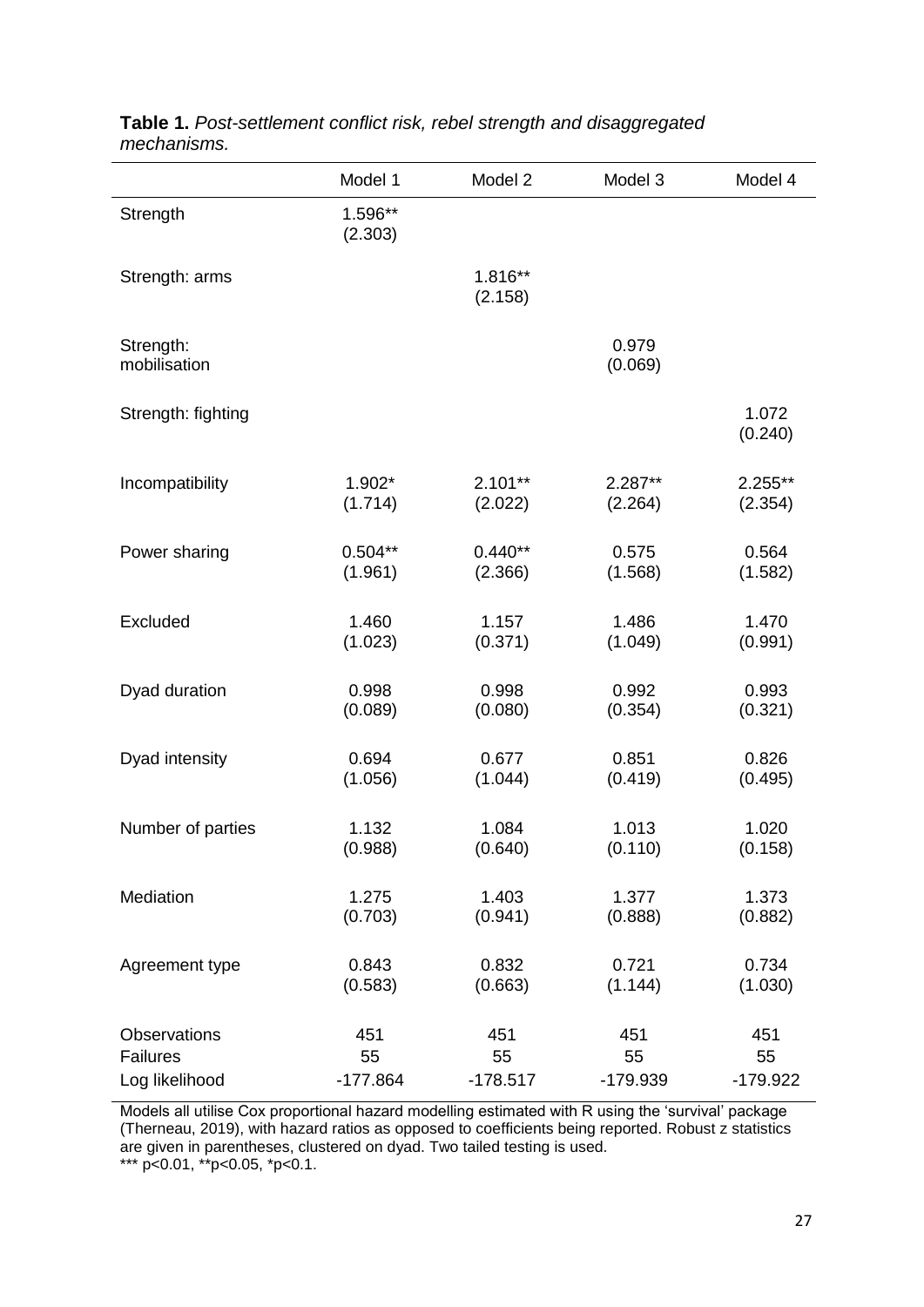

**Figure 1.** *Comparison of survival curves for levels of rebel strength.*

**Figure 2.** *Comparison of survival curves for levels of arms procurement.*



Survival curves are plotted in R using the 'survminer' package (Kassambara et al. 2019). For Figures 1 and 2, binary control variable are set to their medians and continuous control variables are set to their means: *'incompatibility'* is set to 1, *'power sharing'* is set to 1, *'excluded'* is set to 0, *'dyad duration'* is set to 11, *'dyad intensity'* is set to 0, *'number of parties'* is set to 4, *'mediation'* is set to 1, *'agreement type'* is set to 1.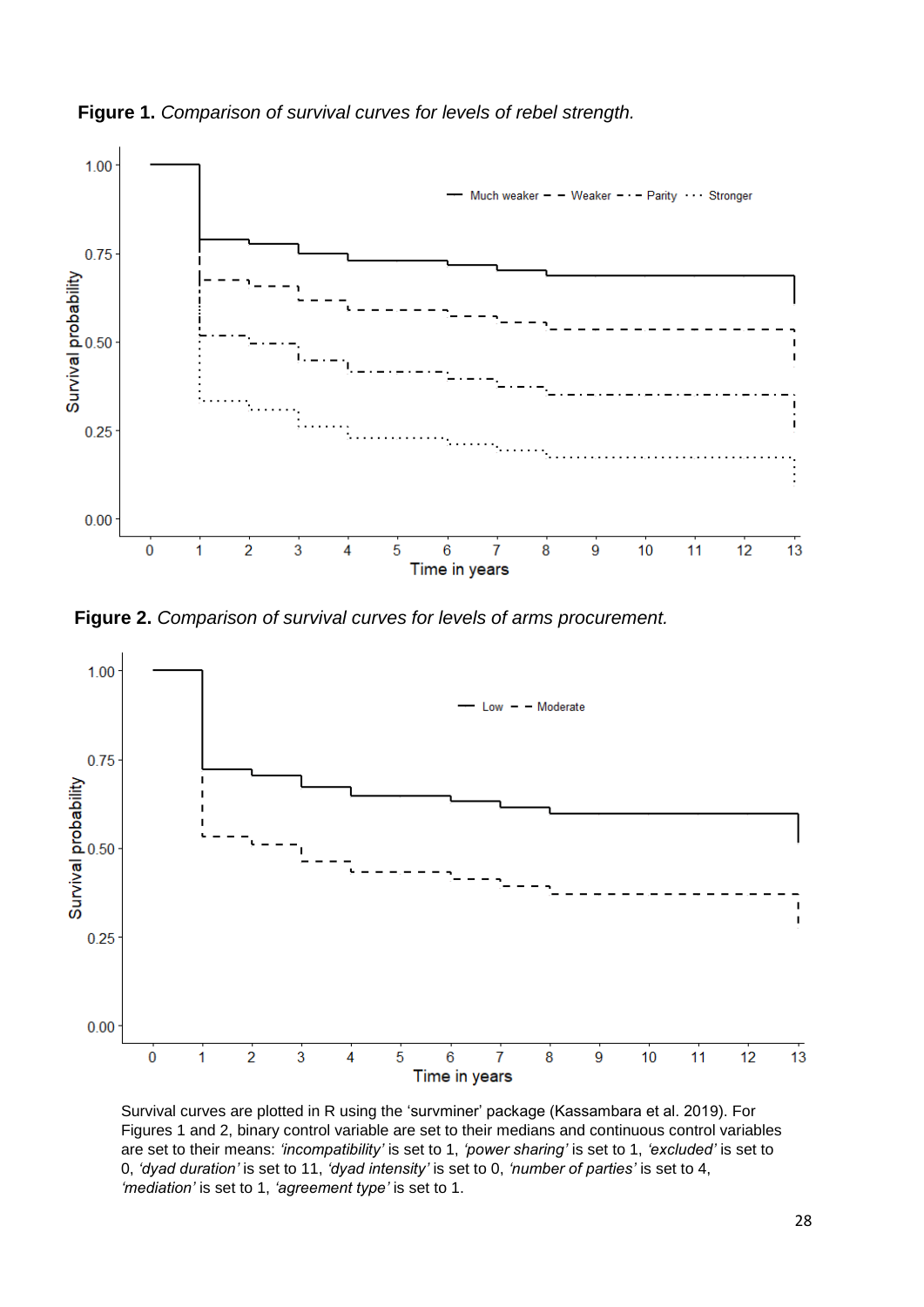In addition to assessing whether relative rebel strength influences post-agreement conflict risk, an additional objective of this study was to disaggregate the independent variable to identify causal mechanisms. The results of the disaggregated analyses are presented in Models 2, 3 and 4. The variable *'strength: arms'* shows that a rebel group which is moderate in its ability to procure arms increases a dyad's risk of postagreement conflict recurrence by 81.6% compared to a rebel group which is low on this dimension. This effect is statistically significant at the 0.05 level. The other two disaggregated variables, namely *'strength: mobilisation'* and *'strength: fighting'* have almost non-existent effects, both of which are statistically insignificant at all conventional levels of significance. Rebel ability to mobilise popular support and rebel fighting proficiency are thus found to have no association with post-agreement conflict recurrence risk. These results suggest that the primary determinant of whether or not a rebel group can viably violently spoil a peace agreement is a sufficient ability to obtain weaponry. Therefore, it can be expected that post-agreement conflict risk increases in tandem with factors such as a rebel group having access to smuggling networks, being supplied with weapons courtesy of an external patron or taking advantage of unsecure government stockpiles.

The effect of rebel strength and arms procurement can be illustrated graphically. Survival curves in Figures 1 and 2 illustrate the proportion of dyads at each level of rebel strength or arms procurement that have not experienced post-agreement armed conflict at a particular point in time. These survival curves are generated by fixing the binary control variables to their medians and the continuous control variables to their means and then varying the independent variable of interest. Binary control variables are set to their medians to avoid the issue of fixing the control variables to values which do not refer to any real cohort. For example, the mean of *'incompatibility'* is 0.612,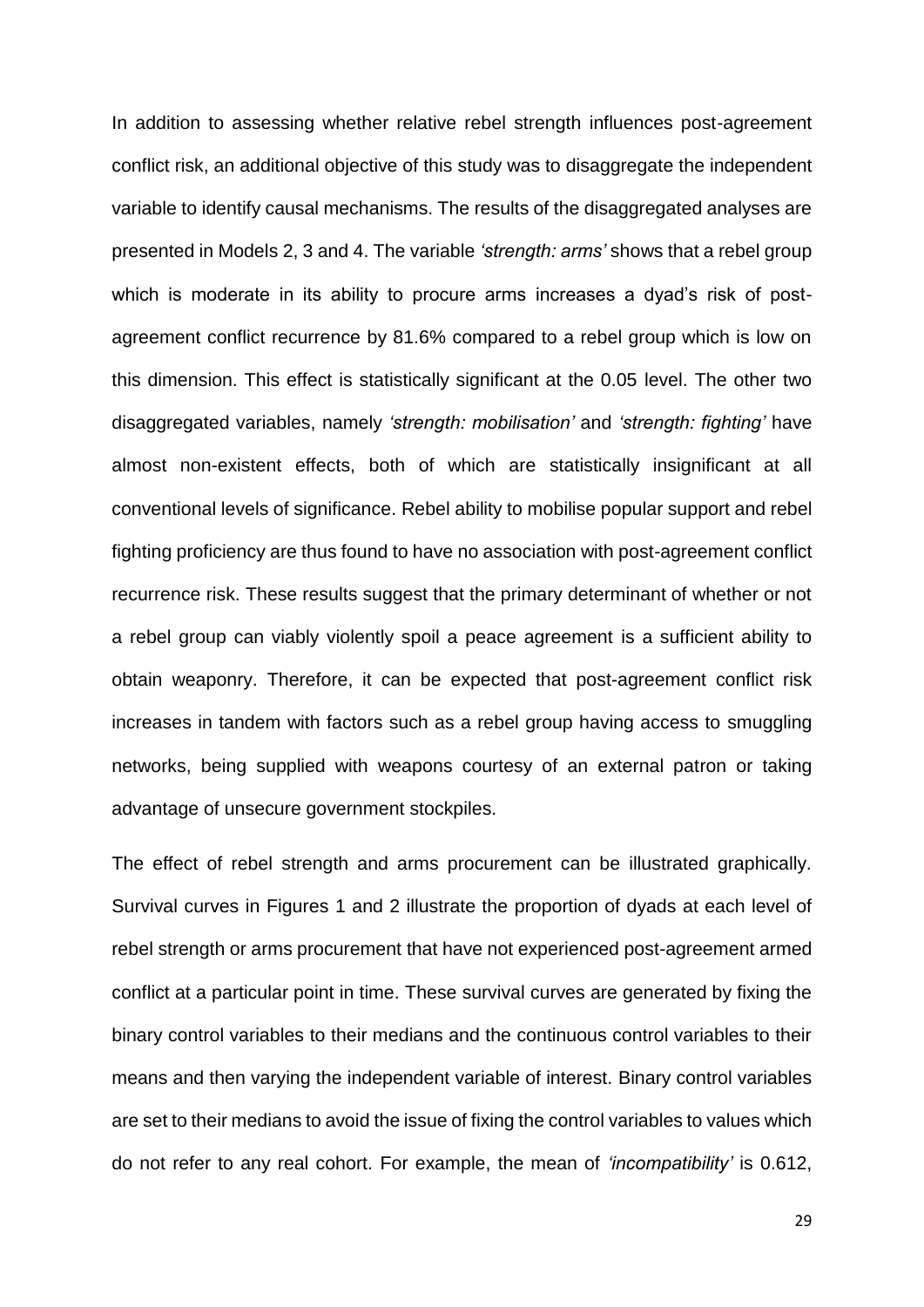whereby 0 refers to a dyad that has fought over government and 1 refers to one that has fought over territory. As Thomsen et al. (1991) have pointed out, values such as the mean of *'incompatibility'* do not refer to a real subject. In order to avoid this issue and for ease of interpretation, survival curves are plotted with binary control variables being fixed to their median values.

Figure 1 illustrates that post-agreement peace is more durable for dyads involving weaker rebel groups. After 13 years (the duration of the observation period) for a dyad where the rebel group is much weaker, weaker, on parity or stronger, the probability that post-agreement peace endures is 62%, 47%. 25% and 12% respectively.

Figure 2 illustrates that dyads where rebel groups have a low ability to procure arms enjoy more durable peace than those where rebel groups have a moderate ability to procure arms. After 13 years, for a dyad where the rebel group has a low ability to procure arms, the probability of post-agreement peace enduring is 54% as opposed to 33% for dyads where the rebel group has a moderate ability to procure arms.

Fixing the control variables at different values returns different survival rates. In Figures 1 and 2, *'power sharing'* is fixed to 1, referring to the peace agreement which was signed containing at least one pact that accommodated power sharing. By fixing this to 0, referring to the peace agreement containing no power sharing provisions, all survival rates drop considerably. After 13 years for agreements with no power sharing provisions, dyads containing much weaker, weaker, on parity and stronger rebel groups saw post-agreement peace endure in 38%, 20%, 10% and 2% of cases, respectively. Dyads containing rebel groups which had a low and moderate ability to procure arms saw peace endure in 7% and 1% of cases over 13 years, respectively. The survival curves for a scenario where the peace agreement has no power sharing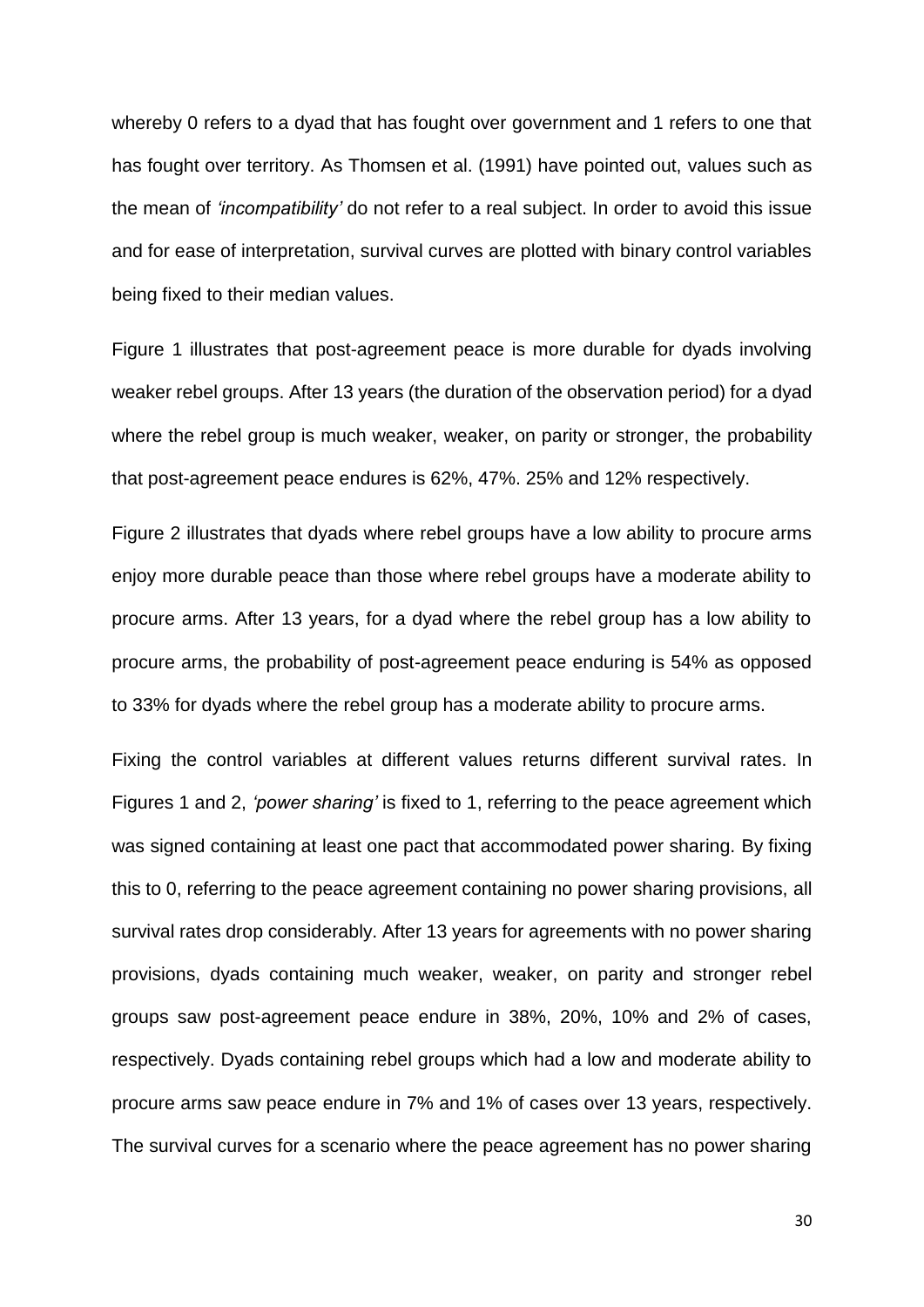provisions are displayed in Figures 3 and 4 in the appendix. Indeed, the variable *'power sharing'* is negatively associated with conflict recurrence risk in all four models presented in Table 1. This negative association is statistically significant in Models 1 and 2, where an agreement containing power sharing is associated with a roughly 50% decrease in the risk of post-agreement conflict, compared to one with no power sharing provisions. These findings are consistent with the research of Hartzell and Hoddie (2003), who explain that power sharing measures increase the durability of post-settlement peace.

By fixing *'incompatibility'* to 0, referring to dyads which signed an agreement in the wake of conflict over government, survival rates improve compared to agreements signed in the context of a conflict over territory. After 13 years, dyads which signed peace agreements in the wake of conflict over government comprised of much weaker, weaker, on parity and stronger rebel groups saw post-agreement peace endure in 77%, 67%, 48% and 31% of cases respectively. Dyads containing rebel groups which had a low and moderate ability to procure arms saw peace endure in 73% and 61% of cases over 13 years, respectively. The survival curves for a scenario where a peace agreement is signed in the wake of conflict over government are displayed in Figures 5 and 6 in the appendix. The variable *'incompatibility'* is statistically significant at the 0.05 level in 3 of the models and marginally significant at the 0.1 level in one of the models. The hazard ratios suggest that a dyad which signs a peace agreement following a territorial as opposed to a governmental incompatibility is roughly doubly at risk of experiencing post-agreement conflict. The works of Jarstad and Nilsson (2008) as well as Gates and Lujala (2009) are therefore supported, who argue that conflicts which are fought over control of a territory have lower peace prospects than those which are fought over control of the government.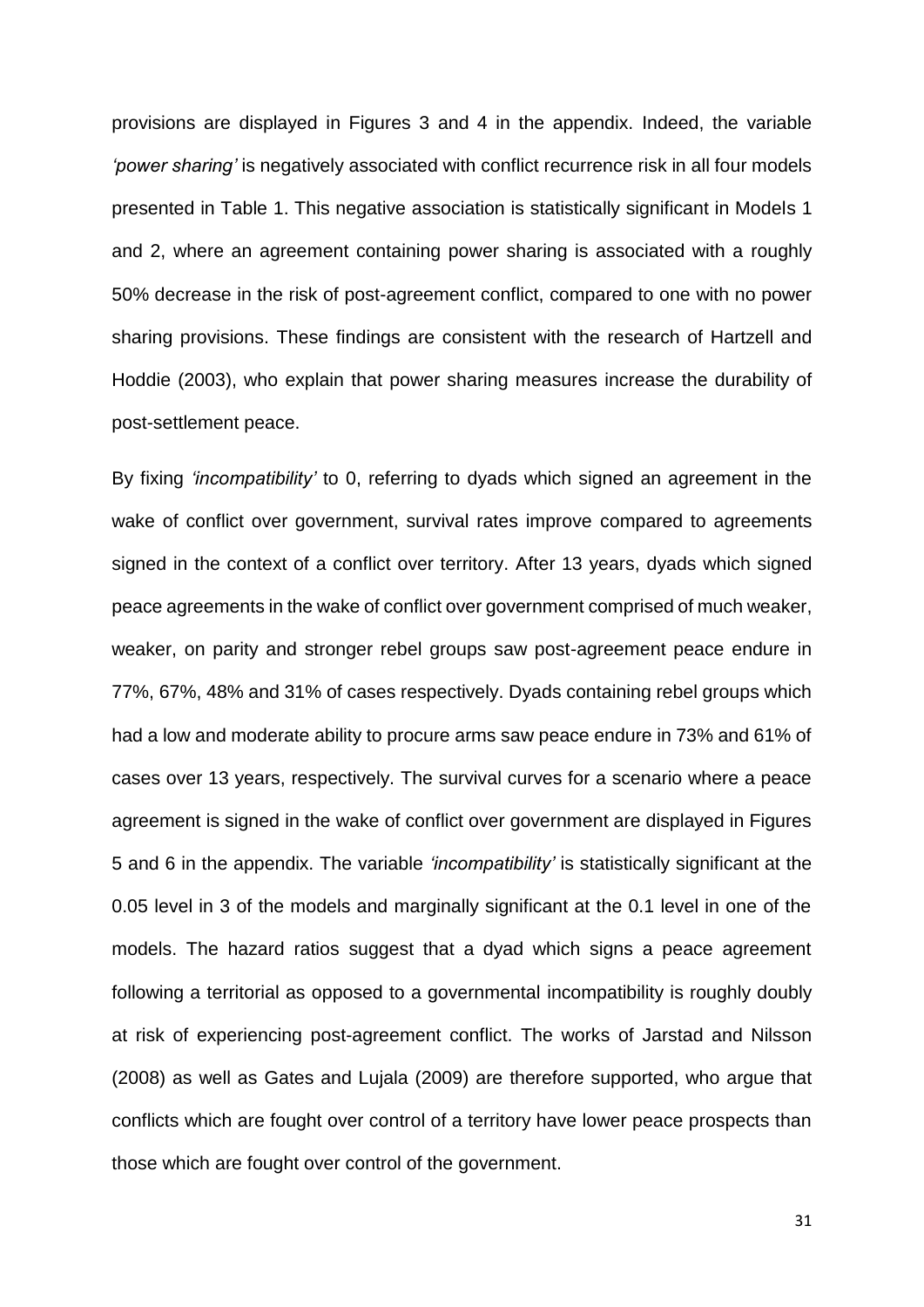The results of the empirical analysis are firmly consistent with the central hypothesis that greater relative rebel strength increases post-agreement conflict risk. Additionally, the results suggest that this relationship rests on rebel ability to procure arms. These results are also robust to a variety of different model specifications such as clustering on peace agreements, conflict or country. Conducting the analysis with a Weibull model or de-stratifying by event order also returns the same main results.

#### The NRA and Fatah

The cases of the NRA in Uganda and Fatah in the Israeli-Palestinian crisis serve to illustrate the findings. Both cases exemplify how the ability of a rebel group's ability to procure arms increases rebel military strength which in turn heightens post-agreement conflict risk. Weaponry gives rebel groups the capability to unilaterally act upon dissatisfaction with either the provisions or implementation of a peace agreement. In Both the Ugandan and Israeli-Palestinian a complex combination of issues contributed to post-agreement armed conflict. Nevertheless, there is strong evidence that postagreement conflict occurred in tandem with an escalation of weapons availability in both examples.

The National Resistance Army (NRA) emerged in 1981 and took up arms against the newly elected Ugandan government of Milton Obote. This unrest was fuelled by claims that the late 1980s elections had been rigged and therefore Obote's government was illegitimate (McDonough, 2008). The NRA was in a constrained environment since there was no significant regional black market and additionally no super-power interest in the region, making acquisition of weapons and other supplies difficult. In the group's early stages, the NRA was organised into small units with very few arms between them. Some of their first operations were with the sole objective of procuring small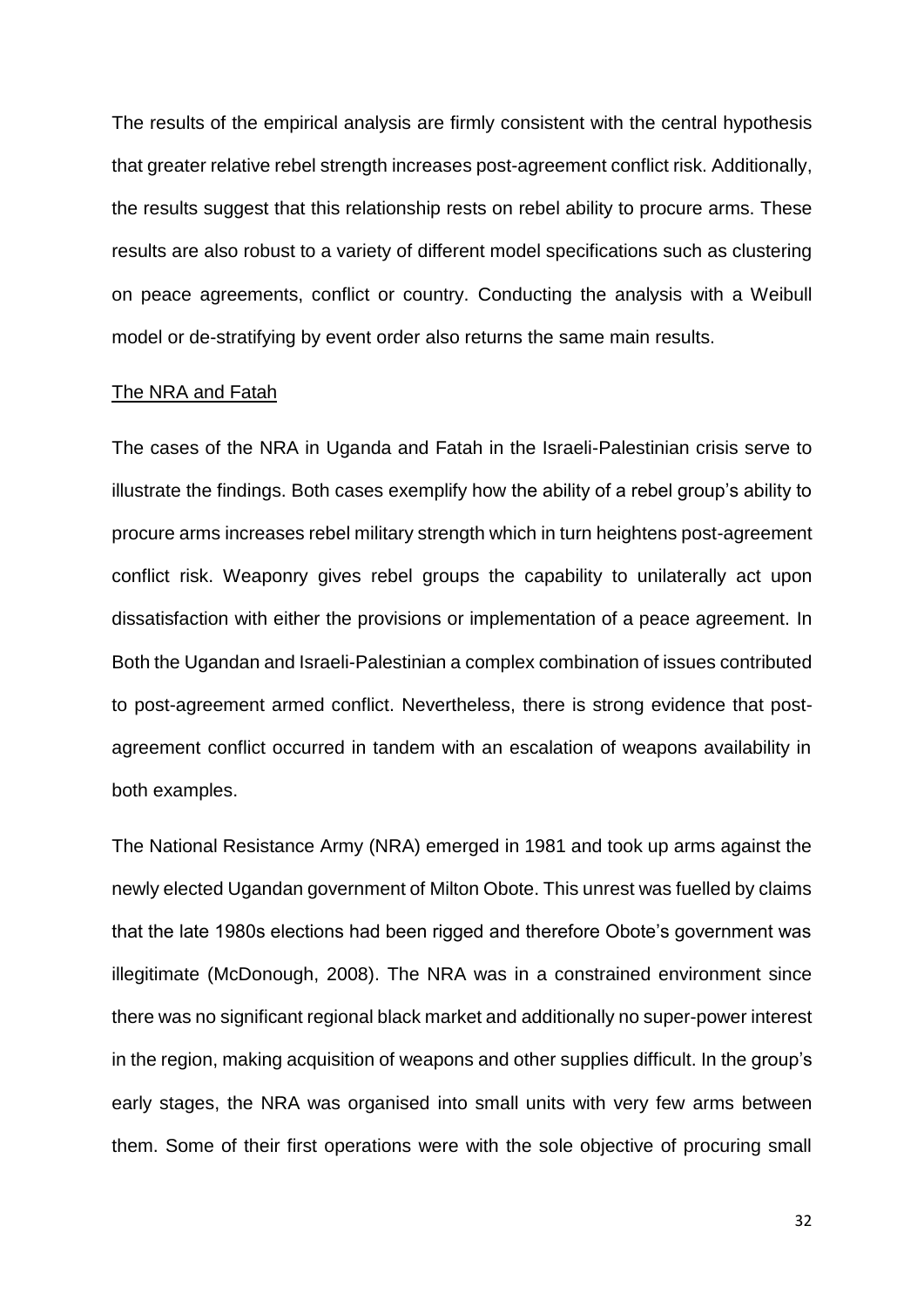arms and light weapons. This was done through carefully planned attacks on government targets which were likely to store government armaments such as military convoys, police stations or isolated military facilities. These hit and run tactics were what the NRA relied on for arms and ammunition (Ngoga, 1998).

The NRA took advantage of disaffected southern Uganda to rapidly expand its ranks in opposition to Obote's government. A greater membership necessitated more weaponry for new members to become fully fledged NRA fighters. In 1993, the NRA had 4000 combatants but only 500 weapons between them. The primary limitation of their military ability was therefore the amount of weaponry under the group's control. To adapt to their growing size, the NRA formed a mobile brigade whose sole purpose was pursuing more dangerous and aggressive arms procurement efforts, headed by the brother of Yoweri Museveni (Katumba-Wamala, 2000). One of the more ambitious missions was the 1984 attack on the Masindi military barracks, which was relatively well defended. Only half of NRA members who carried out the Masindi raid were armed, with the other half instructed to equip themselves with what they find should the raid be successful. This risk laden mission yielded around 900 rifles for the NRA, more than doubling the quantity of weapons under the rebel's control overnight (Kato, 1985).

Ugandan government forces were poorly prepared to adapt to the NRA's hit and run tactics. Resultantly the rebel group was able to substantially increase in strength throughout Ugandan Bush War, largely afforded by well-planned raids on government stockpiles that continuously expanded NRA armaments. Following a coup on Obote's government in July 1985, negotiations began between the NRA and the Ugandan government. The Nairobi negotiations were focused on the development of a power sharing formula with the goal of ending hostilities and political instability in the country.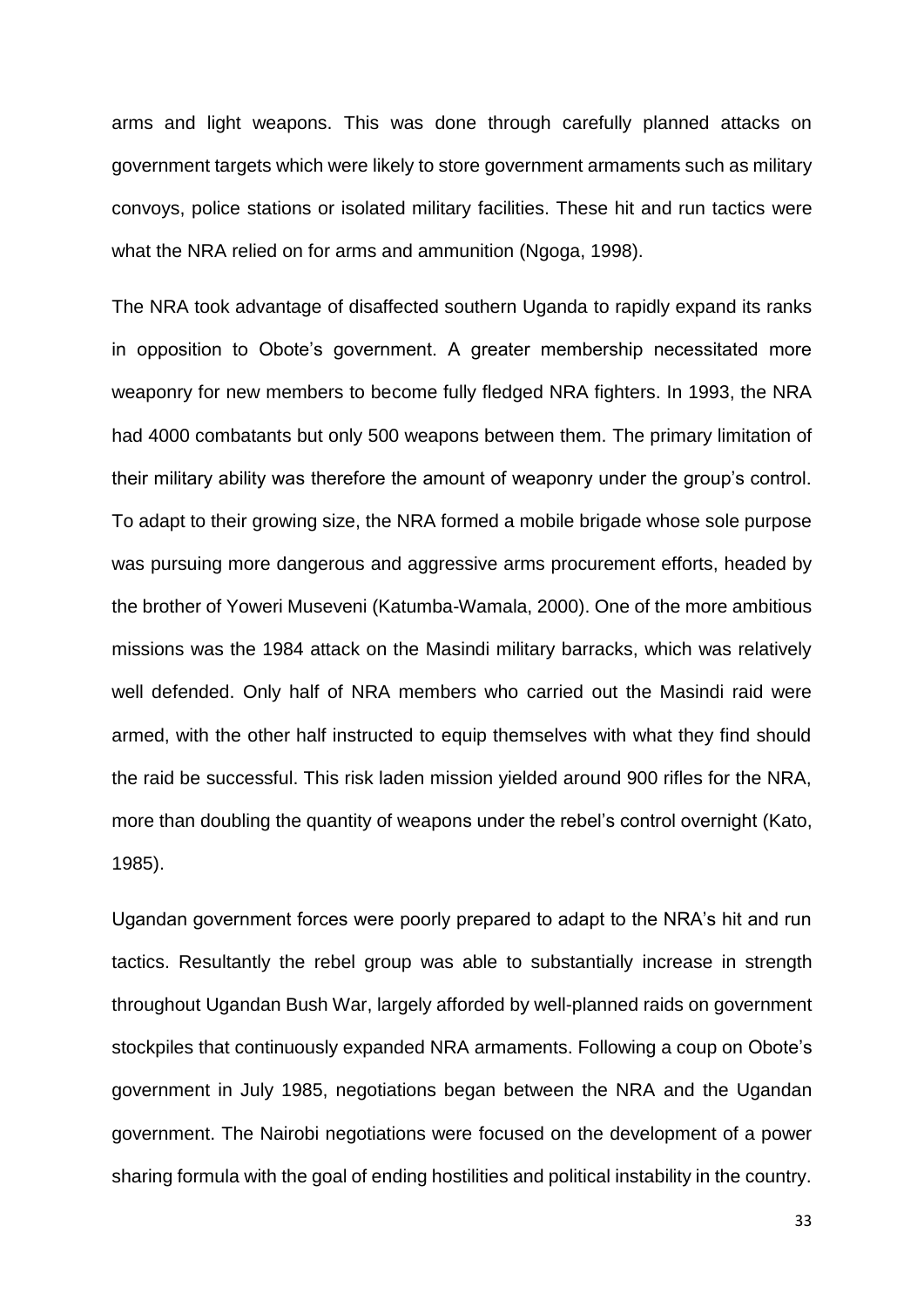Museveni and the NRA were clearly dissatisfied with the premise of the negotiations and showed little commitment to any power sharing solution. Museveni repeatedly denounced Uganda's former regimes as backward and primitive throughout the talks and would consistently change his position on fundamental agenda items, derailing the productivity of the process. He would also reintroduce issues that had supposedly already been resolved, substantially drawing out the negotiations (Tindigarukayo, 1988).

In spite of an exceptionally arduous negotiating process, the Nairobi Agreement was signed in December 1985. However, the NRA violated the ceasefire almost immediately. By early 1986, the NRA had taken Kampala and Museveni was swiftly sworn in as the 9th President of Uganda. The power sharing solution of the Nairobi Agreement was inconsistent with the NRA's vision of forging a new Uganda without the political order of the past. The group thus had ample incentives to violently spoil the Nairobi Agreement in order to unilaterally alter the status quo in their favour. As Lucima (2002) observes, the fact that the NRA had the military strength to achieve an absolute victory makes it unlikely that any settlement could have prevented further bloodshed. The NRA's strength therefore gave the rebel group the capability to pursue violent spoiling of the Nairobi Agreement to further their interests. Well strategized hit and run tactics with the objective of arms procurement were a critical factor which facilitated the NRA's growth as a military entity. This that made returning to the battlefield a viable option.

Another illustrative example is that of Fatah, who signed the Oslo Agreement with the government of Israel in 1993. The spirit of the agreement was based on the notion that the antagonistic history between the Palestinians and Israelis was an insuperable barrier for conventional negotiating and needed to be reconceptualised around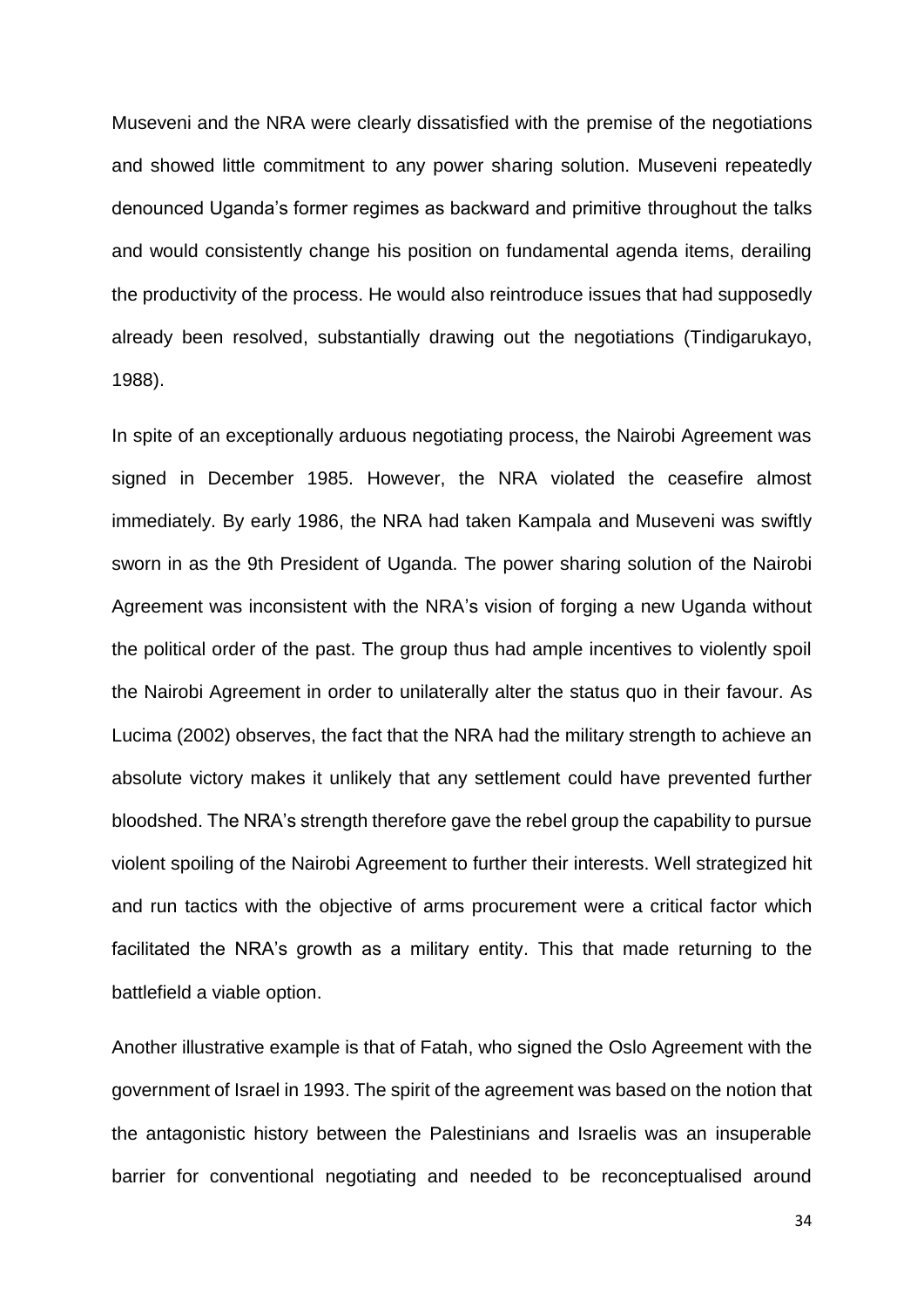common objectives, dialogue and fairness. Fatah became the staunchest proponent of the arrangement on the Palestinian side, whose leaders made significant efforts to emphasise the benefits of the peace process to the wider Palestinian public. Indeed, Pundak (2001, p.34) observes that in wake of the 1993 Oslo Agreement, Fatah was the 'cornerstone' of Palestinian support for peace.

Ironically, it was in the years following the Oslo Agreement that the Palestinians were able to vastly improve their ability to procure arms. In addition to the 1993 Oslo Agreement, Oslo II of 1995 contained provisions that allowed the Palestinian Authority to arm a police and security force with one rifle for every two personnel. The circulation of illegal weapons which did not subscribe to the armament provisions made in the Oslo Accords began to escalate. Boutwell (2002) reports that the Palestinian leadership would make meagre efforts to enforce the terms of the Oslo Accords concerning weaponry. In some cases, Palestinian leaders were directly involved in smuggling operations which they were supposed to be curtailing. Opaque monitoring mechanisms created a blurry boundary between what was considered legal and illegal. From the Palestinian perspective, weapons came to be seen as legitimate and therefore of moral legality if they were used to resist the Israeli state (Strazzari and Tholens, 2010).

Smuggling operations became more sophisticated throughout 1990s. Weapons smugglers used specially designed boats made from rubber to cross the dead sea and also disguised themselves as fishing crews ostensibly coming south from Lebanese waters to the Gaza coast. Additionally, tunnels were burrowed underneath the Rafah border crossing between Egypt and Gaza for weapons smuggling efforts and for the movement of more traditional supplies such as medicine (Shamir and Hecht, 2014). The result was that by the late 1990s Palestinian society was thoroughly militarised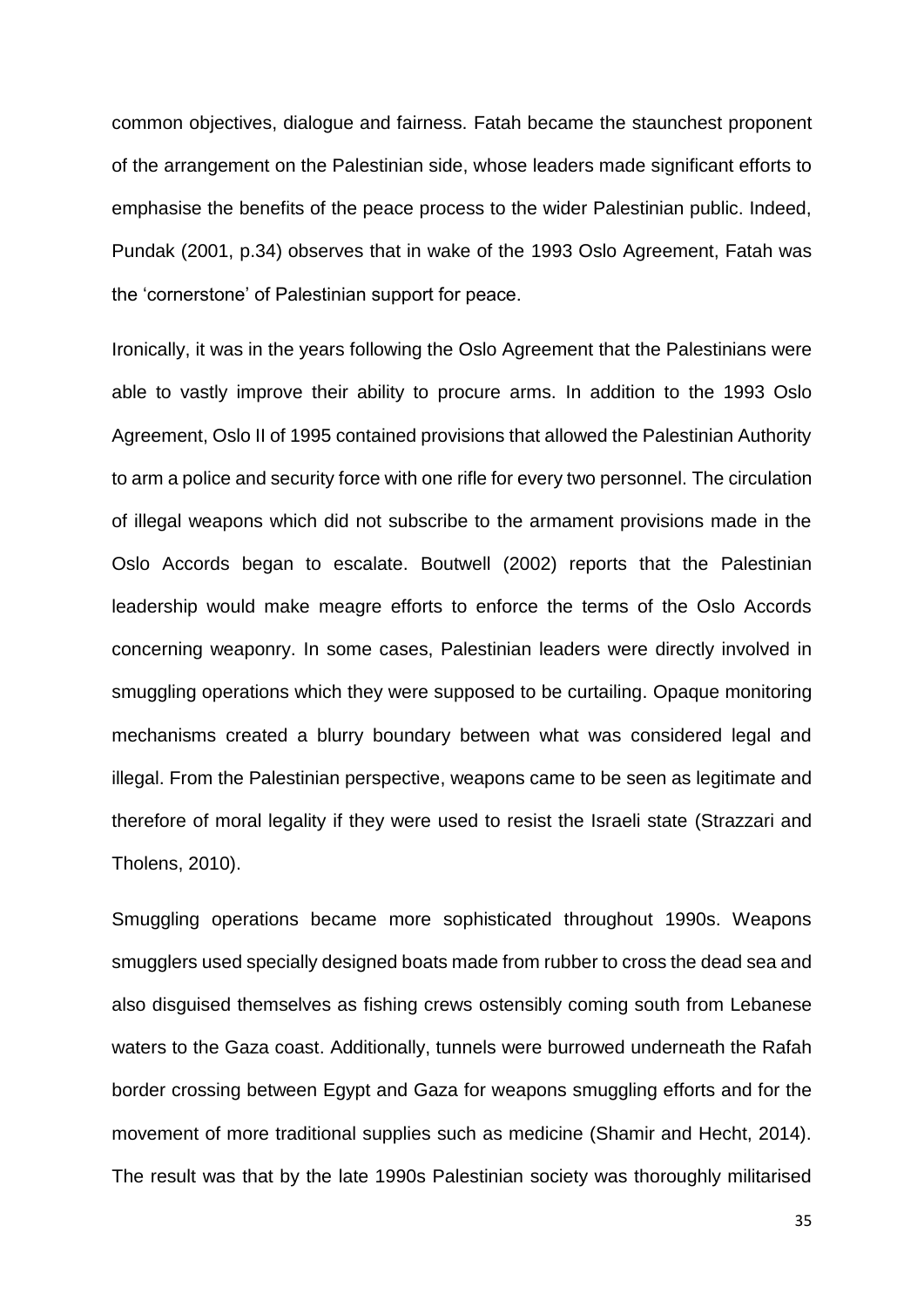with small arms and light weapons, with one estimate being that there were as many as 15,000 illegal weapons under Palestinian control in 1998 (Boutwell, 1998).

It was in the context of a Palestinian society which had become thoroughly militarised that in the latter half of the 1990s the Fatah leadership began to lose faith in the Oslo peace process. Factors that contributed to the disillusionment included Israel not leaving the territories which were supposed to be transferred to the Palestinians, continued confiscation of land for new Israeli settlements in the West Bank and delayed permission to build an airport in Gaza (Pundak, 2001). The Israeli government was increasingly behaving in an arrogant and dismissive manner towards the Palestinian public and their leaders, completely undermining faith in any sort of peace process. The humiliation the Palestinians felt in combination with the ubiquity of weaponry in Gaza and the West Bank meant that only a spark was needed for armed conflict to erupt towards the end of the 1990s and for the Oslo peace process to completely implode. This came in the form of two events. The first was the complete breakdown of the Camp David Summit, whereby Yasser Arafat and Ehud Barak were mutually intransigent on issues of territory, Jerusalem and the Temple Mount (Rosen, 2005). The second was Ariel Sharon's poorly timed visit to the Temple Mount only a couple of months after the Camp David debacle. This was received as a provocation by the Palestinians due to this site also being the location of the Al-Aqsa Mosque, one of the most holy sites of Islam (Burgess, 2004). These events marked the beginning of the Second Intifada.

The Second Intifada was led by Fatah against the Israeli government and represented a total breakdown of the Oslo peace process which had begun seven years prior. The pervasiveness of weaponry in the West Bank and Gaza had undoubtably catalysed tensions, which gave Fatah and the other Palestinian rebel groups the capabilities to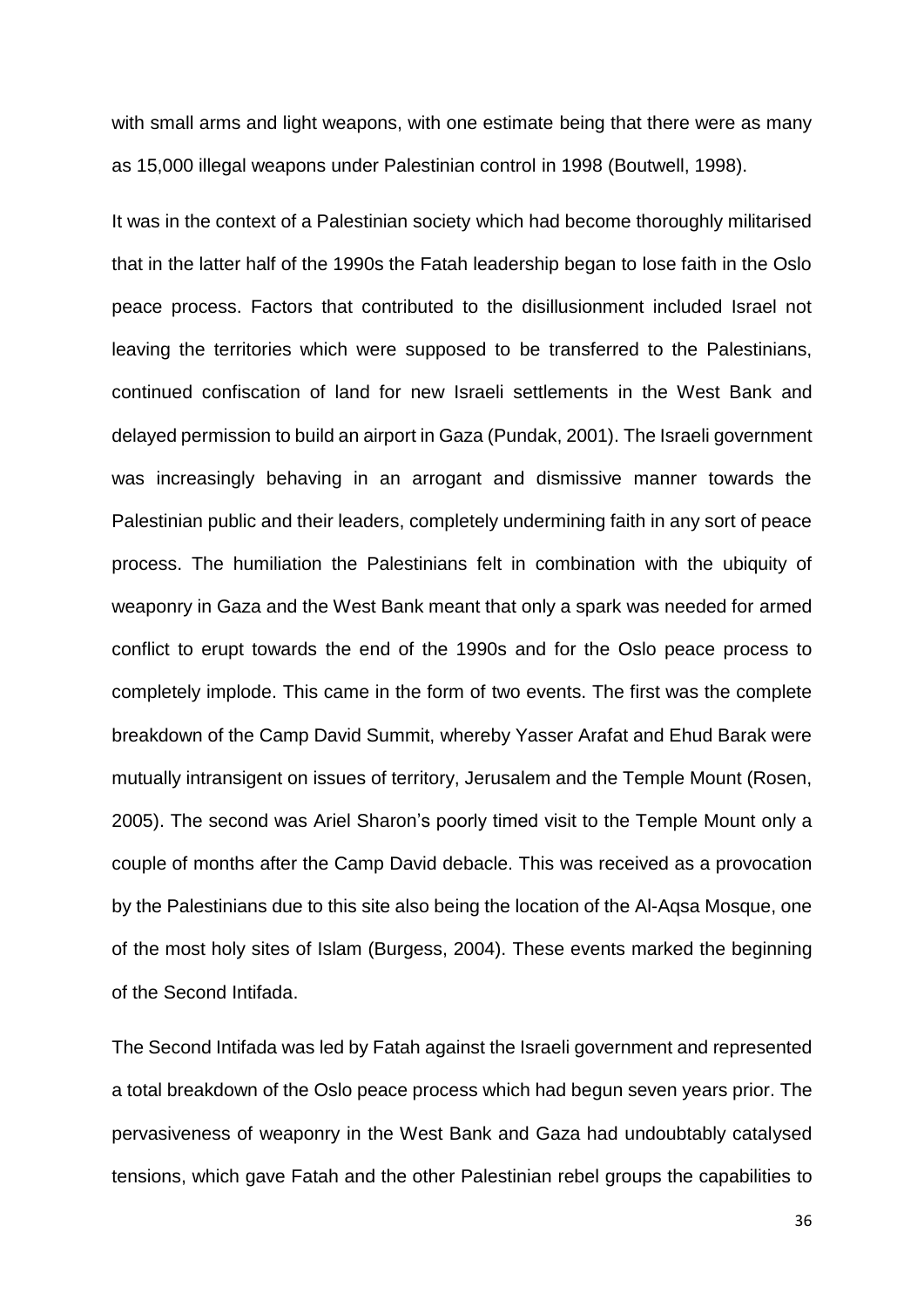engage in a fully-fledged armed rebellion against Israel. The increasing ease at which the Palestinians could procure weaponry during the 1990s allowed them to translate their deep dissatisfaction with the peace process into violence. Indeed, as Starazzari and Tholens (2010) conclude, the ebbs and flows of the Israeli-Palestinian crisis has a strong relationship to arms procurement dynamics. Fatah's flag is emblematic in this regard, featuring two rifles crossed over each other.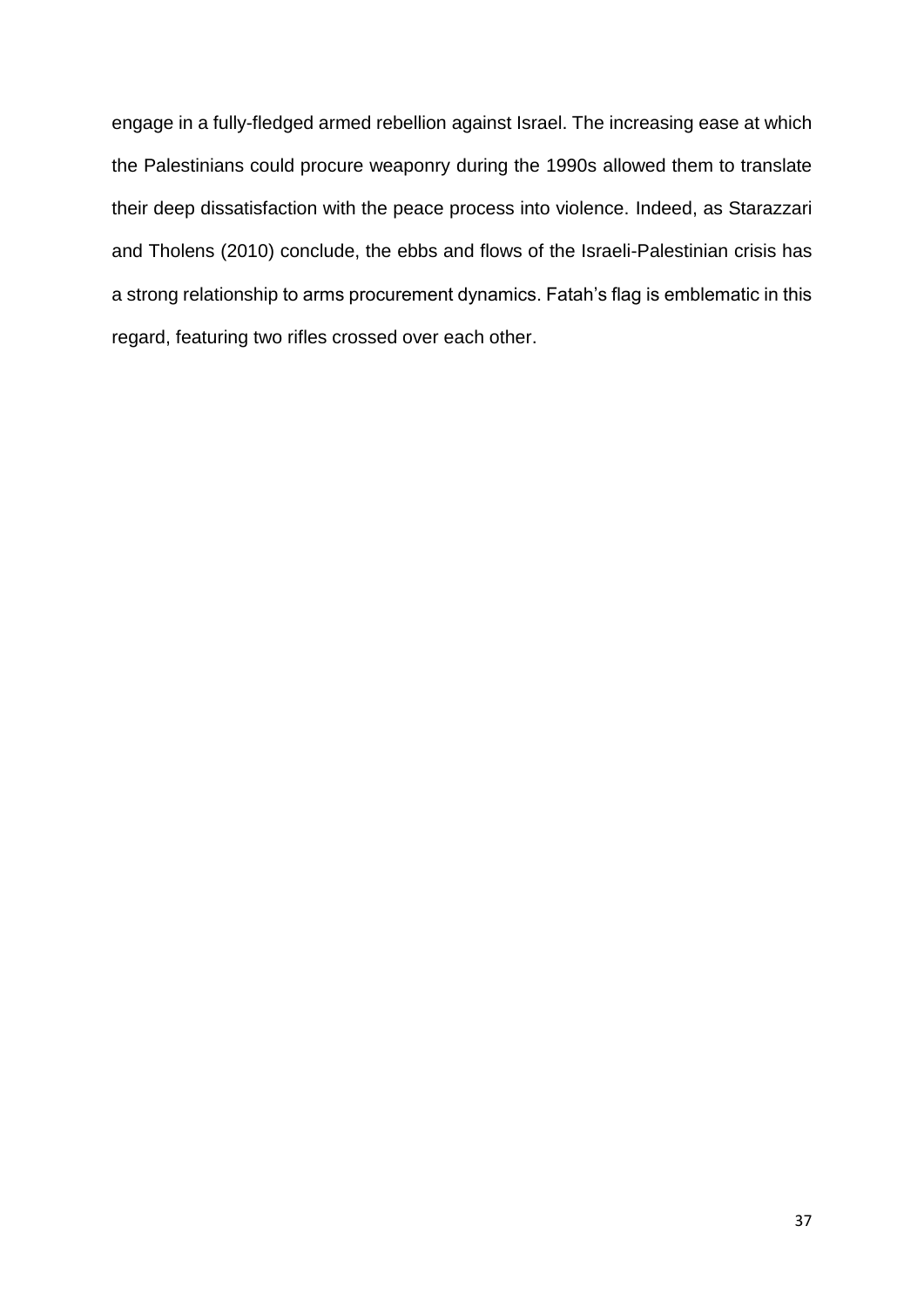#### **6: Conclusion**

This study set out to assess the relationship between rebel strength and peace agreement failure. Through a capability based spoiling perspective it was hypothesised that greater relative rebel strength is associated post-agreement conflict risk. The results of the empirical analysis decisively support this prediction. An additional objective of this study was to disaggregate rebel strength in order to determine which mechanisms govern the relationship between rebel strength and post-agreement conflict risk. Rebel ability to procure arms was found to be significantly associated with conflict resumption. By contrast, rebel fighting proficiency and ability to mobilise popular support were found to have no association with incidence of postagreement violent conflict. Applying the results to the cases of Uganda's NRA or Palestine's Fatah illustrate the explanatory capacity of the findings. Rebel ability to procure arms is therefore the key facet of rebel strength which determines the stability of post-agreement peace. This approach provides an alternative of understanding peace agreement failure that focuses on rebel capabilities and capacity, as opposed to the more traditional notions of credible commitment problems or ripeness (Walter, 1997; Zartman, 2000).

Although the findings of this study are insightful, it is not without limitations. The restricted observation period of 1989-2004 is a confine brought on by the temporal boundaries of Nilsson's Dyadic Dataset (2008), the data source for the dependent variable and some of the control variables. Although care must be taken when generalizing the findings to cases beyond the observation period, the decade in the immediate aftermath of the Cold War saw an incredible spike in conflict termination via negotiated settlement. This is emphasised by Toft (2006, p.10) who observes that 'peace broke out in the 1990s'. On this same point, Kreutz (2010) highlights that the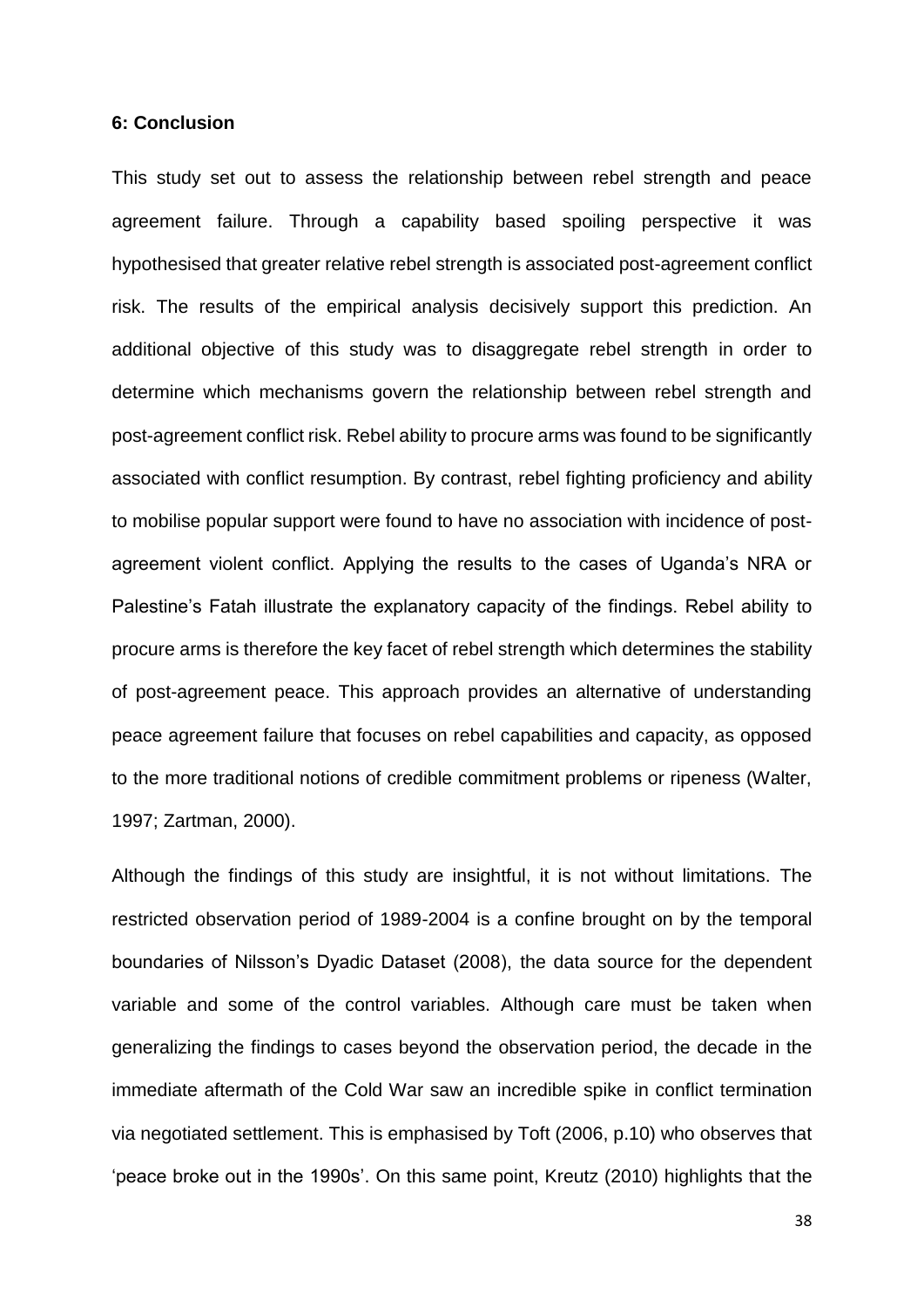end of the Cold War was the advent of peace agreements becoming the norm for how conflicts end. Thus, the tremendous amount of peace agreements that were signed in the observation period of 1989-2004 potentially insulates the findings from substantial temporal biasing. An additional methodological limitation of this study is that the lowest possible time between peace agreement signing and conflict recurrence was one year. Rebel groups often return to the battlefield much sooner than one year after an agreement has been signed. Using post-agreement dyad month as the unit of analysis would have solved this issue, though this was unfeasible due to the limitations of Nilsson's Dyadic Dataset.

Many new exciting avenues for research are opened up by the present study. Firstly, future research should seek to replicate the findings on an expanded observation period and with a more finely grained time scale. Additionally, more work must be carried out to determine what exactly is meant by the term rebel strength. The concept could be disaggregated further, with the three dimensions proposed in this study being broken down into two or three sub-factors. Such projects being conducted quantitatively will be made possible by advancements in the data available to conflict studies researchers. To this end, the NSA dataset is a step in the right direction, though more granularity in available data is needed for a more sophisticated understanding between rebel strength and peace agreement durability.

The conclusion that rebel ability to procure armaments is associated with postagreement conflict recurrence has significant policy implications. It lends support to disarmament initiatives as part of wider disarmament, demobilization and reintegration (DDR) programs aimed at stabilising a post-conflict environment. DDR is held to a high regard amongst practitioners as a tool for effective conflict resolution, exemplified by Kofi Anan's description of the technique as 'vital to stabilizing a post-conflict situation'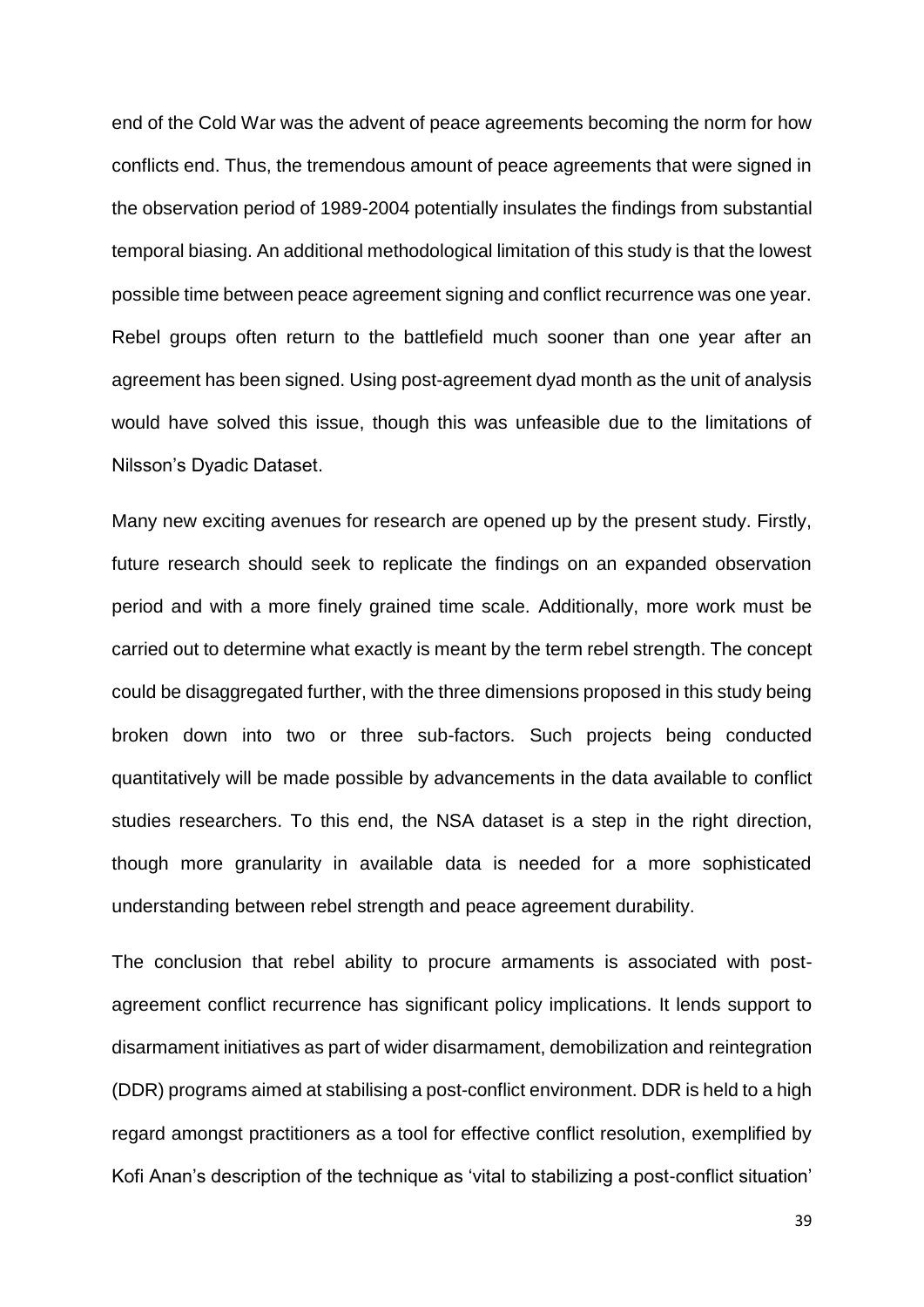(UN Secretary-General, 2000). Indeed, Muggah (2005) explains that government strategists rely on DDR as a pragmatic technique for disarming and ultimately deterring spoilers. The findings of this study emphasise that DDR practises must account for how rebel groups procure weapons: simply collecting arms from excombatants who have a high capacity for armament acquisition is likely to be a vain effort. Weapons tracing as recommended by the UN's handbook for DDR practitioners (de Tessières, 2018) is one way this can be approached. Arms tracing can uncover the specific strategies that rebel groups utilise for procurement. With such information, policies for addressing specific rebel arms acquisition methods can be crafted with the overall objective of alleviating conflict recurrence risk.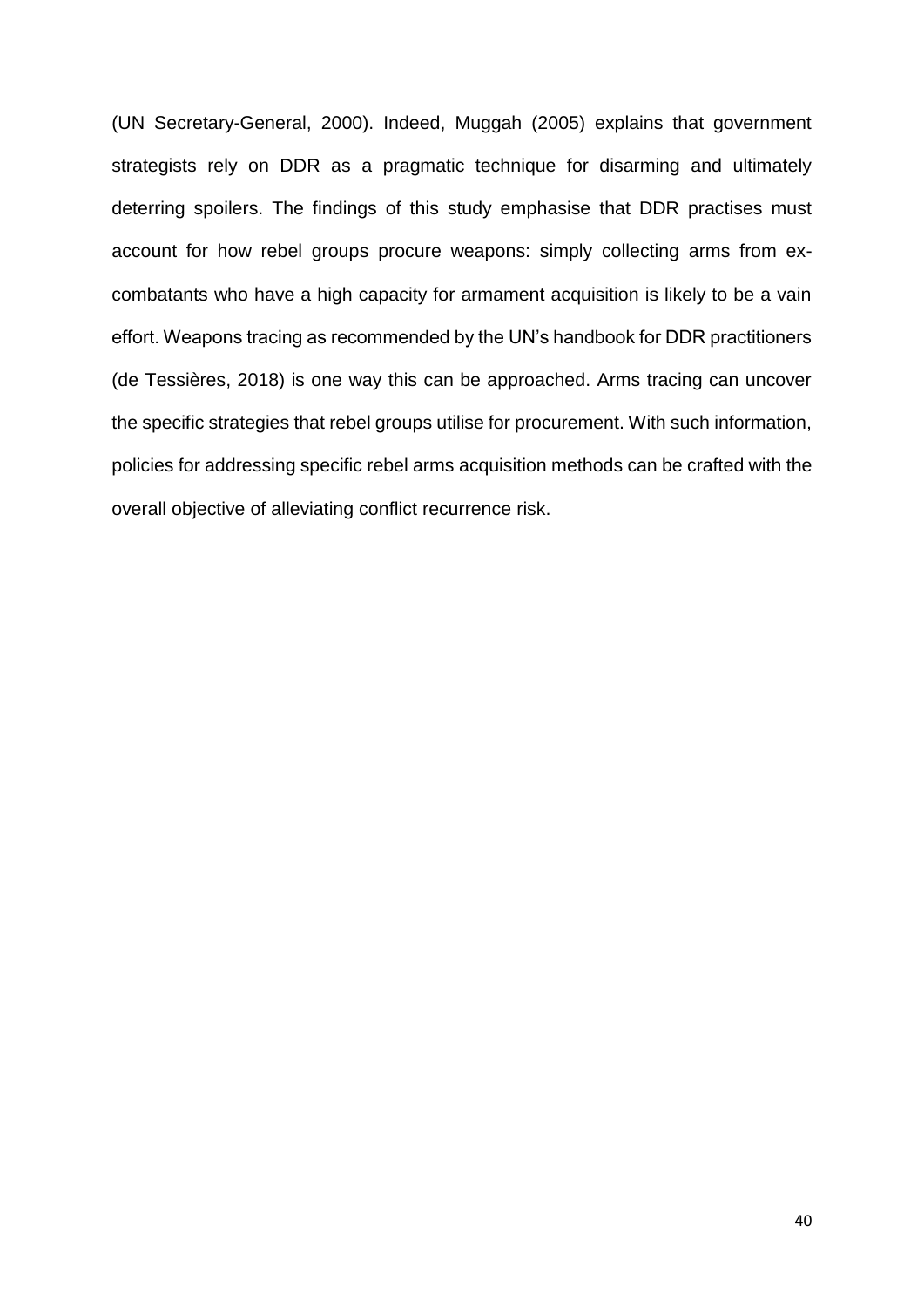## **References**

Art, R., (1980) To what ends military power?. *International Security*, *4*(4), pp.3-35.

Badran, R., (2014) Intrastate peace agreements and the durability of peace. *Conflict Management and Peace Science*, *31*(2), pp.193-217.

Bevan, J., (2005) Violent exchanges: The use of small arms in conflict. *Small Arms Survey 2005: Weapons at War*, pp.179-203.

Boutwell, J., (1998) A Gusher of Illegal Weapons*. Los Angeles Times*, August. Available at: [http://articles.latimes.com/1998/aug/16/opinion/op-13644.](http://articles.latimes.com/1998/aug/16/opinion/op-13644) [Accessed: July 2019]

Boutwell, J., (2002) Weaponization of the Israeli-Palestinian Peace Process. *The Brown Journal of World Affairs*, *9*(1), pp.293-304.

Box-Steffensmeier, J. and Jones, B., (2004) *Event history modeling: A guide for social scientists*. Cambridge University Press.

Buhaug, H., (2010) Dude, where's my conflict? LSG, relative strength, and the location of civil war. *Conflict Management and Peace Science*, *27*(2), pp.107-128.

Buhaug, H., Cederman, L. and Rød, J., (2008) Disaggregating ethno-nationalist civil wars: A dyadic test of exclusion theory. *International Organization*, *62*(3), pp.531- 551.

Buhaug, H., Gates, S. and Lujala, P., (2009) Geography, rebel capability, and the duration of civil conflict. *Journal of Conflict Resolution*, *53*(4), pp.544-569.

Burgess, P., (2004) The sacred site in civil space: meaning and status of the temple mount/al‐Haram al‐Sharif. *Social Identities*, *10*(3), pp.311-323.

Clausewitz, C., 1982. *On war*. Penguin UK.

Cox, D., (1972) Regression models and life‐tables. *Journal of the Royal Statistical Society: Series B (Methodological)*, *34*(2), pp.187-202. Cunningham, D., Gleditsch, K. and Salehyan, I., (2013) Non-state actors in civil wars: A new dataset. *Conflict Management and Peace Science*, *30*(5), pp.516-531.

Cunningham, D., Gleditsch, K. and Salehyan, I., (2013) Non-State Actors in Armed Conflict Dataset. Available at:<http://ksgleditsch.com/eacd.html> [Accessed: July 2019]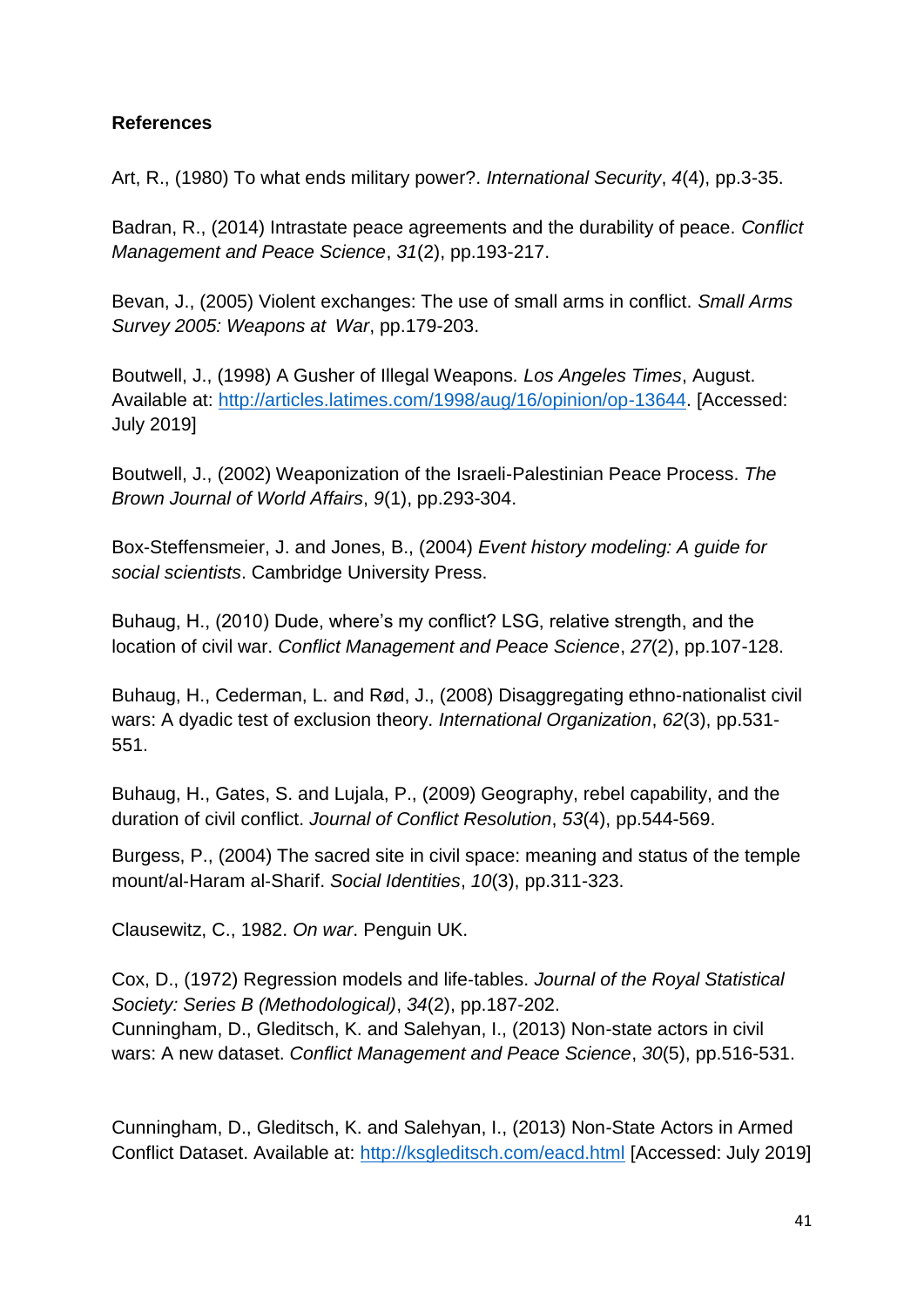de Tessières, S. (2018) Effective Weapons and Ammunition Management in a Changing Disarmament, Demobilization and Reintegration Context: A Handbook for United Nations DDR practitioners. Available at:

<https://www.un.org/disarmament/publications/more/ddr-handbook/> [Accessed: July 2019]

Dilegge, D. and Konynenburg, M., (2002) View from the Wolves' Den: The Chechens and Urban Operations. *Small Wars and Insurgencies*, *13*(2), pp.171-184.

Doyle, M. and Sambanis, N., (2000) International peacebuilding: A theoretical and quantitative analysis. *American political science review*, *94*(4), pp.779-801.

Duursma, A., (2014). A current literature review of international mediation. *International Journal of Conflict Management*, *25*(1), pp.81-98.

Fortna, V.P., (2003) Scraps of paper? Agreements and the durability of peace. *International Organization*, *57*(2), pp.337-372.

Gilligan, C. and Tonge, J., (2019) *Peace or war?: understanding the peace process in Northern Ireland*. Routledge.

Grambsch, P. and Therneau, T., (1994) Proportional hazards tests and diagnostics based on weighted residuals. *Biometrika*, *81*(3), pp.515-526.

Greenhill, K.M. and Major, S., (2007) The perils of profiling: Civil war spoilers and the collapse of intrastate peace accords. *International Security*, *31*(3), pp.7-40.

Harrell, F. 1986. "The Phglm Procedure." In *SAS Supplemental Library User's Guide, Version 5*. SAS Institute Inc.

Hartzell, C. and Hoddie, M., (2003) Institutionalizing peace: power sharing and post‐ civil war conflict management. *American Journal of Political Science*, *47*(2), pp.318- 332.

Hartzell, C., Hoddie, M. and Rothchild, D., (2001) Stabilizing the peace after civil war: An investigation of some key variables. *International organization*, *55*(1), pp.183-208.

Horowitz, D., (1985) *Ethnic Groups in Conflict*. University of California Press.

Humphreys, M. and ag Mohamed, H., (2003) Senegal and Mali. Paper presented for Case Study Project on Civil Wars, New Haven, Conn., July. Available at: [http://www.columbia.edu/~mh2245/papers1/sen\\_mali.pdf](http://www.columbia.edu/~mh2245/papers1/sen_mali.pdf) [Accessed: July 2019]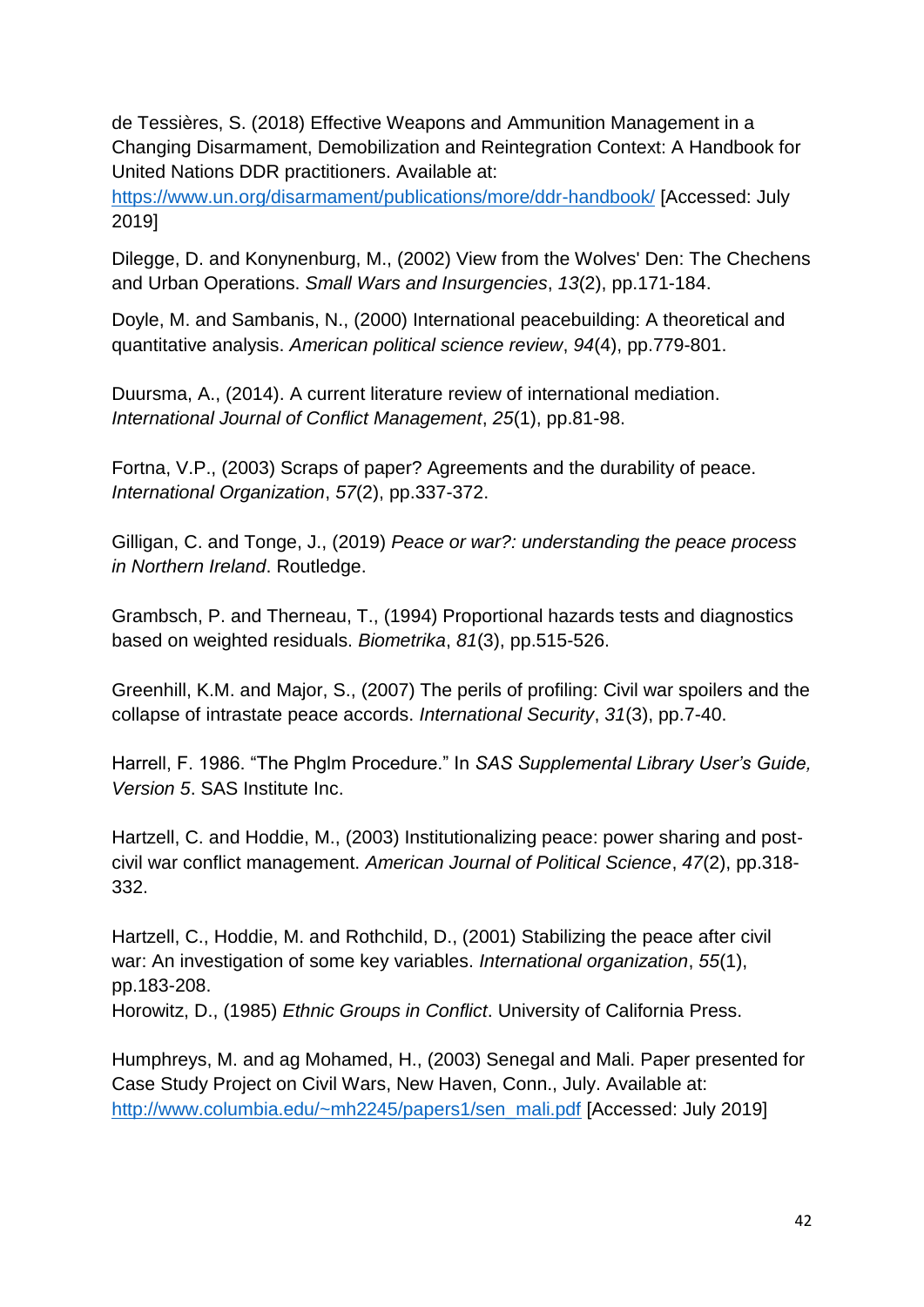Jackson, T., (2010) From under their noses: Rebel groups' arms acquisition and the importance of leakages from state stockpiles. *International Studies Perspectives*, *11*(2), pp.131-147.

Jarstad, A. and Nilsson, D., (2008) From words to deeds: The implementation of power-sharing pacts in peace accords. *Conflict management and peace science*, *25*(3), pp.206-223.

Jo, H., (2015) *Compliant Rebels*. Cambridge University Press.

Joshi, M., Quinn, J. and Regan, P., 2015. Annualized implementation data on comprehensive intrastate peace accords, 1989–2012. *Journal of Peace Research*, *52*(4), pp.551-562.

Kassambara, A., Kosinski, M., Biecek, P. and Fabian, S., (2019) Package 'survminer'. Available at:<https://cran.rproject.org/web/packages/survminer/index.html> [Accessed: July 2019]

Kato, J., (1985) The plane that shook Luwero and changed the course of war. *New Vision,* August. Available at: [https://www.newvision.co.ug/new\\_vision/news/1492604/plane-shook-luwero](https://www.newvision.co.ug/new_vision/news/1492604/plane-shook-luwero-changed-course-war)[changed-course-war](https://www.newvision.co.ug/new_vision/news/1492604/plane-shook-luwero-changed-course-war) [Accessed: July 2019]

Katumba‐Wamala, E., (2000) The National resistance army (NRA) as a guerrilla force. *Small Wars & Insurgencies, 11*(3), pp.160-171.

Kleiboer, M., (1994). Ripeness of conflict: a fruitful notion? *Journal of Peace Research*, *31*(1), pp.109-116.

Krause, K., (1995) *Arms and the state: patterns of military production and trade* (No. 22). Cambridge University Press.

Kreutz, J., (2010) How and when armed conflicts end: Introducing the UCDP Conflict Termination dataset. *Journal of Peace Research*, *47*(2), pp.243-250.

Le Billon, P., (2001) The political ecology of war: natural resources and armed conflicts. *Political geography*, *20*(5), pp.561-584.

Licklider, R., (1995) The consequences of negotiated settlements in civil wars, 1945– 1993. *American Political science review*, *89*(3), pp.681-690.

Lucima, O., (2002) *Protracted conflict, elusive peace: initiatives to end the violence in northern Uganda*. Conciliation Resources.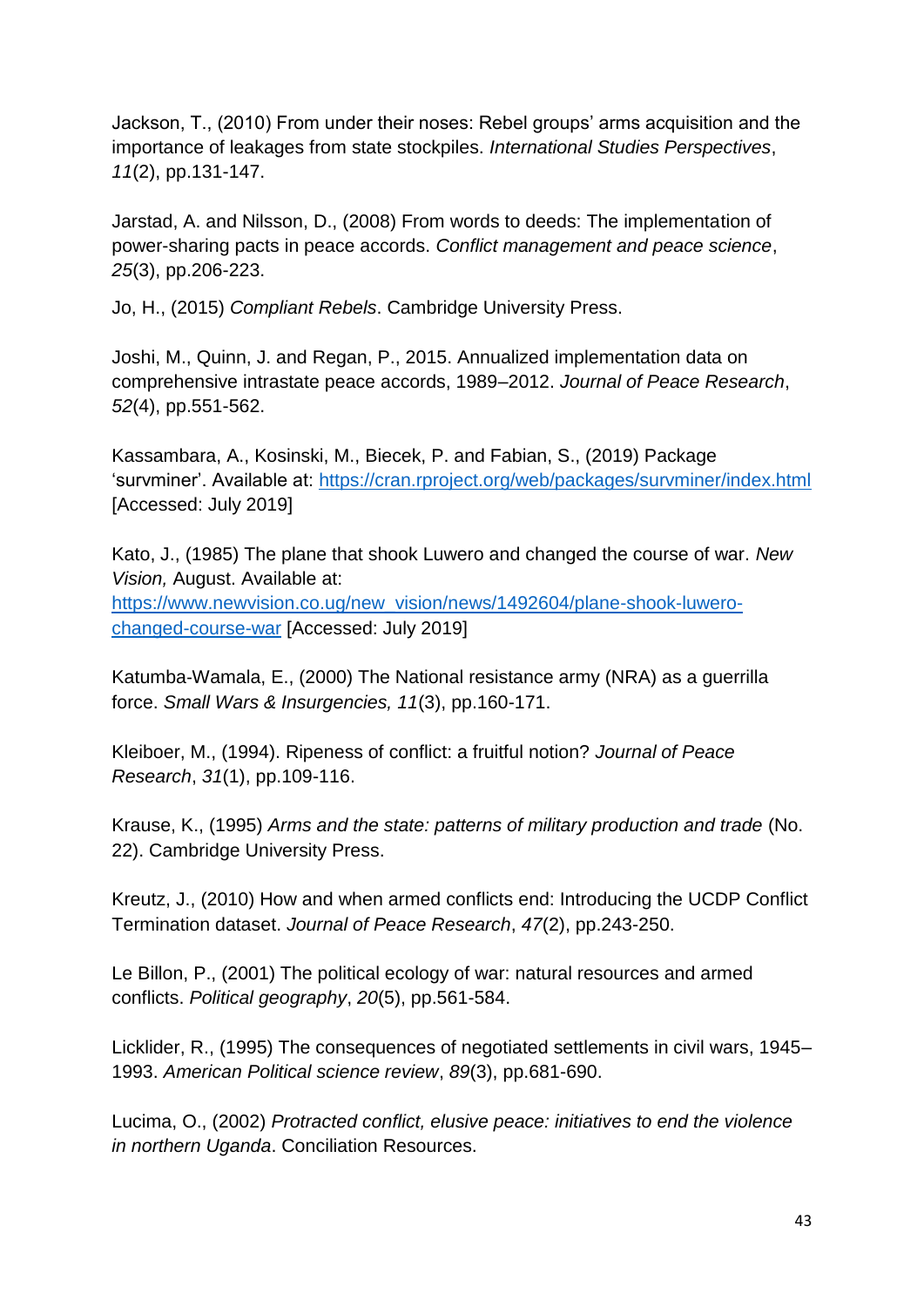Mao, Z., (1961) *On Guerrilla Warfare*. Praeger.

Marsh, N., (2007) Conflict specific capital: the role of weapons acquisition in civil war. *International Studies Perspectives*, *8*(1), pp.54-72.

Mason, T., Weingarten, J. and Fett, P., (1999) Win, lose, or draw: Predicting the outcome of civil wars. *Political Research Quarterly*, *52*(2), pp.239-268.

McDonough, D., (2008) From guerrillas to government: Post-conflict stability in Liberia, Uganda and Rwanda. *Third World Quarterly*, *29*(2), pp.357-374.

Muggah, R., (2005) No magic bullet: A critical perspective on disarmament, demobilization and reintegration (DDR) and weapons reduction in post-conflict contexts. *The Round Table*, *94*(379), pp.239-252.

Nepali, P. and Subba, P., (2005) Civil-military relations and the maoist insurgency in Nepal. *Small Wars & Insurgencies*, *16*(1), pp.83-110.

Ngoga, P., (1998) Uganda: The National Resistance Army. In: Christopher Clapham (ed.) *African guerrillas*. Indiana University Press.

Nilsson, D., (2008) Dyadic Dataset. Available at: <https://www.prio.org/JPR/Datasets/#2008> [Accessed: July 2019]

Nilsson, D., (2008) Partial Peace: Rebel Groups Inside and Outside of Civil War Settlements. *Journal of Peace Research*, *45*(4), pp.479-495.

Nilsson, D., (2010) Turning weakness into strength: Military capabilities, multiple rebel groups and negotiated settlements. *Conflict Management and Peace Science*, *27*(3), pp.253-271

O'Kane, E., (2006) When can conflicts be resolved? A critique of ripeness. *Civil Wars*, *8*(3-4), pp.268-284.

Olzak, S., (2006) *The global dynamics of racial and ethnic mobilization*. Stanford University Press.

Onuoha, F., (2014) Boko Haram and the evolving Salafi Jihadist threat in Nigeria. In: Marc-Antoine Pérouse de Montclos (ed.) *Boko Haram: Islamism, politics, security and the state in Nigeria*, African Studies Centre.

Pettersson, T., Högbladh, S. and Öberg, M., (2019) Organized violence, 1989-2018 and peace agreements, *Journal of Peace Research, 56*(4), pp.575-588.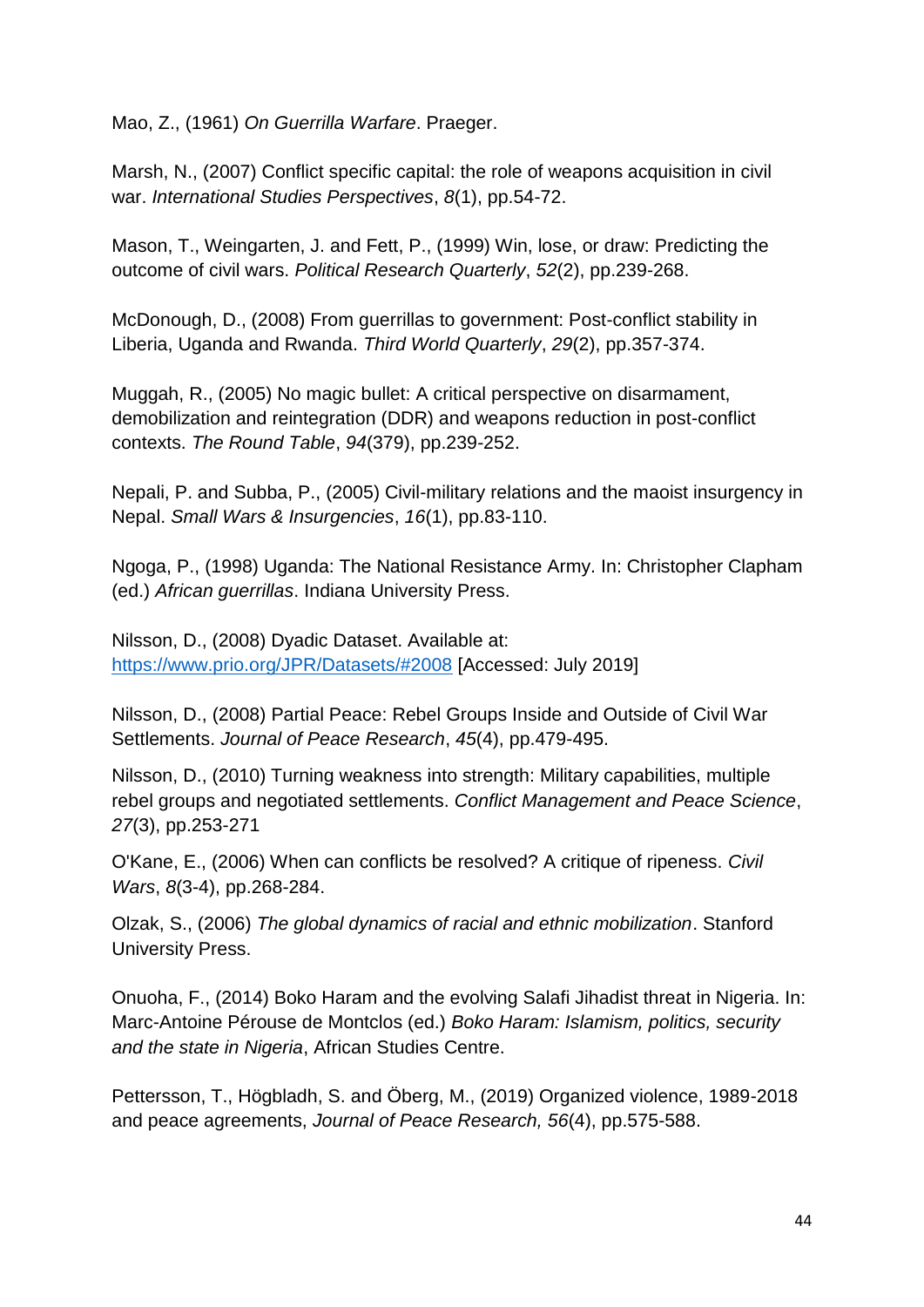Pettersson, T., Högbladh, S. and Öberg, M., (2019) UCDP Peace Agreement Dataset. Available at:<https://ucdp.uu.se/downloads/#d13> [Accessed: July 2019]

Powell, R., (2002) Bargaining theory and international conflict. *Annual Review of Political Science*, *5*(1), pp.1-30.

Pundak, R., (2001) From Oslo to Taba: What Went Wrong?. *Survival*, *43*(3), pp.31- 45.

Rosen, D., (2005) *Armies of the young: Child soldiers in war and terrorism*. Rutgers University Press.

Sawyer, K., Cunningham, K. and Reed, W., (2017) The role of external support in civil war termination. *Journal of Conflict Resolution*, *61*(6), pp.1174-1202.

Schrodt, P., Yilmaz, Ö. and Gerner, D., (2003) February. Evaluating "Ripeness" and "Hurting Stalemate" in Mediated International Conflicts: An Event Data Study of the Middle East, Balkans, and West Africa. Paper prepared for the Annual Meeting of the International Studies Association, Portland, OR, February. Available at: [https://pdfs.semanticscholar.org/1915/ff64683a835d96d5d521fd857ba97681947b.pd](https://pdfs.semanticscholar.org/1915/ff64683a835d96d5d521fd857ba97681947b.pdf) [f](https://pdfs.semanticscholar.org/1915/ff64683a835d96d5d521fd857ba97681947b.pdf) [Accessed: July 2019]

Schroeder, M. and Lamb, G., (2006) The Illicit arms trade in Africa. *African analyst*, *1*(4).

Shamir, E. and Hecht, E., (2014) Gaza 2014: Israel's attrition vs Hamas' exhaustion. *Parameters*, *44*(4), p.81.

Sislin, J. and Pearson, F., (2001) *Arms and ethnic conflict*. Rowman & Littlefield.

Strazzari, F. and Tholens, S., (2010) Another Nakba: weapons availability and the transformation of the Palestinian national struggle, 1987–2007. *International Studies Perspectives*, *11*(2), pp.112-130.

Therneau, T., (2019) Package 'survival'. Available at: [https://cran.r](https://cran.r-project.org/web/packages/survival/index.html)[project.org/web/packages/survival/index.html](https://cran.r-project.org/web/packages/survival/index.html) [Accessed: July 2019]

Thomsen, B., Keiding, N. and Altman, D., (1991) A note on the calculation of expected survival, illustrated by the survival of liver transplant patients. *Statistics in Medicine*, *10*(5), pp.733-738.

Tindigarukayo, J., (1988) Uganda, 1979–85: Leadership in transition. *The Journal of Modern African Studies*, *26*(4), pp.607-622.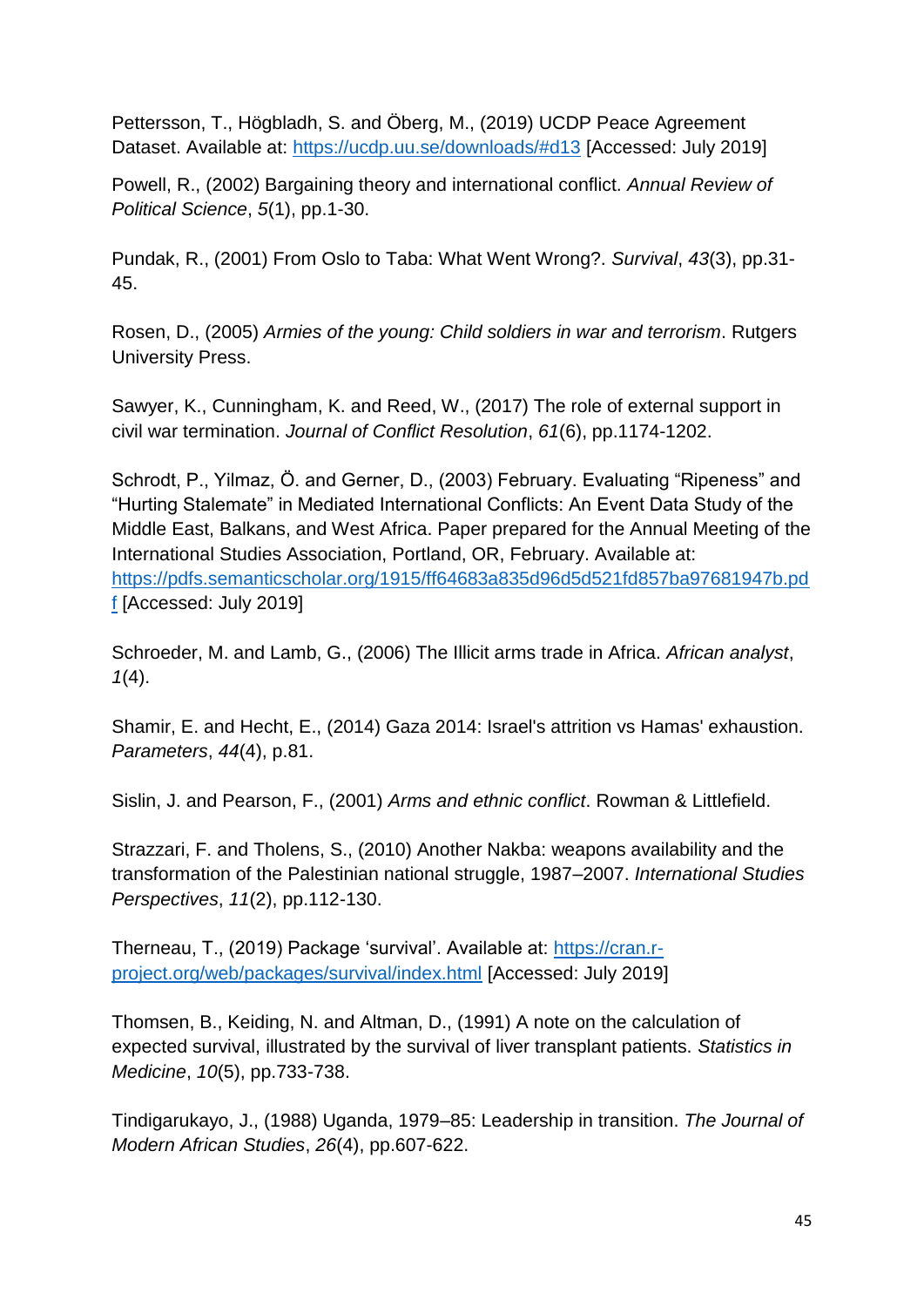Toft, M., (2006) Peace through security: making negotiated settlements stick. Paper prepared for the International Studies Association Annual Conference Paper, March. Available at:<http://www3.carleton.ca/csds/docs/Toft%20PTS.pdf> [Accessed: July 2019]

U.N. Secretary-General, (2000) The Role of United Nations Peacekeeping in Disarmament, Demobilization and Reintegration. Available at: [https://reliefweb.int/report/world/role-united-nations-peacekeeping-disarmament](https://reliefweb.int/report/world/role-united-nations-peacekeeping-disarmament-demobilization-and-reintegration-report)[demobilization-and-reintegration-report](https://reliefweb.int/report/world/role-united-nations-peacekeeping-disarmament-demobilization-and-reintegration-report) [Accessed: July 2019]

UCDP, Upsala Conflict Data Program (2019) Available at:<https://ucdp.uu.se/> [Accessed: July 2019]

Vines, A., (2013) Renamo's Rise and Decline: The politics of reintegration in Mozambique. *International peacekeeping*, *20*(3), pp.375-393.

Wagner, R., (1993) The causes of peace. *Stopping the killing: How civil wars end*, pp.235-268.

Walter, B., (1997) The critical barrier to civil war settlement. *International organization*, *51*(3), pp.335-364.

Walter, B.F., (2004) Does conflict beget conflict? Explaining recurring civil war. *Journal of Peace Research*, *41*(3), pp.371-388.

Weinstein, J., (2005) Resources and the information problem in rebel recruitment. *Journal of Conflict Resolution*, *49*(4), pp.598-624.

Werner, S., (1999) The precarious nature of peace: Resolving the issues, enforcing the settlement, and renegotiating the terms. *American Journal of Political Science*, pp.912-934.

Woldemikael, T., (1991) Political mobilization and nationalist movements: The case of the Eritrean People's Liberation Front. *Africa Today*, *38*(2), pp.31-42.

Young, E., (1996) The victors and the vanquished: The role of military factors in the outcome of modern African insurgencies. *Small Wars & Insurgencies*, *7*(2), pp.178- 195.

Zartman, I., (2000). Ripeness: The hurting stalemate and beyond. *International conflict resolution after the Cold War*, *2*, pp.225-250.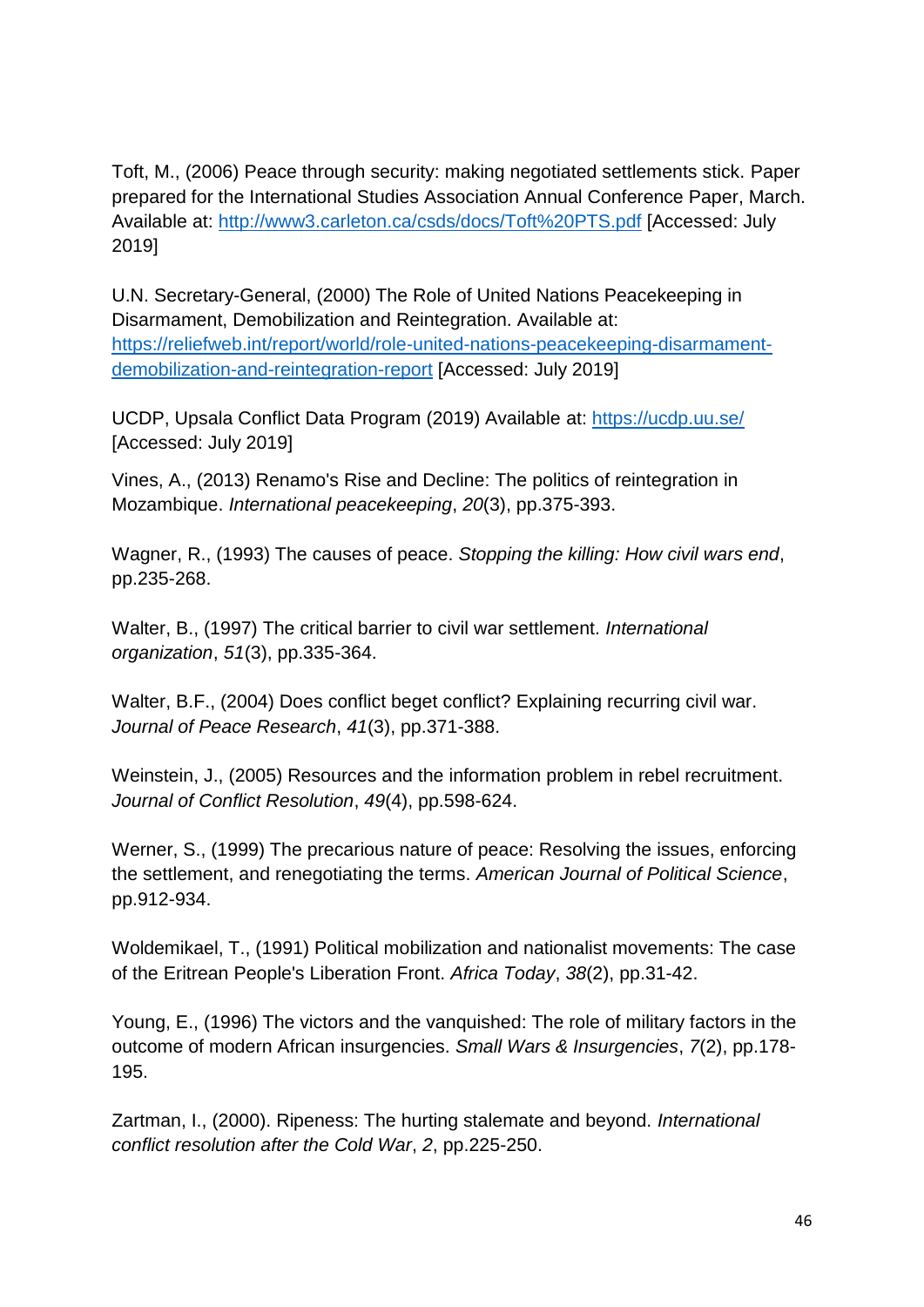## **Appendix**



**Figure 3.** *Comparison of survival curves for level of rebel strength, no power sharing provisions.*

**Figure 4.** *Comparison of survival curves for level of arms procurement, no power sharing provisions.*



For Figures 3 and 4, binary control variables are set to their medians except for *'power sharing'*, which is set to 0. Continuous control variables are set to their means.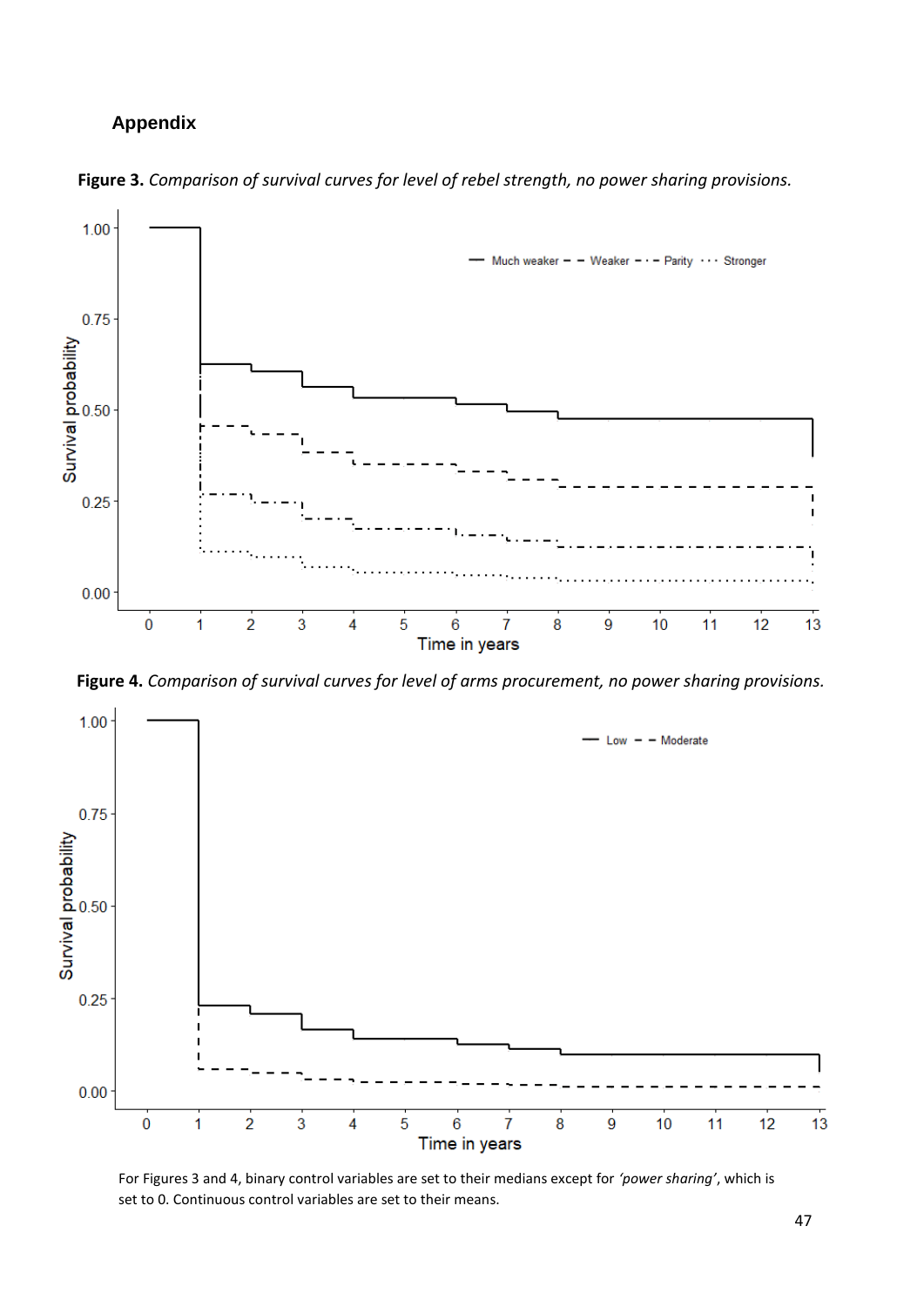

**Figure 5.** *Comparison of survival curves for level of rebel strength, governmental incompatibility.*

**Figure 6.** *Comparison of survival curves for level of arms procurement, governmental incompatibility.*



For Figures 5 and 6, binary control variables are set to their medians except for *'incompatibility'*, which is set to 0. Continuous control variables are set to their means.